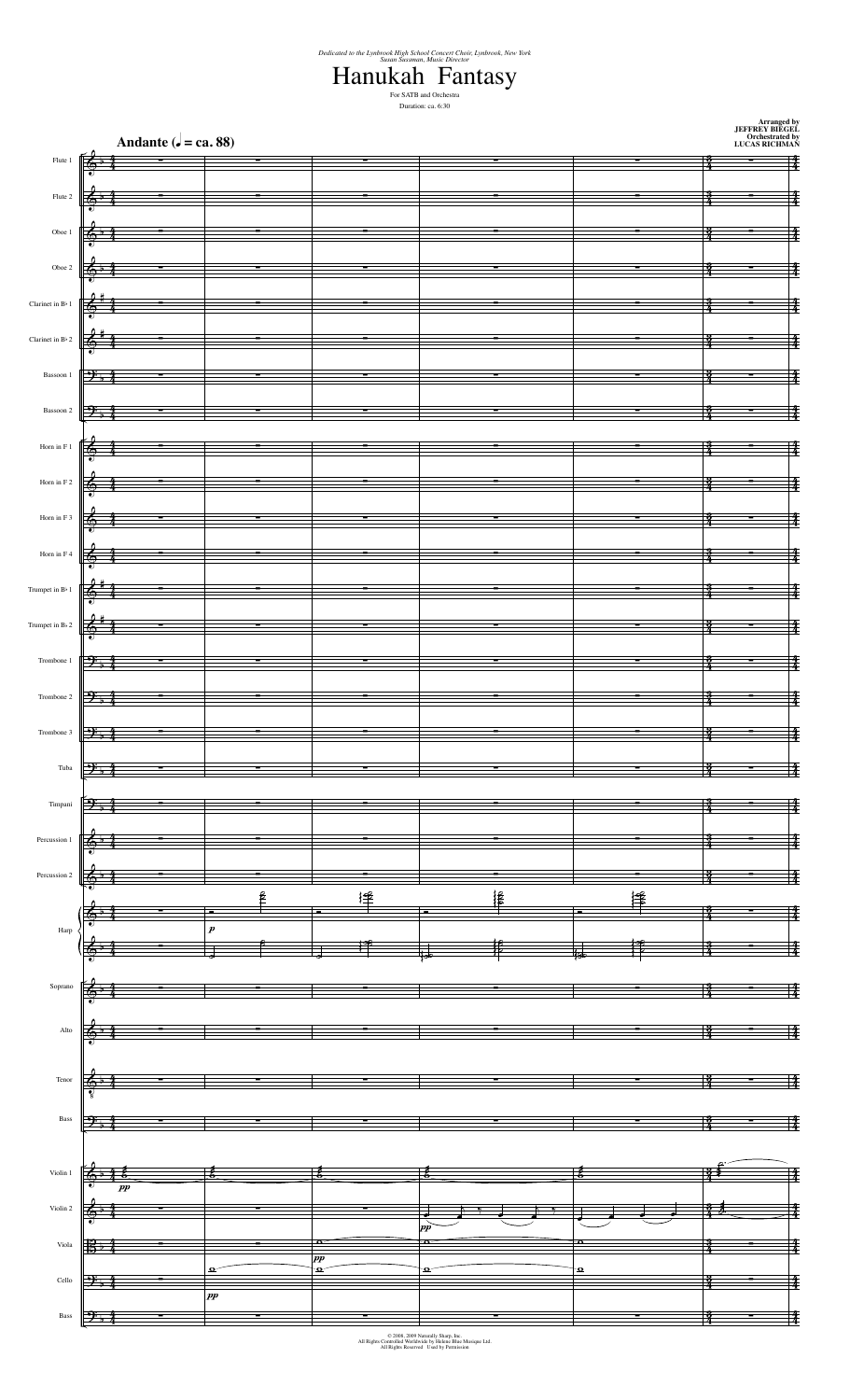| $\overline{7}$            |                                   |                                             |               |                                                                                                                                                                                                                                                                                               |                 |                                                                                                                                                                                                                                                                                                                                                                                                                          |                             |
|---------------------------|-----------------------------------|---------------------------------------------|---------------|-----------------------------------------------------------------------------------------------------------------------------------------------------------------------------------------------------------------------------------------------------------------------------------------------|-----------------|--------------------------------------------------------------------------------------------------------------------------------------------------------------------------------------------------------------------------------------------------------------------------------------------------------------------------------------------------------------------------------------------------------------------------|-----------------------------|
|                           | $F1.1$ $\phi$ $\frac{1}{4}$       |                                             |               | $\frac{3}{4}$ $\frac{4}{4}$ $\frac{3}{4}$ $\frac{3}{4}$ $\frac{4}{4}$                                                                                                                                                                                                                         |                 | $\frac{2}{3}$ -                                                                                                                                                                                                                                                                                                                                                                                                          |                             |
|                           |                                   |                                             |               |                                                                                                                                                                                                                                                                                               |                 |                                                                                                                                                                                                                                                                                                                                                                                                                          |                             |
|                           |                                   |                                             |               |                                                                                                                                                                                                                                                                                               |                 | $\frac{1}{2}$ $\frac{1}{2}$ $\frac{1}{2}$ $\frac{1}{2}$ $\frac{1}{2}$ $\frac{1}{2}$ $\frac{1}{2}$ $\frac{1}{2}$ $\frac{1}{2}$ $\frac{1}{2}$ $\frac{1}{2}$ $\frac{1}{2}$ $\frac{1}{2}$ $\frac{1}{2}$ $\frac{1}{2}$ $\frac{1}{2}$ $\frac{1}{2}$ $\frac{1}{2}$ $\frac{1}{2}$ $\frac{1}{2}$ $\frac{1}{2}$ $\frac{1}{2}$                                                                                                      |                             |
|                           |                                   |                                             |               |                                                                                                                                                                                                                                                                                               |                 |                                                                                                                                                                                                                                                                                                                                                                                                                          | $\frac{2}{4}$ $\frac{1}{4}$ |
|                           |                                   |                                             |               |                                                                                                                                                                                                                                                                                               |                 |                                                                                                                                                                                                                                                                                                                                                                                                                          |                             |
|                           |                                   |                                             |               |                                                                                                                                                                                                                                                                                               |                 | <b>B</b> Cl. 1 <b>c</b> $\frac{2+i}{3}$ <b>a</b> $\frac{3}{4}$ <b>b</b> $\frac{3}{4}$ <b>c</b> $\frac{3}{4}$ <b>c</b> $\frac{3}{4}$ <b>c</b> $\frac{3}{4}$                                                                                                                                                                                                                                                               |                             |
|                           |                                   |                                             |               | $B \cdot C1.2$ $8 - 4$ $1 - 8$                                                                                                                                                                                                                                                                |                 | $\frac{2}{4}$ $\frac{4}{4}$<br>$\exists 4$                                                                                                                                                                                                                                                                                                                                                                               |                             |
| Bsn.1                     |                                   |                                             |               |                                                                                                                                                                                                                                                                                               |                 | $\frac{3}{4}$ $\frac{3}{4}$ $\frac{3}{4}$ $\frac{3}{4}$ $\frac{3}{4}$ $\frac{3}{4}$ $\frac{3}{4}$ $\frac{3}{4}$ $\frac{3}{4}$ $\frac{3}{4}$ $\frac{3}{4}$                                                                                                                                                                                                                                                                |                             |
| Bsn. 2                    |                                   |                                             |               |                                                                                                                                                                                                                                                                                               |                 |                                                                                                                                                                                                                                                                                                                                                                                                                          |                             |
|                           |                                   |                                             |               |                                                                                                                                                                                                                                                                                               |                 |                                                                                                                                                                                                                                                                                                                                                                                                                          |                             |
|                           |                                   |                                             |               |                                                                                                                                                                                                                                                                                               |                 |                                                                                                                                                                                                                                                                                                                                                                                                                          |                             |
|                           |                                   |                                             |               |                                                                                                                                                                                                                                                                                               |                 | $\frac{1}{4}$ $\frac{1}{4}$ $\frac{1}{4}$ $\frac{1}{4}$ $\frac{1}{4}$ $\frac{1}{4}$ $\frac{1}{4}$ $\frac{1}{4}$ $\frac{1}{4}$ $\frac{1}{4}$                                                                                                                                                                                                                                                                              |                             |
|                           |                                   |                                             |               |                                                                                                                                                                                                                                                                                               |                 | $\frac{1}{4}$ $\frac{1}{4}$ $\frac{1}{4}$ $\frac{1}{4}$                                                                                                                                                                                                                                                                                                                                                                  |                             |
| Hn.4                      |                                   |                                             |               | $\frac{4}{4}$ and $\frac{3}{4}$ and $\frac{4}{4}$ and $\frac{3}{4}$ and $\frac{3}{4}$ and $\frac{3}{4}$ and $\frac{3}{4}$ and $\frac{3}{4}$ and $\frac{3}{4}$ and $\frac{3}{4}$ and $\frac{3}{4}$ and $\frac{3}{4}$ and $\frac{3}{4}$ and $\frac{3}{4}$ and $\frac{3}{4}$ and $\frac{3}{4}$ a |                 | $\frac{2}{4}$ $\frac{2}{4}$ $\frac{1}{4}$                                                                                                                                                                                                                                                                                                                                                                                |                             |
| $B \triangleright$ Tpt. 1 |                                   |                                             |               |                                                                                                                                                                                                                                                                                               |                 | $\frac{1}{3}$ $\frac{1}{3}$ $\frac{1}{3}$<br>$\frac{1}{4}$                                                                                                                                                                                                                                                                                                                                                               |                             |
|                           |                                   |                                             |               |                                                                                                                                                                                                                                                                                               |                 | B) $T_{\text{pt.2}}$ $\begin{array}{ccc} 2 & 3 & -12 \ 4 & -12 & 2 \end{array}$                                                                                                                                                                                                                                                                                                                                          |                             |
| Tbn. 1                    |                                   |                                             |               |                                                                                                                                                                                                                                                                                               |                 | $\begin{array}{ c c c c c c }\hline \textbf{1} & \textbf{2} & \textbf{3} & \textbf{4} & \textbf{5} & \textbf{6} & \textbf{7} & \textbf{8} & \textbf{8} & \textbf{1} & \textbf{1} & \textbf{1} & \textbf{1} & \textbf{1} & \textbf{1} & \textbf{1} & \textbf{1} & \textbf{1} & \textbf{1} & \textbf{1} & \textbf{1} & \textbf{1} & \textbf{1} & \textbf{1} & \textbf{1} & \textbf{1} & \textbf{1} & \textbf{1} & \textbf$ |                             |
|                           |                                   |                                             |               |                                                                                                                                                                                                                                                                                               |                 |                                                                                                                                                                                                                                                                                                                                                                                                                          |                             |
| Tbn. 2                    |                                   |                                             | $\frac{1}{4}$ |                                                                                                                                                                                                                                                                                               |                 |                                                                                                                                                                                                                                                                                                                                                                                                                          |                             |
|                           | Tbn. 3 $\left \frac{1}{2}\right $ |                                             |               |                                                                                                                                                                                                                                                                                               |                 | $\frac{3}{4}$ $\frac{1}{4}$ $\frac{4}{4}$ $\frac{3}{4}$ $\frac{1}{4}$ $\frac{4}{4}$ $\frac{1}{4}$ $\frac{2}{4}$ $\frac{2}{4}$                                                                                                                                                                                                                                                                                            |                             |
|                           |                                   |                                             | $\frac{1}{4}$ | $\frac{3}{4}$                                                                                                                                                                                                                                                                                 |                 | $\frac{2}{4}$ $\frac{1}{4}$                                                                                                                                                                                                                                                                                                                                                                                              |                             |
| Timp.                     |                                   |                                             |               |                                                                                                                                                                                                                                                                                               |                 | $\frac{3}{4}$ $\frac{4}{4}$ $\frac{3}{4}$ $\frac{4}{4}$ $\frac{4}{4}$ $\frac{4}{4}$ $\frac{2}{4}$ $\frac{2}{4}$                                                                                                                                                                                                                                                                                                          |                             |
|                           |                                   |                                             |               |                                                                                                                                                                                                                                                                                               |                 | Perc. 1 $\begin{array}{ccc} 2 & 2 & -1 \\ \hline 6 & 4 & -1 \end{array}$ 3 and 4 and 4 and 4 and 4 and 4 and 4 and 4 and 4 and 4 and 4 and 4 and 4 and 4 and 4 and 4 and 4 and 4 and 4 and 4 and 4 and 4 and 4 and 4 and 4 and 4 and 4 and 4 and 4 and 4 an                                                                                                                                                              |                             |
|                           |                                   |                                             |               |                                                                                                                                                                                                                                                                                               |                 |                                                                                                                                                                                                                                                                                                                                                                                                                          |                             |
|                           |                                   |                                             |               |                                                                                                                                                                                                                                                                                               |                 |                                                                                                                                                                                                                                                                                                                                                                                                                          |                             |
|                           |                                   |                                             |               |                                                                                                                                                                                                                                                                                               |                 | $\frac{2}{3}$ $\frac{2}{3}$ $\frac{3}{4}$ $\frac{5}{1}$ $\frac{2}{3}$ $\frac{3}{4}$ $\frac{3}{4}$ $\frac{5}{1}$ $\frac{2}{3}$ $\frac{5}{1}$ $\frac{2}{1}$                                                                                                                                                                                                                                                                |                             |
|                           |                                   |                                             |               |                                                                                                                                                                                                                                                                                               |                 | $\begin{array}{ccc} \sqrt{2} & 3 & - & - & 3 \end{array}$ $\rightarrow$ $\begin{array}{ccc} 3 & - & - & - & 3 \end{array}$ $\rightarrow$ $\begin{array}{ccc} 3 & - & 3 \end{array}$ $\rightarrow$ $\begin{array}{ccc} 3 & - & 3 \end{array}$                                                                                                                                                                             |                             |
|                           |                                   |                                             |               |                                                                                                                                                                                                                                                                                               |                 |                                                                                                                                                                                                                                                                                                                                                                                                                          |                             |
|                           |                                   |                                             |               |                                                                                                                                                                                                                                                                                               |                 |                                                                                                                                                                                                                                                                                                                                                                                                                          |                             |
|                           |                                   |                                             |               |                                                                                                                                                                                                                                                                                               |                 | $\frac{2}{3}$ $\frac{3}{4}$ $\frac{1}{3}$ $\frac{3}{4}$ $\frac{1}{3}$ $\frac{3}{4}$ $\frac{1}{3}$ $\frac{1}{3}$ $\frac{2}{3}$ $\frac{1}{3}$                                                                                                                                                                                                                                                                              |                             |
|                           |                                   |                                             |               |                                                                                                                                                                                                                                                                                               |                 | $\frac{2}{3}$ $\frac{2}{3}$ $\frac{3}{4}$ $\frac{3}{4}$ $\frac{3}{4}$ $\frac{3}{4}$ $\frac{3}{4}$ $\frac{3}{4}$ $\frac{3}{4}$ $\frac{3}{4}$ $\frac{3}{4}$                                                                                                                                                                                                                                                                |                             |
|                           |                                   |                                             |               |                                                                                                                                                                                                                                                                                               |                 |                                                                                                                                                                                                                                                                                                                                                                                                                          |                             |
|                           |                                   |                                             |               |                                                                                                                                                                                                                                                                                               |                 | $\frac{3}{4}$ $\frac{1}{4}$ $\frac{1}{4}$ $\frac{1}{4}$ $\frac{1}{4}$ $\frac{1}{4}$ $\frac{1}{4}$ $\frac{1}{4}$ $\frac{1}{4}$                                                                                                                                                                                                                                                                                            |                             |
|                           |                                   |                                             |               |                                                                                                                                                                                                                                                                                               |                 |                                                                                                                                                                                                                                                                                                                                                                                                                          |                             |
|                           |                                   |                                             |               |                                                                                                                                                                                                                                                                                               |                 | $\begin{array}{c ccccccccccccccccc}\n\hline\n\text{V} & \text{m.2} & \text{m.3} & \text{m.4} & \text{m.5} & \text{m.6} & \text{m.7} & \text{m.8} & \text{m.8} & \text{m.8} & \text{m.8} & \text{m.8} & \text{m.8} & \text{m.8} & \text{m.8} & \text{m.8} & \text{m.8} & \text{m.8} & \text{m.8} & \text{m.8} & \text{m.8} & \text{m.8} & \text{m.8} & \text{m.8} & \text{m.8} & \text{m$                                 |                             |
|                           |                                   |                                             |               |                                                                                                                                                                                                                                                                                               |                 | $\frac{1}{4}$ $\frac{1}{4}$                                                                                                                                                                                                                                                                                                                                                                                              |                             |
|                           |                                   | $-\frac{3}{4}$                              |               |                                                                                                                                                                                                                                                                                               |                 |                                                                                                                                                                                                                                                                                                                                                                                                                          |                             |
|                           |                                   |                                             |               | $\frac{3}{4}$ $\frac{4}{4}$ $\frac{3}{4}$ $\frac{4}{4}$ $\frac{3}{4}$ $\frac{4}{4}$ $\frac{4}{4}$                                                                                                                                                                                             |                 |                                                                                                                                                                                                                                                                                                                                                                                                                          | $\frac{2}{4}$ $\frac{1}{4}$ |
|                           |                                   | <u> Tanzania (h. 1878).</u><br>Digwyddiadau | $\frac{3}{4}$ |                                                                                                                                                                                                                                                                                               | $\frac{3}{4}$ - | $\frac{2}{4}$ $\frac{1}{4}$                                                                                                                                                                                                                                                                                                                                                                                              |                             |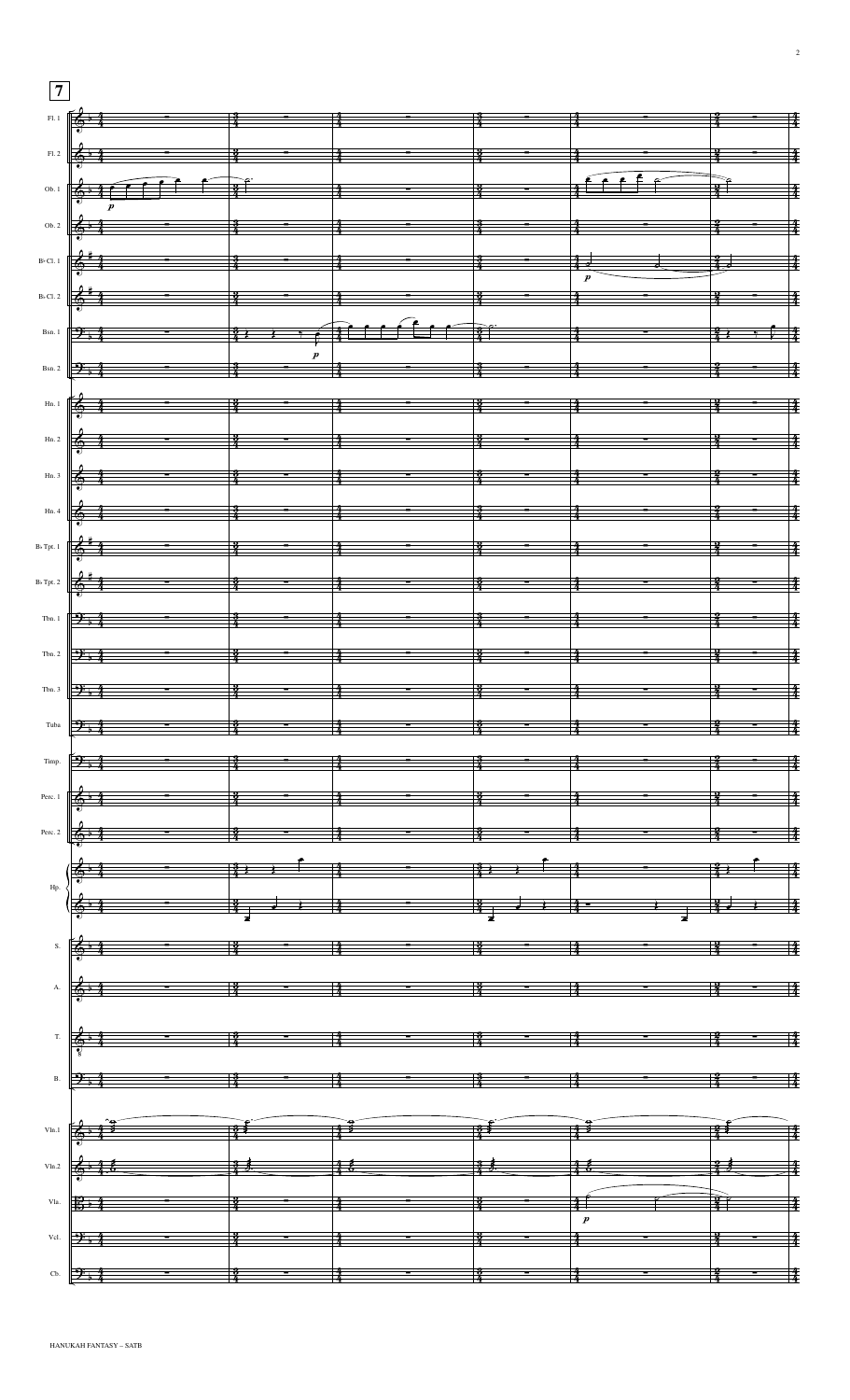| 13                                  |                                                                                                                                                                                                                                                                                                                                                                                                                                                                                                                                            |                                                                                                                               |                                                                                                                                                                                                                                                                                                                     |                                                                                     |  |                               |  |
|-------------------------------------|--------------------------------------------------------------------------------------------------------------------------------------------------------------------------------------------------------------------------------------------------------------------------------------------------------------------------------------------------------------------------------------------------------------------------------------------------------------------------------------------------------------------------------------------|-------------------------------------------------------------------------------------------------------------------------------|---------------------------------------------------------------------------------------------------------------------------------------------------------------------------------------------------------------------------------------------------------------------------------------------------------------------|-------------------------------------------------------------------------------------|--|-------------------------------|--|
|                                     |                                                                                                                                                                                                                                                                                                                                                                                                                                                                                                                                            | $\frac{3}{4}$ $\frac{1}{4}$ $\frac{2}{4}$ $\frac{2}{4}$ $\frac{1}{4}$ $\frac{2}{4}$ $\frac{1}{4}$                             |                                                                                                                                                                                                                                                                                                                     |                                                                                     |  |                               |  |
|                                     |                                                                                                                                                                                                                                                                                                                                                                                                                                                                                                                                            | $\frac{3}{4}$ $\frac{1}{4}$ $\frac{1}{4}$ $\frac{1}{4}$ $\frac{1}{4}$ $\frac{1}{4}$ $\frac{1}{4}$ $\frac{1}{4}$ $\frac{1}{4}$ |                                                                                                                                                                                                                                                                                                                     |                                                                                     |  |                               |  |
|                                     |                                                                                                                                                                                                                                                                                                                                                                                                                                                                                                                                            | $\frac{1}{4}$ $\frac{1}{4}$ $\frac{1}{4}$ $\frac{1}{4}$ $\frac{1}{4}$ $\frac{1}{4}$ $\frac{1}{4}$                             |                                                                                                                                                                                                                                                                                                                     |                                                                                     |  |                               |  |
|                                     | Ob. 1 $65$                                                                                                                                                                                                                                                                                                                                                                                                                                                                                                                                 |                                                                                                                               |                                                                                                                                                                                                                                                                                                                     |                                                                                     |  |                               |  |
|                                     | $rac{3}{4}$ $rac{2}{4}$ $rac{3}{4}$ $rac{1}{4}$ $rac{3}{4}$ $rac{2}{4}$ $rac{3}{4}$ $rac{1}{4}$                                                                                                                                                                                                                                                                                                                                                                                                                                            |                                                                                                                               |                                                                                                                                                                                                                                                                                                                     |                                                                                     |  | $\frac{2}{3}$ $\frac{1}{4}$   |  |
|                                     | <b>B</b> -Cl $\begin{array}{ c c c c c }\n\hline\n\text{A} & \text{B} & \text{C} & \text{A} & \text{A} \\ \hline\n\text{B} & \text{C} & \text{A} & \text{A} & \text{A} & \text{A} \\ \hline\n\text{C} & \text{A} & \text{B} & \text{A} & \text{A} & \text{A} \\ \hline\n\text{C} & \text{A} & \text{B} & \text{B} & \text{A} & \text{A} & \text{A} \\ \hline\n\text{D} & \text{A} & \text{B} & \text{B} & \text{B} & \$                                                                                                                    |                                                                                                                               |                                                                                                                                                                                                                                                                                                                     |                                                                                     |  |                               |  |
|                                     | <b>B</b> Cl. 2 $\frac{2}{3}$ $\frac{2}{3}$ $\frac{2}{3}$ $\frac{2}{3}$ $\frac{2}{3}$ $\frac{2}{3}$ $\frac{2}{3}$ $\frac{2}{3}$                                                                                                                                                                                                                                                                                                                                                                                                             |                                                                                                                               |                                                                                                                                                                                                                                                                                                                     |                                                                                     |  |                               |  |
|                                     | $Bsn.1$ $\frac{1}{2}$ $\frac{1}{2}$ $\frac{1}{2}$ $\frac{1}{2}$ $\frac{1}{2}$ $\frac{1}{2}$ $\frac{1}{2}$ $\frac{1}{2}$ $\frac{1}{2}$ $\frac{1}{2}$ $\frac{1}{2}$ $\frac{1}{2}$ $\frac{1}{2}$ $\frac{1}{2}$ $\frac{1}{2}$ $\frac{1}{2}$ $\frac{1}{2}$ $\frac{1}{2}$ $\frac{1}{2}$ $\frac{1}{2}$ $\frac{1}{2}$ $\frac{$                                                                                                                                                                                                                     |                                                                                                                               |                                                                                                                                                                                                                                                                                                                     |                                                                                     |  |                               |  |
|                                     |                                                                                                                                                                                                                                                                                                                                                                                                                                                                                                                                            |                                                                                                                               |                                                                                                                                                                                                                                                                                                                     |                                                                                     |  |                               |  |
|                                     | Bsn. 2 $\frac{3}{4}$ $\frac{1}{4}$ $\frac{3}{4}$ $\frac{1}{4}$ $\frac{1}{4}$ $\frac{1}{4}$ $\frac{1}{4}$ $\frac{1}{4}$ $\frac{1}{4}$ $\frac{1}{4}$ $\frac{1}{4}$                                                                                                                                                                                                                                                                                                                                                                           |                                                                                                                               |                                                                                                                                                                                                                                                                                                                     |                                                                                     |  |                               |  |
|                                     | $H_{\text{m-1}}$ $\begin{bmatrix} \frac{1}{2} & \frac{1}{2} & \frac{1}{2} & \frac{1}{2} & \frac{1}{2} & \frac{1}{2} & \frac{1}{2} & \frac{1}{2} & \frac{1}{2} & \frac{1}{2} & \frac{1}{2} & \frac{1}{2} & \frac{1}{2} & \frac{1}{2} & \frac{1}{2} & \frac{1}{2} & \frac{1}{2} & \frac{1}{2} & \frac{1}{2} & \frac{1}{2} & \frac{1}{2} & \frac{1}{2} & \frac{1}{2} & \frac{1}{2} & \frac{1}{2} & \frac$                                                                                                                                     |                                                                                                                               |                                                                                                                                                                                                                                                                                                                     |                                                                                     |  |                               |  |
|                                     | $\frac{1}{2}$ $\frac{1}{2}$ $\frac{1}{2}$ $\frac{1}{2}$ $\frac{1}{2}$ $\frac{1}{2}$ $\frac{1}{2}$ $\frac{1}{2}$ $\frac{1}{2}$ $\frac{1}{2}$ $\frac{1}{2}$                                                                                                                                                                                                                                                                                                                                                                                  |                                                                                                                               |                                                                                                                                                                                                                                                                                                                     |                                                                                     |  |                               |  |
|                                     | $\frac{2}{9}$ $\frac{1}{3}$ $\frac{1}{3}$ $\frac{1}{3}$ $\frac{1}{3}$ $\frac{1}{3}$ $\frac{1}{3}$ $\frac{1}{3}$ $\frac{1}{3}$ $\frac{1}{3}$ $\frac{1}{3}$ $\frac{1}{3}$ $\frac{1}{3}$                                                                                                                                                                                                                                                                                                                                                      |                                                                                                                               |                                                                                                                                                                                                                                                                                                                     |                                                                                     |  |                               |  |
|                                     |                                                                                                                                                                                                                                                                                                                                                                                                                                                                                                                                            |                                                                                                                               |                                                                                                                                                                                                                                                                                                                     |                                                                                     |  |                               |  |
|                                     |                                                                                                                                                                                                                                                                                                                                                                                                                                                                                                                                            | $\frac{4}{4}$ and $\frac{3}{4}$ and $\frac{4}{4}$ and $\frac{2}{4}$ and $\frac{4}{4}$ and $\frac{2}{4}$                       |                                                                                                                                                                                                                                                                                                                     |                                                                                     |  |                               |  |
|                                     | <b>B</b> -Tpt. 1 $\begin{array}{ c c c c }\n\hline\n\text{1} & \text{2} & \text{3} \\ \hline\n\text{2} & \text{4} & \text{4} \\ \hline\n\end{array}$                                                                                                                                                                                                                                                                                                                                                                                       |                                                                                                                               |                                                                                                                                                                                                                                                                                                                     |                                                                                     |  |                               |  |
|                                     | B, Tpt. 2 $\begin{array}{ c c c c c }\hline \begin{array}{cccccccccccccc} \bullet & \bullet & & & & & & & &\bullet\end{array} & & & & & &\bullet\end{array} & & & & & &\bullet\begin{array}{ c c c c c }\hline \begin{array}{cccccccccccccc} \bullet & \bullet & & & & & &\bullet\end{array} & & & & & &\bullet\end{array} & & & & & & &\bullet\begin{array}{cccccccccccccc} \bullet & \bullet & & & & &\bullet\end{array} & & & & & & &\bullet\end{array} & & & & & & &\bullet\begin{array}{cccccccccccccc} \bullet & \bullet & & & & &\$ |                                                                                                                               |                                                                                                                                                                                                                                                                                                                     |                                                                                     |  |                               |  |
|                                     | $\frac{3}{4}$ $\frac{3}{4}$ $\frac{3}{4}$ $\frac{1}{4}$ $\frac{3}{4}$ $\frac{1}{4}$ $\frac{1}{4}$ $\frac{1}{4}$ $\frac{1}{4}$ $\frac{1}{4}$ $\frac{1}{4}$                                                                                                                                                                                                                                                                                                                                                                                  |                                                                                                                               |                                                                                                                                                                                                                                                                                                                     |                                                                                     |  |                               |  |
|                                     |                                                                                                                                                                                                                                                                                                                                                                                                                                                                                                                                            |                                                                                                                               |                                                                                                                                                                                                                                                                                                                     |                                                                                     |  |                               |  |
| Tbn. $2$                            |                                                                                                                                                                                                                                                                                                                                                                                                                                                                                                                                            | $\frac{3}{4}$ $-\frac{4}{4}$ $-\frac{4}{4}$                                                                                   |                                                                                                                                                                                                                                                                                                                     | $\frac{2}{4}$ $-\frac{4}{4}$ $-\frac{1}{4}$                                         |  | $\frac{2}{3}$ - $\frac{4}{4}$ |  |
| Tbn. $3$                            |                                                                                                                                                                                                                                                                                                                                                                                                                                                                                                                                            | $\frac{3}{4}$ $\frac{4}{4}$ $\frac{2}{4}$ $\frac{4}{4}$ $\frac{4}{4}$                                                         |                                                                                                                                                                                                                                                                                                                     |                                                                                     |  | $\frac{2}{4}$ $-\frac{4}{4}$  |  |
|                                     |                                                                                                                                                                                                                                                                                                                                                                                                                                                                                                                                            |                                                                                                                               | $\frac{1}{2}$ $\frac{1}{2}$ $\frac{1}{2}$ $\frac{1}{2}$ $\frac{1}{2}$ $\frac{1}{2}$ $\frac{1}{2}$ $\frac{1}{2}$ $\frac{1}{2}$ $\frac{1}{2}$ $\frac{1}{2}$ $\frac{1}{2}$ $\frac{1}{2}$ $\frac{1}{2}$ $\frac{1}{2}$ $\frac{1}{2}$ $\frac{1}{2}$ $\frac{1}{2}$ $\frac{1}{2}$ $\frac{1}{2}$ $\frac{1}{2}$ $\frac{1}{2}$ | $\frac{2}{3}$ $\frac{1}{4}$ $\frac{1}{4}$ $\frac{1}{3}$ $\frac{2}{3}$ $\frac{1}{4}$ |  |                               |  |
|                                     |                                                                                                                                                                                                                                                                                                                                                                                                                                                                                                                                            | $\frac{4}{4}$ $\frac{2}{4}$ $\frac{2}{4}$ $\frac{4}{4}$                                                                       |                                                                                                                                                                                                                                                                                                                     |                                                                                     |  | $\frac{2}{4}$ $\frac{2}{4}$   |  |
|                                     |                                                                                                                                                                                                                                                                                                                                                                                                                                                                                                                                            | $\frac{3}{4}$ $\frac{4}{4}$ $\frac{2}{4}$ $\frac{4}{4}$ $\frac{2}{4}$ $\frac{2}{4}$                                           |                                                                                                                                                                                                                                                                                                                     |                                                                                     |  |                               |  |
| Perc. 1 $\left  \bigotimes \right $ |                                                                                                                                                                                                                                                                                                                                                                                                                                                                                                                                            |                                                                                                                               |                                                                                                                                                                                                                                                                                                                     |                                                                                     |  |                               |  |
|                                     | Perc. 2 $\left  \bigotimes^{\bullet}$                                                                                                                                                                                                                                                                                                                                                                                                                                                                                                      |                                                                                                                               |                                                                                                                                                                                                                                                                                                                     |                                                                                     |  |                               |  |
|                                     |                                                                                                                                                                                                                                                                                                                                                                                                                                                                                                                                            |                                                                                                                               |                                                                                                                                                                                                                                                                                                                     |                                                                                     |  |                               |  |
|                                     |                                                                                                                                                                                                                                                                                                                                                                                                                                                                                                                                            |                                                                                                                               |                                                                                                                                                                                                                                                                                                                     |                                                                                     |  |                               |  |
|                                     |                                                                                                                                                                                                                                                                                                                                                                                                                                                                                                                                            |                                                                                                                               |                                                                                                                                                                                                                                                                                                                     |                                                                                     |  |                               |  |
|                                     |                                                                                                                                                                                                                                                                                                                                                                                                                                                                                                                                            |                                                                                                                               |                                                                                                                                                                                                                                                                                                                     |                                                                                     |  |                               |  |
|                                     |                                                                                                                                                                                                                                                                                                                                                                                                                                                                                                                                            |                                                                                                                               |                                                                                                                                                                                                                                                                                                                     |                                                                                     |  |                               |  |
|                                     |                                                                                                                                                                                                                                                                                                                                                                                                                                                                                                                                            |                                                                                                                               |                                                                                                                                                                                                                                                                                                                     |                                                                                     |  |                               |  |
|                                     | $\frac{2}{3}$ $\frac{2}{3}$ $\frac{3}{4}$ $\frac{3}{4}$ $\frac{1}{3}$ $\frac{3}{4}$ $\frac{1}{3}$ $\frac{1}{3}$ $\frac{1}{3}$ $\frac{1}{3}$ $\frac{1}{3}$                                                                                                                                                                                                                                                                                                                                                                                  |                                                                                                                               |                                                                                                                                                                                                                                                                                                                     |                                                                                     |  |                               |  |
|                                     | $B = \frac{1}{2}$                                                                                                                                                                                                                                                                                                                                                                                                                                                                                                                          | $\frac{3}{4}$ $\frac{1}{4}$ $\frac{2}{4}$ $\frac{1}{4}$ $\frac{1}{4}$ $\frac{2}{4}$ $\frac{2}{4}$ $\frac{1}{4}$               |                                                                                                                                                                                                                                                                                                                     |                                                                                     |  |                               |  |
|                                     |                                                                                                                                                                                                                                                                                                                                                                                                                                                                                                                                            |                                                                                                                               |                                                                                                                                                                                                                                                                                                                     |                                                                                     |  |                               |  |
|                                     | $\frac{2}{3}$ $\frac{2}{3}$ $\frac{2}{3}$ $\frac{2}{3}$ $\frac{2}{3}$ $\frac{2}{3}$ $\frac{2}{3}$ $\frac{2}{3}$ $\frac{2}{3}$ $\frac{2}{3}$ $\frac{2}{3}$                                                                                                                                                                                                                                                                                                                                                                                  |                                                                                                                               |                                                                                                                                                                                                                                                                                                                     |                                                                                     |  |                               |  |
|                                     | $\frac{1}{2}$ $\frac{1}{2}$ $\frac{1}{2}$ $\frac{1}{2}$ $\frac{1}{2}$ $\frac{1}{2}$ $\frac{1}{2}$ $\frac{1}{2}$ $\frac{1}{2}$ $\frac{1}{2}$ $\frac{1}{2}$ $\frac{1}{2}$ $\frac{1}{2}$ $\frac{1}{2}$ $\frac{1}{2}$ $\frac{1}{2}$ $\frac{1}{2}$ $\frac{1}{2}$ $\frac{1}{2}$                                                                                                                                                                                                                                                                  |                                                                                                                               |                                                                                                                                                                                                                                                                                                                     |                                                                                     |  |                               |  |
|                                     |                                                                                                                                                                                                                                                                                                                                                                                                                                                                                                                                            | $\frac{3}{4}$ - $\frac{1}{4}$ $\frac{1}{4}$ $\frac{1}{4}$ $\frac{1}{4}$ $\frac{1}{4}$ $\frac{1}{4}$ $\frac{1}{4}$             |                                                                                                                                                                                                                                                                                                                     |                                                                                     |  |                               |  |
|                                     |                                                                                                                                                                                                                                                                                                                                                                                                                                                                                                                                            |                                                                                                                               |                                                                                                                                                                                                                                                                                                                     |                                                                                     |  |                               |  |
|                                     |                                                                                                                                                                                                                                                                                                                                                                                                                                                                                                                                            | $\frac{3}{4}$ $\frac{3}{4}$                                                                                                   |                                                                                                                                                                                                                                                                                                                     | $\frac{2}{4}$ $\frac{4}{4}$ $\frac{2}{4}$ $\frac{2}{4}$ $\frac{3}{4}$               |  |                               |  |
|                                     |                                                                                                                                                                                                                                                                                                                                                                                                                                                                                                                                            | <b>1</b> 1 2 2 3 2 3 $\frac{1}{4}$ 1 2 $\frac{1}{4}$ 1 $\frac{1}{4}$ 1 $\frac{1}{4}$ 1 $\frac{1}{4}$ 1 $\frac{1}{4}$          |                                                                                                                                                                                                                                                                                                                     |                                                                                     |  |                               |  |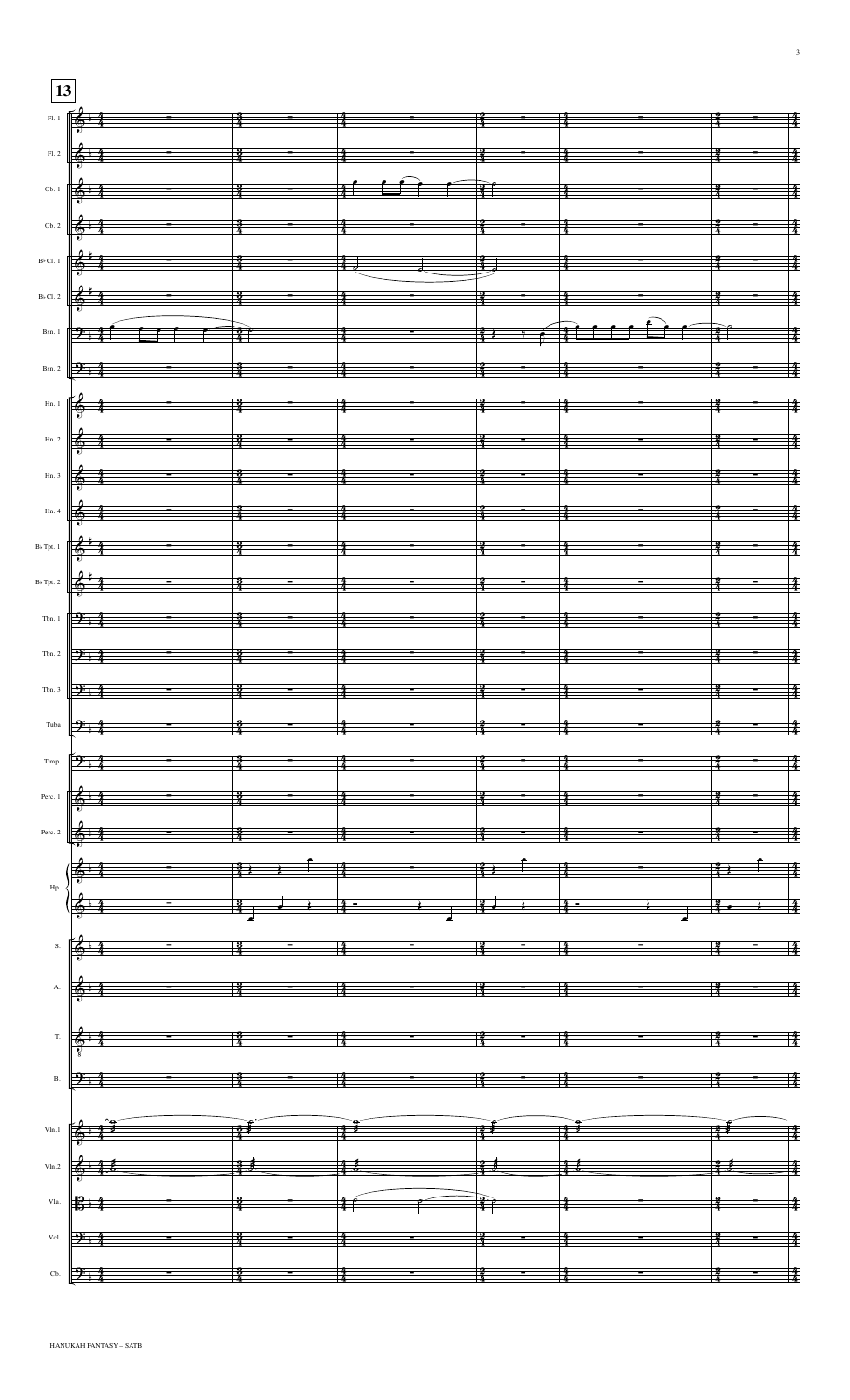| 19                         |                                     |                                                                                                                                                                                                                                                                                                                     |                                           |                                                                                                                                                                                                                                                                                                                     |                                                         |                                  |                                                                                                                                                                                                                                                                                                                     |                                |
|----------------------------|-------------------------------------|---------------------------------------------------------------------------------------------------------------------------------------------------------------------------------------------------------------------------------------------------------------------------------------------------------------------|-------------------------------------------|---------------------------------------------------------------------------------------------------------------------------------------------------------------------------------------------------------------------------------------------------------------------------------------------------------------------|---------------------------------------------------------|----------------------------------|---------------------------------------------------------------------------------------------------------------------------------------------------------------------------------------------------------------------------------------------------------------------------------------------------------------------|--------------------------------|
| F1.1                       |                                     |                                                                                                                                                                                                                                                                                                                     |                                           |                                                                                                                                                                                                                                                                                                                     | $\begin{array}{ccc} - & & 3 & - \\ 4 & & - \end{array}$ |                                  |                                                                                                                                                                                                                                                                                                                     |                                |
| $\mathbb{F} \mathbf{l}.$ 2 |                                     |                                                                                                                                                                                                                                                                                                                     |                                           |                                                                                                                                                                                                                                                                                                                     |                                                         |                                  |                                                                                                                                                                                                                                                                                                                     |                                |
| Ob. $\boldsymbol{1}$       |                                     |                                                                                                                                                                                                                                                                                                                     |                                           |                                                                                                                                                                                                                                                                                                                     |                                                         |                                  |                                                                                                                                                                                                                                                                                                                     |                                |
| Ob. $2$                    |                                     | $\frac{1}{\sqrt{2}}$                                                                                                                                                                                                                                                                                                |                                           |                                                                                                                                                                                                                                                                                                                     |                                                         |                                  |                                                                                                                                                                                                                                                                                                                     | $\frac{4}{3}$                  |
| $B \setminus C1.1$         |                                     |                                                                                                                                                                                                                                                                                                                     | $\frac{3}{4}$ and $\frac{3}{4}$           |                                                                                                                                                                                                                                                                                                                     |                                                         |                                  |                                                                                                                                                                                                                                                                                                                     | $\frac{2}{4}$<br>$\frac{4}{4}$ |
|                            | $B \cdot C1.2$ $67$                 |                                                                                                                                                                                                                                                                                                                     |                                           | $\frac{3}{4}$ $\frac{4}{4}$ $\frac{3}{4}$ $\frac{3}{4}$                                                                                                                                                                                                                                                             |                                                         |                                  |                                                                                                                                                                                                                                                                                                                     | $\frac{3}{4}$ $\frac{1}{4}$    |
| Bsn. 1                     |                                     |                                                                                                                                                                                                                                                                                                                     |                                           | $\frac{3}{4}$ $\frac{1}{4}$ $\frac{3}{4}$ $\frac{3}{4}$ $\frac{1}{4}$ $\frac{1}{4}$ $\frac{1}{4}$ $\frac{1}{2}$ $\frac{1}{4}$ $\frac{1}{2}$ $\frac{1}{2}$ $\frac{1}{2}$ $\frac{1}{2}$ $\frac{1}{2}$ $\frac{1}{2}$ $\frac{1}{2}$ $\frac{1}{2}$ $\frac{1}{2}$ $\frac{1}{2}$ $\frac{1}{2}$ $\frac{1}{2}$ $\frac{1}{2}$ |                                                         |                                  |                                                                                                                                                                                                                                                                                                                     | $\frac{2}{4}$ $\frac{4}{4}$    |
| Bsn. 2                     |                                     |                                                                                                                                                                                                                                                                                                                     |                                           |                                                                                                                                                                                                                                                                                                                     |                                                         |                                  |                                                                                                                                                                                                                                                                                                                     |                                |
|                            |                                     |                                                                                                                                                                                                                                                                                                                     |                                           |                                                                                                                                                                                                                                                                                                                     |                                                         |                                  |                                                                                                                                                                                                                                                                                                                     | $\frac{2}{4}$                  |
| $\rm Hn.$ 1                |                                     | $\frac{3}{4}$ $\frac{3}{4}$ $\frac{3}{4}$ $\frac{3}{4}$ $\frac{3}{4}$ $\frac{3}{4}$ $\frac{3}{4}$ $\frac{3}{4}$ $\frac{3}{4}$ $\frac{3}{4}$ $\frac{3}{4}$ $\frac{3}{4}$ $\frac{3}{4}$ $\frac{3}{4}$ $\frac{3}{4}$ $\frac{3}{4}$ $\frac{3}{4}$ $\frac{3}{4}$ $\frac{3}{4}$ $\frac{3}{4}$ $\frac{3}{4}$ $\frac{3}{4}$ |                                           | $\frac{3}{4}$                                                                                                                                                                                                                                                                                                       |                                                         |                                  |                                                                                                                                                                                                                                                                                                                     |                                |
| Hn.2                       |                                     |                                                                                                                                                                                                                                                                                                                     |                                           |                                                                                                                                                                                                                                                                                                                     |                                                         |                                  |                                                                                                                                                                                                                                                                                                                     | $\frac{4}{4}$                  |
| Hn. 3                      |                                     | <u> Tanzania (</u>                                                                                                                                                                                                                                                                                                  |                                           |                                                                                                                                                                                                                                                                                                                     |                                                         |                                  |                                                                                                                                                                                                                                                                                                                     |                                |
| Hn. 4                      |                                     |                                                                                                                                                                                                                                                                                                                     | $\frac{3}{4}$                             |                                                                                                                                                                                                                                                                                                                     |                                                         |                                  |                                                                                                                                                                                                                                                                                                                     | $\frac{4}{4}$                  |
| $B \triangleright$ Tpt. 1  |                                     |                                                                                                                                                                                                                                                                                                                     | $\frac{3}{4}$ $\frac{3}{4}$ $\frac{1}{4}$ |                                                                                                                                                                                                                                                                                                                     |                                                         |                                  |                                                                                                                                                                                                                                                                                                                     |                                |
| $B\overline{b}$ Tpt. 2     |                                     |                                                                                                                                                                                                                                                                                                                     |                                           | $\frac{3}{4}$ $\frac{4}{4}$ $\frac{3}{4}$ $\frac{3}{4}$                                                                                                                                                                                                                                                             |                                                         |                                  |                                                                                                                                                                                                                                                                                                                     | $\frac{4}{4}$                  |
| Tbn. 1                     |                                     |                                                                                                                                                                                                                                                                                                                     |                                           |                                                                                                                                                                                                                                                                                                                     |                                                         |                                  |                                                                                                                                                                                                                                                                                                                     | ⋕                              |
| Tbn. 2                     |                                     |                                                                                                                                                                                                                                                                                                                     |                                           |                                                                                                                                                                                                                                                                                                                     |                                                         |                                  |                                                                                                                                                                                                                                                                                                                     |                                |
|                            | Tbn. 3 $\left  \frac{1}{2} \right $ | ⋍                                                                                                                                                                                                                                                                                                                   | $\frac{3}{4}$<br><u>—</u>                 | 孝<br>$=$ $=$                                                                                                                                                                                                                                                                                                        | $\frac{3}{4}$ =                                         | 崜                                |                                                                                                                                                                                                                                                                                                                     |                                |
| ${\hbox{Tuba}}$            |                                     |                                                                                                                                                                                                                                                                                                                     |                                           | $ \frac{3}{4}$ $ \frac{1}{4}$                                                                                                                                                                                                                                                                                       |                                                         |                                  |                                                                                                                                                                                                                                                                                                                     | $\frac{2}{4}$                  |
|                            |                                     |                                                                                                                                                                                                                                                                                                                     | $\frac{1}{4}$                             |                                                                                                                                                                                                                                                                                                                     |                                                         | $\frac{1}{\sqrt{1-\frac{1}{2}}}$ |                                                                                                                                                                                                                                                                                                                     | $\frac{2}{4}$                  |
| Timp.                      |                                     |                                                                                                                                                                                                                                                                                                                     |                                           | $\frac{3}{4}$ $\frac{3}{4}$ $\frac{3}{4}$ $\frac{3}{4}$ $\frac{3}{4}$ $\frac{3}{4}$ $\frac{3}{4}$ $\frac{3}{4}$ $\frac{3}{4}$ $\frac{3}{4}$ $\frac{3}{4}$ $\frac{3}{4}$ $\frac{3}{4}$ $\frac{3}{4}$ $\frac{3}{4}$ $\frac{3}{4}$ $\frac{3}{4}$ $\frac{3}{4}$ $\frac{3}{4}$ $\frac{3}{4}$ $\frac{3}{4}$ $\frac{3}{4}$ |                                                         |                                  |                                                                                                                                                                                                                                                                                                                     | $\frac{3}{4}$ $-\frac{4}{4}$   |
| $\mbox{Perc.}$ $1$         |                                     |                                                                                                                                                                                                                                                                                                                     |                                           | $\frac{2}{3}$ - $\frac{3}{4}$ - $\frac{3}{4}$ - $\frac{3}{4}$ - $\frac{3}{4}$                                                                                                                                                                                                                                       |                                                         |                                  |                                                                                                                                                                                                                                                                                                                     | $\frac{2}{4}$ $-\frac{4}{4}$   |
|                            |                                     |                                                                                                                                                                                                                                                                                                                     |                                           | Perc. 2 $\begin{array}{ccc} 6 & 4 & - & 3 & - & 4 & - & 8 & - & 4 \end{array}$                                                                                                                                                                                                                                      |                                                         |                                  | $\frac{2}{3}$ - $\frac{2}{3}$ -                                                                                                                                                                                                                                                                                     | $\mathcal{F}_\mathcal{I}$      |
|                            |                                     |                                                                                                                                                                                                                                                                                                                     |                                           |                                                                                                                                                                                                                                                                                                                     |                                                         |                                  | $\frac{2}{3}$ $\frac{2}{3}$ $\frac{1}{3}$ $\frac{1}{3}$ $\frac{1}{3}$ $\frac{1}{3}$ $\frac{1}{3}$ $\frac{1}{3}$ $\frac{1}{3}$ $\frac{1}{3}$ $\frac{1}{3}$ $\frac{1}{3}$ $\frac{1}{3}$ $\frac{1}{3}$ $\frac{1}{3}$                                                                                                   |                                |
|                            |                                     |                                                                                                                                                                                                                                                                                                                     |                                           |                                                                                                                                                                                                                                                                                                                     |                                                         |                                  | $\frac{2}{3}$ , $\frac{1}{4}$ , $\frac{1}{3}$ , $\frac{1}{4}$ , $\frac{1}{3}$ , $\frac{1}{3}$ , $\frac{1}{3}$ , $\frac{1}{3}$ , $\frac{1}{3}$ , $\frac{1}{3}$ , $\frac{1}{3}$ , $\frac{1}{3}$ , $\frac{1}{3}$ , $\frac{1}{3}$ , $\frac{1}{3}$ , $\frac{1}{3}$ , $\frac{1}{3}$ , $\frac{1}{3}$ , $\frac{1$           |                                |
|                            |                                     |                                                                                                                                                                                                                                                                                                                     |                                           |                                                                                                                                                                                                                                                                                                                     |                                                         |                                  | $s = \frac{2}{3}$ $\frac{3}{4}$ $\frac{1}{3}$ $\frac{1}{3}$ $\frac{1}{3}$ $\frac{1}{3}$ $\frac{1}{3}$ $\frac{1}{3}$ $\frac{1}{3}$ $\frac{1}{3}$ $\frac{1}{3}$                                                                                                                                                       |                                |
|                            |                                     |                                                                                                                                                                                                                                                                                                                     |                                           |                                                                                                                                                                                                                                                                                                                     |                                                         |                                  |                                                                                                                                                                                                                                                                                                                     |                                |
|                            |                                     |                                                                                                                                                                                                                                                                                                                     |                                           |                                                                                                                                                                                                                                                                                                                     |                                                         |                                  |                                                                                                                                                                                                                                                                                                                     |                                |
|                            |                                     |                                                                                                                                                                                                                                                                                                                     |                                           |                                                                                                                                                                                                                                                                                                                     |                                                         |                                  | $\frac{1}{2}$ $\frac{2}{3}$ $\frac{3}{4}$ $\frac{1}{3}$ $\frac{3}{4}$ $\frac{1}{3}$ $\frac{1}{3}$ $\frac{1}{3}$ $\frac{1}{3}$ $\frac{1}{3}$ $\frac{1}{3}$ $\frac{1}{3}$ $\frac{1}{3}$ $\frac{1}{3}$ $\frac{1}{3}$ $\frac{1}{3}$ $\frac{1}{3}$ $\frac{1}{3}$ $\frac{1}{3}$ $\frac{1}{3}$ $\frac{1}{3}$ $\frac{1}{3}$ |                                |
|                            |                                     | $\frac{1}{4}$ $\frac{3}{4}$ $\frac{1}{4}$                                                                                                                                                                                                                                                                           |                                           | $\frac{3}{4}$                                                                                                                                                                                                                                                                                                       |                                                         | $\mathbb{I}^i$<br>$\frac{1}{4}$  | $\frac{2}{3}$ - $\frac{1}{4}$                                                                                                                                                                                                                                                                                       |                                |
|                            |                                     |                                                                                                                                                                                                                                                                                                                     |                                           |                                                                                                                                                                                                                                                                                                                     |                                                         |                                  |                                                                                                                                                                                                                                                                                                                     |                                |
|                            |                                     |                                                                                                                                                                                                                                                                                                                     |                                           |                                                                                                                                                                                                                                                                                                                     |                                                         |                                  | $V_{\text{In,I}}$ $\frac{2}{\sqrt{5}-\frac{3}{4}}$ $\frac{2}{3}$ $\frac{2}{3}$ $\frac{2}{3}$ $\frac{2}{3}$ $\frac{2}{3}$ $\frac{2}{3}$ $\frac{2}{3}$ $\frac{2}{3}$ $\frac{2}{3}$                                                                                                                                    |                                |
|                            |                                     |                                                                                                                                                                                                                                                                                                                     |                                           |                                                                                                                                                                                                                                                                                                                     |                                                         |                                  | $\frac{1}{2}$ $\frac{1}{2}$ $\frac{1}{2}$ $\frac{1}{2}$ $\frac{1}{2}$ $\frac{1}{2}$ $\frac{1}{2}$ $\frac{1}{2}$ $\frac{1}{2}$ $\frac{1}{2}$ $\frac{1}{2}$ $\frac{1}{2}$ $\frac{1}{2}$ $\frac{1}{2}$ $\frac{1}{2}$ $\frac{1}{2}$                                                                                     |                                |
| $_{\rm Vla.}$              |                                     |                                                                                                                                                                                                                                                                                                                     |                                           |                                                                                                                                                                                                                                                                                                                     |                                                         |                                  | $\frac{12.16}{10}$                                                                                                                                                                                                                                                                                                  |                                |
|                            |                                     |                                                                                                                                                                                                                                                                                                                     |                                           |                                                                                                                                                                                                                                                                                                                     |                                                         |                                  | $\frac{3}{2}$ and $\frac{3}{2}$ and $\frac{3}{2}$ and $\frac{3}{2}$ and $\frac{3}{2}$ and $\frac{3}{2}$ and $\frac{3}{2}$ and $\frac{3}{2}$ and $\frac{3}{2}$                                                                                                                                                       |                                |
|                            |                                     |                                                                                                                                                                                                                                                                                                                     |                                           |                                                                                                                                                                                                                                                                                                                     |                                                         |                                  | $\frac{1}{2}$ $\frac{1}{4}$ $\frac{1}{4}$ $\frac{1}{4}$ $\frac{1}{4}$ $\frac{1}{4}$ $\frac{1}{4}$                                                                                                                                                                                                                   |                                |
|                            |                                     |                                                                                                                                                                                                                                                                                                                     |                                           |                                                                                                                                                                                                                                                                                                                     |                                                         |                                  |                                                                                                                                                                                                                                                                                                                     |                                |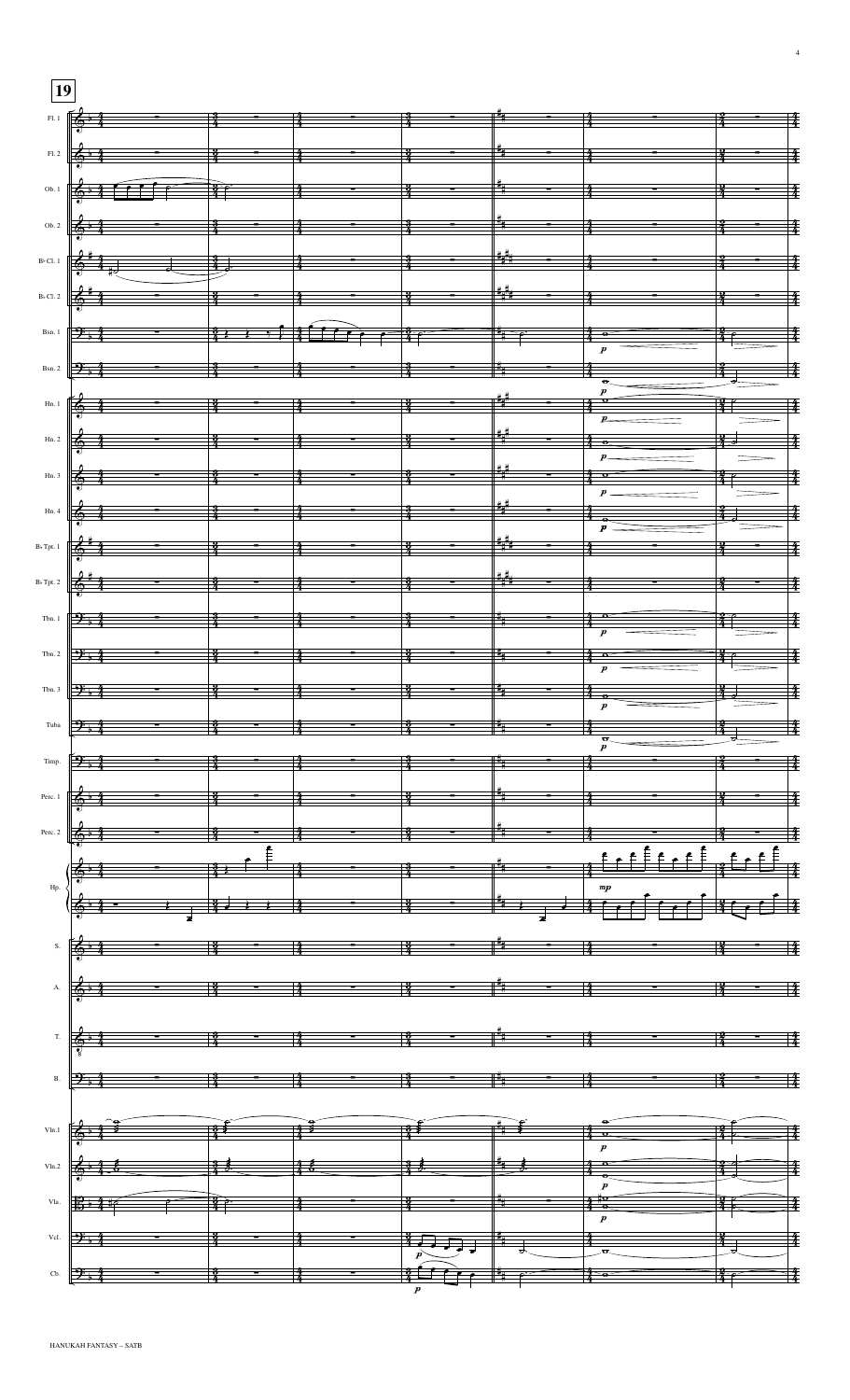| 26                         |                                                                                                                                                                                                             | MA'OZ TZUR (Rock of Ages)                                                                                                        |               |                                                           |                      |                                         |                                    |
|----------------------------|-------------------------------------------------------------------------------------------------------------------------------------------------------------------------------------------------------------|----------------------------------------------------------------------------------------------------------------------------------|---------------|-----------------------------------------------------------|----------------------|-----------------------------------------|------------------------------------|
| F1, 1                      | Ģ                                                                                                                                                                                                           |                                                                                                                                  |               |                                                           |                      |                                         |                                    |
| FL.2                       |                                                                                                                                                                                                             |                                                                                                                                  |               |                                                           |                      |                                         |                                    |
| Ob. 1                      | $\frac{2}{3}$                                                                                                                                                                                               |                                                                                                                                  |               |                                                           |                      |                                         |                                    |
|                            | Ob. 2 $\frac{2}{9}$                                                                                                                                                                                         |                                                                                                                                  |               |                                                           |                      |                                         |                                    |
|                            | $B \setminus C1.1$ $\left  \begin{array}{c} \begin{array}{c} \begin{array}{c} \end{array} \\ \end{array} \end{array} \right  \begin{array}{c} \begin{array}{c} \end{array} \end{array} \end{array} \right $ |                                                                                                                                  |               |                                                           |                      |                                         |                                    |
| $\mathbf{B}^{\flat}$ Cl. 2 | $\frac{2+1}{2}$                                                                                                                                                                                             |                                                                                                                                  |               |                                                           |                      |                                         |                                    |
| $_{\rm Bsn. \ 1}$          | 9:4                                                                                                                                                                                                         |                                                                                                                                  | =             |                                                           |                      |                                         |                                    |
| Bsn. 2                     | $\mathbb{P}^1$                                                                                                                                                                                              |                                                                                                                                  |               |                                                           |                      |                                         |                                    |
|                            |                                                                                                                                                                                                             |                                                                                                                                  |               |                                                           |                      |                                         |                                    |
|                            | $\frac{H_{\text{B}}}{1}$ $\frac{2\frac{H_{\text{B}}}{1}}{2}$                                                                                                                                                |                                                                                                                                  |               |                                                           |                      |                                         |                                    |
|                            | $\frac{3}{2}$ $\frac{2}{3}$                                                                                                                                                                                 |                                                                                                                                  |               |                                                           |                      |                                         |                                    |
|                            | $\frac{3}{2}$ $\frac{2}{2}$                                                                                                                                                                                 |                                                                                                                                  |               |                                                           |                      |                                         |                                    |
|                            | $Hn.4$ $\left  \left  \left  \left  \left  \left  \right  \right  \right  \right  \right  \right $                                                                                                          |                                                                                                                                  |               |                                                           |                      |                                         |                                    |
| $\mathbf{B}\flat$ Tpt. 1   | $\frac{2+1}{2}$                                                                                                                                                                                             |                                                                                                                                  | Ξ             | Ξ                                                         |                      |                                         |                                    |
|                            | B <sub>b Tpt. 2</sub>                                                                                                                                                                                       |                                                                                                                                  | Ξ             |                                                           |                      |                                         |                                    |
| Tbn. $1$                   | $9+$                                                                                                                                                                                                        |                                                                                                                                  |               |                                                           |                      |                                         |                                    |
| Tbn.2                      | 9:4                                                                                                                                                                                                         |                                                                                                                                  |               |                                                           |                      |                                         |                                    |
| $\mbox{Tbn.}$ $3$          | 9:4                                                                                                                                                                                                         | $\frac{4}{4}$                                                                                                                    |               |                                                           |                      |                                         |                                    |
| Tuba                       |                                                                                                                                                                                                             |                                                                                                                                  |               |                                                           |                      |                                         |                                    |
| Timp.                      |                                                                                                                                                                                                             |                                                                                                                                  |               |                                                           |                      |                                         |                                    |
| Perc. 1                    |                                                                                                                                                                                                             |                                                                                                                                  |               |                                                           |                      |                                         |                                    |
| Perc. $2\,$                |                                                                                                                                                                                                             |                                                                                                                                  |               |                                                           |                      |                                         |                                    |
|                            |                                                                                                                                                                                                             |                                                                                                                                  |               |                                                           |                      |                                         |                                    |
| Hp.                        |                                                                                                                                                                                                             |                                                                                                                                  |               |                                                           |                      |                                         |                                    |
|                            |                                                                                                                                                                                                             |                                                                                                                                  |               |                                                           |                      | $\boldsymbol{p}$                        |                                    |
| ${\bf S}.$                 |                                                                                                                                                                                                             | pp<br>$\overrightarrow{Ma}$ - oz tzur ye - shu' - a - ti,                                                                        | Le - cha      | $_{\rm eh}$<br>$\rm{le}$ - $\rm{sha}$ - $\rm{be'}$<br>na' | ach.<br>$\sim$       | $\overrightarrow{1}$ Ti - kon beyt te - | fi - la - ti,<br>Ve -              |
| А.                         |                                                                                                                                                                                                             | $\boldsymbol{pp}$<br>₹                                                                                                           |               |                                                           |                      | $\boldsymbol{p}$<br>₹                   |                                    |
|                            |                                                                                                                                                                                                             | $Ma - oz$ tzur ye - shu' - a -<br>$\bm{pp}$                                                                                      | $t_{i}$       | Le - cha na' - eh<br>$le - sha - be'$                     | $\frac{1}{\pi}$<br>÷ | Ti - kon beyt<br>$\,$ te<br>$\sim$      | $fi - Ia -$                        |
| $\mathbf T.$               |                                                                                                                                                                                                             | Ma - oz<br>tzur<br>ye<br>$\bm{pp}$                                                                                               | ti,<br>shu    | Le - cha na' - eh<br>le - sha                             | ach.                 | Ti - kon beyt<br>te<br>$\sim$<br>p      | $\tilde{z}$<br>$fi -$<br>ti,<br>la |
| $\, {\bf B}$ .             |                                                                                                                                                                                                             | $\mathbf{M}\mathbf{a} \quad \text{-}\quad \mathbf{oz} \qquad \mathbf{tzur} \qquad \mathbf{ye} \quad \text{-}\quad \mathbf{shu'}$ | $-$ a $-$ ti, | ⊨<br>Le - cha na' - eh<br>le - sha - be'                  | ach.<br>×,           | Ti - kon beyt<br>te<br>$\sim$           | $\overline{\ }$<br>fi - la - ti,   |
| $_{\rm Vln.1}$             |                                                                                                                                                                                                             |                                                                                                                                  |               |                                                           |                      |                                         |                                    |
| $_{\rm Vln.2}$             |                                                                                                                                                                                                             |                                                                                                                                  |               |                                                           | $\boldsymbol{p}$     |                                         |                                    |
| Vla.                       |                                                                                                                                                                                                             |                                                                                                                                  |               |                                                           |                      | $\boldsymbol{p}$                        |                                    |
|                            |                                                                                                                                                                                                             |                                                                                                                                  |               |                                                           |                      | p                                       |                                    |
| Vcl.                       |                                                                                                                                                                                                             |                                                                                                                                  |               |                                                           |                      | $\boldsymbol{p}$                        |                                    |
| Cb.                        |                                                                                                                                                                                                             |                                                                                                                                  |               |                                                           |                      |                                         |                                    |

 $\overline{\phantom{0}}$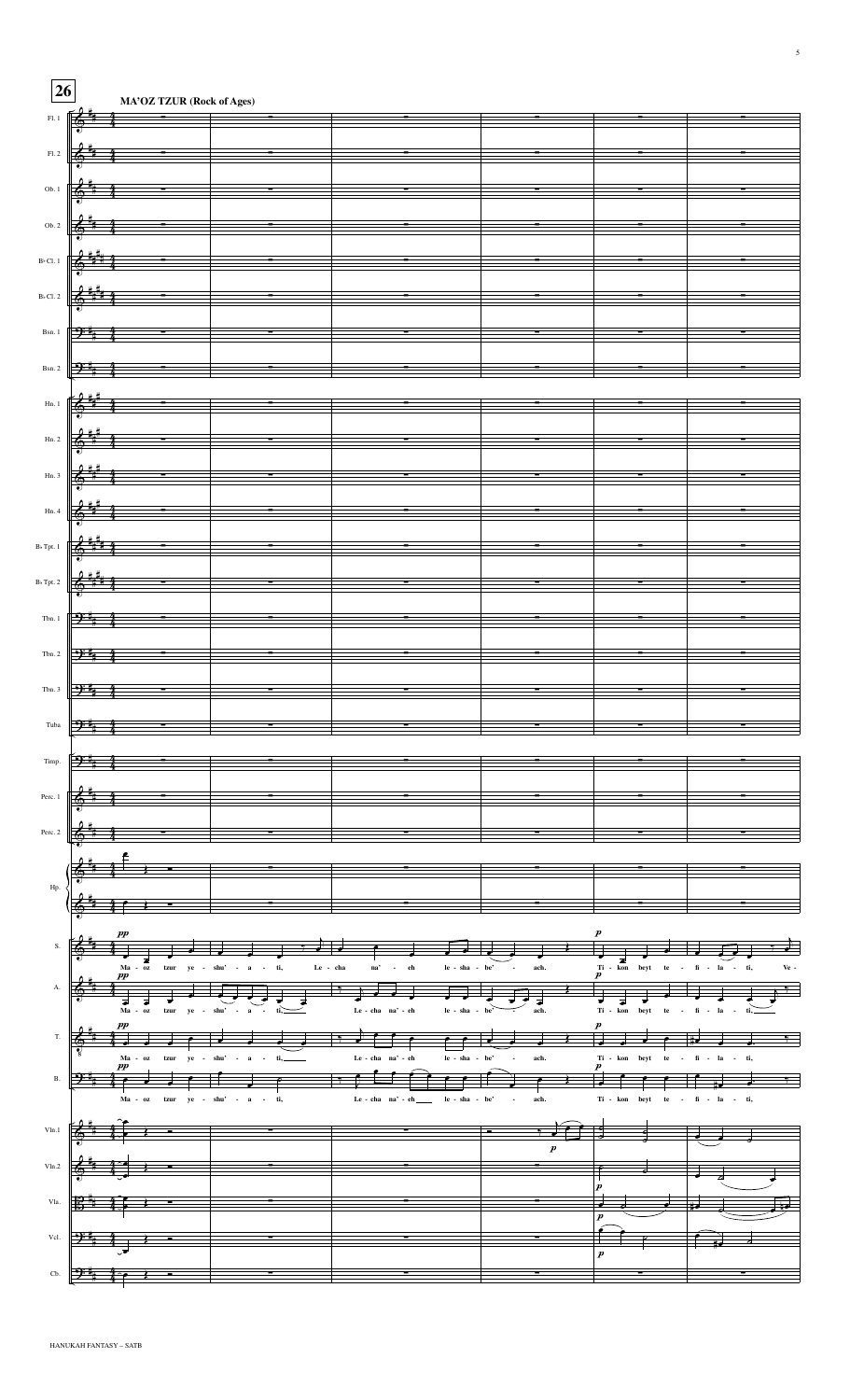| 32                         |                                        |                                           |                  |                                                                                                                                                                                                                                                                                                                                                                                                                                                                                                         |                      |                 |                                        |                                       |                      |                    |
|----------------------------|----------------------------------------|-------------------------------------------|------------------|---------------------------------------------------------------------------------------------------------------------------------------------------------------------------------------------------------------------------------------------------------------------------------------------------------------------------------------------------------------------------------------------------------------------------------------------------------------------------------------------------------|----------------------|-----------------|----------------------------------------|---------------------------------------|----------------------|--------------------|
| FL.1                       |                                        |                                           |                  |                                                                                                                                                                                                                                                                                                                                                                                                                                                                                                         |                      |                 |                                        |                                       |                      |                    |
|                            |                                        |                                           |                  |                                                                                                                                                                                                                                                                                                                                                                                                                                                                                                         | $\mathfrak{m}p$      |                 |                                        |                                       |                      |                    |
| $\mathbb{F} \mathbf{l}.$ 2 |                                        |                                           |                  |                                                                                                                                                                                                                                                                                                                                                                                                                                                                                                         |                      |                 |                                        |                                       |                      |                    |
|                            |                                        |                                           |                  |                                                                                                                                                                                                                                                                                                                                                                                                                                                                                                         |                      | $\it mp$        |                                        |                                       |                      |                    |
| Ob. 1                      |                                        |                                           |                  |                                                                                                                                                                                                                                                                                                                                                                                                                                                                                                         |                      | $\frac{1}{\pi}$ |                                        |                                       |                      |                    |
| Ob. 2                      |                                        |                                           |                  |                                                                                                                                                                                                                                                                                                                                                                                                                                                                                                         |                      |                 |                                        |                                       |                      |                    |
|                            |                                        |                                           |                  |                                                                                                                                                                                                                                                                                                                                                                                                                                                                                                         |                      |                 |                                        |                                       |                      | $\overline{\cdot}$ |
|                            | B > C1.1                               |                                           |                  | $\begin{array}{c c}\n\hline\n\end{array}\n\qquad \qquad \begin{array}{c}\n\hline\n\end{array}\n\qquad \qquad \begin{array}{c}\n\hline\n\end{array}\n\qquad \qquad \begin{array}{c}\n\hline\n\end{array}\n\qquad \qquad \begin{array}{c}\n\hline\n\end{array}\n\qquad \qquad \begin{array}{c}\n\hline\n\end{array}\n\qquad \qquad \begin{array}{c}\n\hline\n\end{array}\n\qquad \qquad \begin{array}{c}\n\hline\n\end{array}\n\qquad \qquad \begin{array}{c}\n\hline\n\end{array}\n\qquad \qquad \begin$ |                      |                 | $\sqrt{1}$<br>$\overline{\phantom{0}}$ |                                       | $\overline{\cdot}$ , |                    |
|                            |                                        |                                           |                  |                                                                                                                                                                                                                                                                                                                                                                                                                                                                                                         |                      |                 |                                        |                                       |                      |                    |
|                            | $B \rightarrow C1.2$                   |                                           |                  |                                                                                                                                                                                                                                                                                                                                                                                                                                                                                                         |                      |                 |                                        |                                       |                      |                    |
|                            |                                        |                                           |                  |                                                                                                                                                                                                                                                                                                                                                                                                                                                                                                         | $\frac{1}{2}$        |                 |                                        |                                       |                      |                    |
| $_{\rm Bsn. \, 1}$         | $\mathbf{P}^+$                         |                                           |                  |                                                                                                                                                                                                                                                                                                                                                                                                                                                                                                         | $\overline{m}p$      |                 |                                        |                                       |                      |                    |
| $_{\rm Bsn. \, 2}$         |                                        |                                           |                  |                                                                                                                                                                                                                                                                                                                                                                                                                                                                                                         | $\overline{\bullet}$ |                 |                                        |                                       |                      |                    |
|                            |                                        |                                           |                  |                                                                                                                                                                                                                                                                                                                                                                                                                                                                                                         | $\overline{mp}$      |                 |                                        |                                       |                      |                    |
| Hn. 1                      | $\frac{24}{9}$                         |                                           |                  |                                                                                                                                                                                                                                                                                                                                                                                                                                                                                                         |                      |                 |                                        |                                       |                      |                    |
|                            |                                        |                                           |                  |                                                                                                                                                                                                                                                                                                                                                                                                                                                                                                         |                      |                 |                                        |                                       |                      |                    |
|                            | $\frac{Hn.2}{100}$                     |                                           |                  |                                                                                                                                                                                                                                                                                                                                                                                                                                                                                                         |                      |                 |                                        |                                       |                      |                    |
|                            |                                        |                                           |                  |                                                                                                                                                                                                                                                                                                                                                                                                                                                                                                         |                      |                 |                                        |                                       |                      | $\boldsymbol{p}$   |
|                            | $\frac{3}{10}$                         |                                           |                  |                                                                                                                                                                                                                                                                                                                                                                                                                                                                                                         |                      |                 |                                        |                                       |                      | $\boldsymbol{p}$   |
|                            | $Hn.4$ $2 \frac{f^2 + f^2}{f^2}$       |                                           |                  |                                                                                                                                                                                                                                                                                                                                                                                                                                                                                                         |                      |                 |                                        |                                       | ÷                    |                    |
|                            |                                        |                                           |                  |                                                                                                                                                                                                                                                                                                                                                                                                                                                                                                         |                      |                 |                                        |                                       |                      | $\equiv$           |
|                            | $B^3$ Tpt. 1                           |                                           |                  |                                                                                                                                                                                                                                                                                                                                                                                                                                                                                                         |                      |                 |                                        |                                       |                      |                    |
|                            |                                        |                                           |                  |                                                                                                                                                                                                                                                                                                                                                                                                                                                                                                         |                      |                 |                                        |                                       |                      |                    |
| B <sub>b</sub> Tpt. 2      | $\frac{2\frac{11}{11}}{2}$             |                                           |                  |                                                                                                                                                                                                                                                                                                                                                                                                                                                                                                         |                      |                 |                                        |                                       |                      |                    |
| Tbn. $1$                   | $\cdot$ $\cdot$                        |                                           |                  |                                                                                                                                                                                                                                                                                                                                                                                                                                                                                                         |                      |                 |                                        |                                       |                      |                    |
|                            |                                        |                                           |                  |                                                                                                                                                                                                                                                                                                                                                                                                                                                                                                         |                      |                 |                                        |                                       |                      |                    |
| $\mbox{Tbn.}~2$            | 9:1                                    |                                           |                  |                                                                                                                                                                                                                                                                                                                                                                                                                                                                                                         |                      |                 |                                        |                                       |                      |                    |
|                            |                                        |                                           |                  |                                                                                                                                                                                                                                                                                                                                                                                                                                                                                                         |                      |                 |                                        |                                       |                      |                    |
| ${\rm Tbn.}$ $3$           | $9^{\circ}$                            |                                           |                  |                                                                                                                                                                                                                                                                                                                                                                                                                                                                                                         |                      |                 |                                        |                                       |                      |                    |
| Tuba                       | - 1                                    |                                           |                  |                                                                                                                                                                                                                                                                                                                                                                                                                                                                                                         |                      |                 |                                        |                                       |                      |                    |
|                            |                                        |                                           |                  |                                                                                                                                                                                                                                                                                                                                                                                                                                                                                                         |                      |                 |                                        |                                       |                      |                    |
| Timp.                      | <u> •): 1</u>                          |                                           |                  |                                                                                                                                                                                                                                                                                                                                                                                                                                                                                                         |                      |                 |                                        |                                       |                      |                    |
|                            |                                        |                                           |                  |                                                                                                                                                                                                                                                                                                                                                                                                                                                                                                         |                      |                 |                                        |                                       |                      |                    |
| Perc. 1                    |                                        |                                           |                  |                                                                                                                                                                                                                                                                                                                                                                                                                                                                                                         |                      |                 |                                        |                                       |                      |                    |
| Perc. 2                    |                                        |                                           |                  |                                                                                                                                                                                                                                                                                                                                                                                                                                                                                                         |                      |                 |                                        |                                       |                      |                    |
|                            |                                        |                                           |                  |                                                                                                                                                                                                                                                                                                                                                                                                                                                                                                         |                      |                 |                                        |                                       |                      |                    |
|                            |                                        |                                           |                  |                                                                                                                                                                                                                                                                                                                                                                                                                                                                                                         |                      |                 |                                        |                                       |                      |                    |
| Hp.                        |                                        |                                           |                  |                                                                                                                                                                                                                                                                                                                                                                                                                                                                                                         |                      | $\mathfrak{m}p$ |                                        |                                       |                      |                    |
|                            |                                        |                                           |                  |                                                                                                                                                                                                                                                                                                                                                                                                                                                                                                         |                      |                 |                                        |                                       |                      |                    |
|                            |                                        |                                           | $_{mp}$          |                                                                                                                                                                                                                                                                                                                                                                                                                                                                                                         |                      |                 |                                        |                                       |                      |                    |
| ${\bf S}.$                 |                                        |                                           |                  |                                                                                                                                                                                                                                                                                                                                                                                                                                                                                                         |                      |                 |                                        |                                       |                      |                    |
|                            | sham<br>to<br>$\overline{\phantom{a}}$ | dah<br>ne - za<br>- be'                   | Le' - et<br>ach. | ta-chin<br>mat<br>$\mathfrak{m}p$                                                                                                                                                                                                                                                                                                                                                                                                                                                                       | be                   | ach,            | Mi - tzar                              | ham' - na<br>$\sim$                   | be'                  | ach,               |
| A.                         |                                        |                                           |                  |                                                                                                                                                                                                                                                                                                                                                                                                                                                                                                         |                      |                 |                                        |                                       |                      |                    |
|                            | Ve-sham to-dah                         | ne - za<br>be                             | ach.             | Le' - et ta - chin<br>$_{\rm mat}$                                                                                                                                                                                                                                                                                                                                                                                                                                                                      | - be'<br>×           | ach,            | Mi - tzar ham' - na                    | $\sim$                                | be'                  | ach,               |
| T.                         |                                        |                                           |                  | $\mathfrak{m}p$                                                                                                                                                                                                                                                                                                                                                                                                                                                                                         |                      |                 |                                        | div.                                  |                      |                    |
|                            | Ve-sham to-dah                         | ne - za<br>- be'                          | ach.             | Le' - et ta - chin<br>$_{\rm mat}$<br>$\cdot$<br>div.                                                                                                                                                                                                                                                                                                                                                                                                                                                   | be                   | ach,            | Mi - tzar                              | ham' - na<br>$\overline{\phantom{a}}$ | be'                  | ach,               |
| $\, {\bf B} . \,$          |                                        |                                           |                  | mp                                                                                                                                                                                                                                                                                                                                                                                                                                                                                                      |                      |                 |                                        |                                       |                      |                    |
|                            | Ve-sham to - dah _____                 | ne - za<br>be<br>$\overline{\phantom{a}}$ | ach.             | Le' - et ta - chin<br>$_{\rm mat}$<br>$\sim$                                                                                                                                                                                                                                                                                                                                                                                                                                                            | be'                  | ach,            | Mi - tzar                              | ham' - na<br>$\sim$                   | be                   | ach,               |
|                            |                                        |                                           |                  |                                                                                                                                                                                                                                                                                                                                                                                                                                                                                                         |                      |                 |                                        |                                       |                      |                    |
| $_{\rm VIn.I}$             |                                        |                                           |                  |                                                                                                                                                                                                                                                                                                                                                                                                                                                                                                         |                      |                 |                                        |                                       |                      |                    |
| $_{\rm Vln.2}$             |                                        |                                           |                  |                                                                                                                                                                                                                                                                                                                                                                                                                                                                                                         |                      |                 |                                        |                                       |                      |                    |
|                            |                                        |                                           |                  |                                                                                                                                                                                                                                                                                                                                                                                                                                                                                                         |                      |                 |                                        |                                       |                      |                    |
| Vla.                       |                                        |                                           |                  |                                                                                                                                                                                                                                                                                                                                                                                                                                                                                                         |                      |                 |                                        |                                       |                      |                    |
|                            |                                        |                                           |                  |                                                                                                                                                                                                                                                                                                                                                                                                                                                                                                         |                      |                 |                                        |                                       |                      |                    |
| Vcl.                       |                                        |                                           |                  |                                                                                                                                                                                                                                                                                                                                                                                                                                                                                                         |                      |                 |                                        |                                       |                      |                    |
| Cb.                        | <u>•). դր</u>                          |                                           |                  |                                                                                                                                                                                                                                                                                                                                                                                                                                                                                                         |                      |                 |                                        |                                       |                      |                    |
|                            |                                        |                                           |                  |                                                                                                                                                                                                                                                                                                                                                                                                                                                                                                         |                      |                 |                                        |                                       |                      |                    |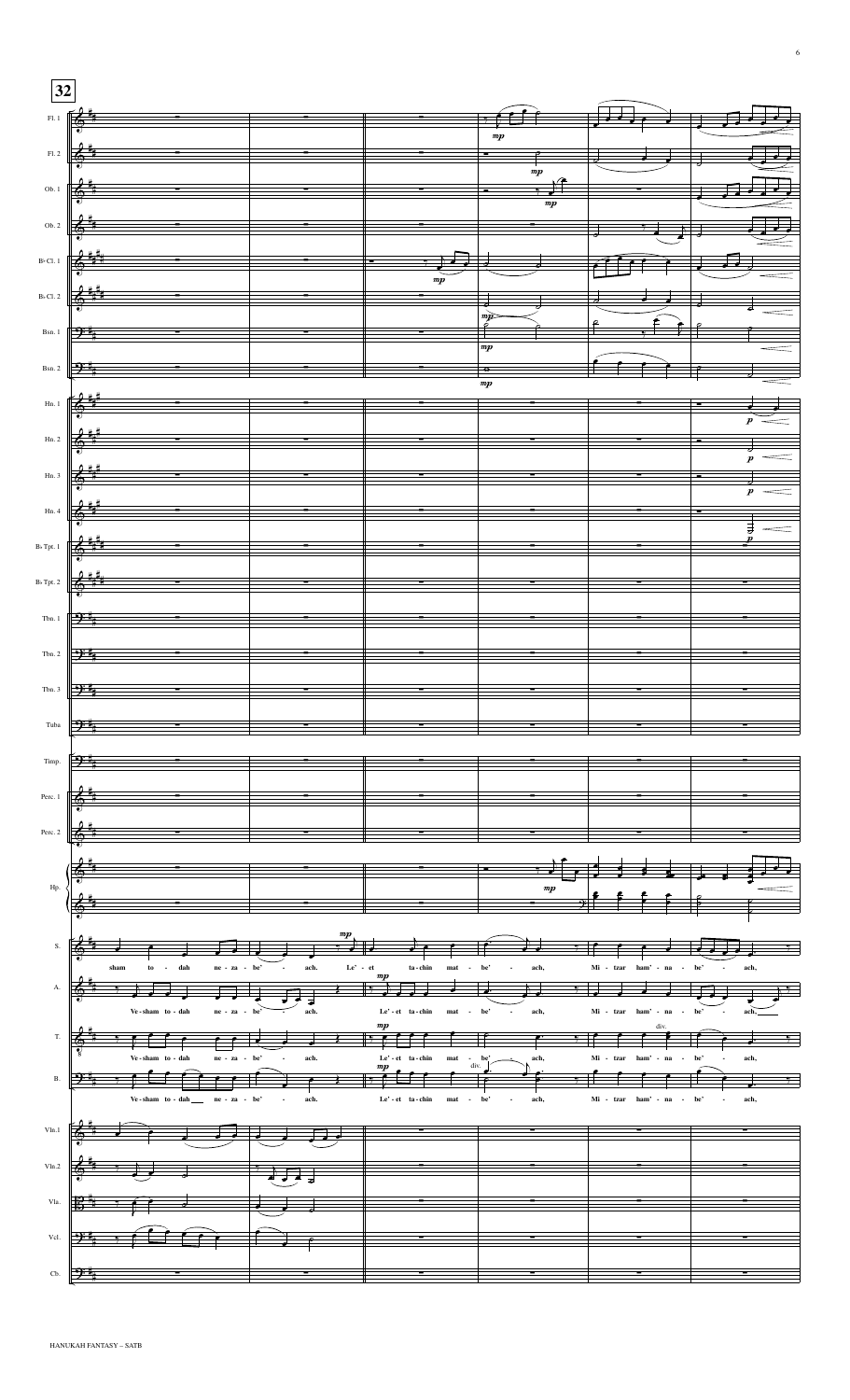| 38                         |                                                   |                      |                                                                                                                                                                                                                                                                                                                                                                                                                                                                                                                                     |                                          |                          |                                        |                       |
|----------------------------|---------------------------------------------------|----------------------|-------------------------------------------------------------------------------------------------------------------------------------------------------------------------------------------------------------------------------------------------------------------------------------------------------------------------------------------------------------------------------------------------------------------------------------------------------------------------------------------------------------------------------------|------------------------------------------|--------------------------|----------------------------------------|-----------------------|
|                            | F1.1                                              | $\overrightarrow{ }$ | $\blacktriangleright$ ,                                                                                                                                                                                                                                                                                                                                                                                                                                                                                                             |                                          |                          |                                        |                       |
|                            | $F1.2$ $\frac{24}{9}$                             | $\rightarrow$ .      | $\begin{array}{c} \hline \end{array}$                                                                                                                                                                                                                                                                                                                                                                                                                                                                                               |                                          |                          |                                        |                       |
|                            | m f                                               |                      |                                                                                                                                                                                                                                                                                                                                                                                                                                                                                                                                     |                                          |                          |                                        |                       |
| Ob. 1                      | $\frac{2\pi}{3}$                                  |                      | $\rightarrow$ $\rightarrow$ $\rightarrow$                                                                                                                                                                                                                                                                                                                                                                                                                                                                                           |                                          |                          |                                        |                       |
| Ob. 2                      |                                                   |                      | $\frac{2}{\sqrt{1-\frac{m^2}{c^2}}}$                                                                                                                                                                                                                                                                                                                                                                                                                                                                                                |                                          | $\overline{\phantom{0}}$ |                                        |                       |
| $\mathbf{B}^{\flat}$ Cl. 1 |                                                   |                      | $\frac{2}{9}$                                                                                                                                                                                                                                                                                                                                                                                                                                                                                                                       |                                          |                          |                                        |                       |
|                            |                                                   |                      |                                                                                                                                                                                                                                                                                                                                                                                                                                                                                                                                     |                                          |                          |                                        |                       |
| $\mathbf{B} \flat$ Cl. 2   |                                                   |                      | $\frac{1}{6}$                                                                                                                                                                                                                                                                                                                                                                                                                                                                                                                       |                                          |                          |                                        |                       |
| $_{\rm Bsn. \ 1}$          |                                                   |                      | $\frac{m\ddot{f}}{m\dot{f}}$                                                                                                                                                                                                                                                                                                                                                                                                                                                                                                        |                                          |                          |                                        |                       |
|                            |                                                   |                      |                                                                                                                                                                                                                                                                                                                                                                                                                                                                                                                                     | Ξ                                        |                          |                                        |                       |
|                            |                                                   |                      | $Bsn.2$ $\frac{1}{2}$ $\frac{1}{2}$ $\frac{1}{2}$ $\frac{1}{2}$ $\frac{1}{2}$ $\frac{1}{2}$ $\frac{1}{2}$ $\frac{1}{2}$ $\frac{1}{2}$ $\frac{1}{2}$ $\frac{1}{2}$ $\frac{1}{2}$ $\frac{1}{2}$ $\frac{1}{2}$ $\frac{1}{2}$ $\frac{1}{2}$ $\frac{1}{2}$ $\frac{1}{2}$ $\frac{1}{2}$ $\frac{1}{2}$ $\frac{1}{2}$ $\frac{$                                                                                                                                                                                                              |                                          |                          |                                        |                       |
|                            |                                                   |                      | $H_{n,1}$ $\left[\begin{array}{c c} \begin{array}{c} \begin{array}{c} \begin{array}{c} \begin{array}{c} \end{array} & \begin{array}{c} \begin{array}{c} \end{array} & \begin{array}{c} \end{array} & \begin{array}{c} \end{array} & \begin{array}{c} \end{array} & \begin{array}{c} \end{array} & \begin{array}{c} \end{array} & \begin{array}{c} \end{array} & \begin{array}{c} \end{array} & \begin{array}{c} \end{array} & \begin{array}{c} \end{array} & \begin{array}{c} \end{array} & \begin{array}{c} \end{array} & \begin{$ |                                          |                          |                                        |                       |
| Hn. 2                      |                                                   |                      | $\frac{2}{3}$                                                                                                                                                                                                                                                                                                                                                                                                                                                                                                                       |                                          |                          |                                        |                       |
| Hn.3                       |                                                   | $\frac{2\pi i}{3}$   |                                                                                                                                                                                                                                                                                                                                                                                                                                                                                                                                     |                                          |                          |                                        |                       |
|                            |                                                   |                      |                                                                                                                                                                                                                                                                                                                                                                                                                                                                                                                                     |                                          |                          |                                        |                       |
| Hn.4                       |                                                   | $8 +$                |                                                                                                                                                                                                                                                                                                                                                                                                                                                                                                                                     |                                          |                          |                                        |                       |
| $\rm B\textup{+}Tpt.$ l    |                                                   | $\frac{2+1}{2}$      | ÷                                                                                                                                                                                                                                                                                                                                                                                                                                                                                                                                   |                                          |                          |                                        |                       |
| B, Tpt. 2                  | $\frac{2+1}{2}$                                   | $\blacksquare$       | Ξ                                                                                                                                                                                                                                                                                                                                                                                                                                                                                                                                   |                                          |                          |                                        |                       |
|                            |                                                   |                      |                                                                                                                                                                                                                                                                                                                                                                                                                                                                                                                                     |                                          |                          |                                        |                       |
| Tbn. $l$                   | $9 -$                                             |                      |                                                                                                                                                                                                                                                                                                                                                                                                                                                                                                                                     |                                          |                          |                                        |                       |
| Tbn. $2$                   | 9:4                                               |                      |                                                                                                                                                                                                                                                                                                                                                                                                                                                                                                                                     |                                          |                          |                                        |                       |
| Tbn. $3\,$                 | 9:5                                               |                      |                                                                                                                                                                                                                                                                                                                                                                                                                                                                                                                                     |                                          |                          |                                        |                       |
| Tuba                       |                                                   |                      |                                                                                                                                                                                                                                                                                                                                                                                                                                                                                                                                     |                                          |                          |                                        |                       |
|                            |                                                   |                      |                                                                                                                                                                                                                                                                                                                                                                                                                                                                                                                                     |                                          |                          |                                        |                       |
| Timp.                      |                                                   |                      |                                                                                                                                                                                                                                                                                                                                                                                                                                                                                                                                     |                                          |                          |                                        |                       |
| Perc. 1                    |                                                   |                      |                                                                                                                                                                                                                                                                                                                                                                                                                                                                                                                                     |                                          |                          |                                        |                       |
| Perc. 2                    |                                                   |                      |                                                                                                                                                                                                                                                                                                                                                                                                                                                                                                                                     |                                          |                          |                                        |                       |
|                            |                                                   |                      |                                                                                                                                                                                                                                                                                                                                                                                                                                                                                                                                     |                                          |                          |                                        |                       |
| Hp.                        |                                                   |                      |                                                                                                                                                                                                                                                                                                                                                                                                                                                                                                                                     |                                          | тp                       |                                        |                       |
|                            |                                                   |                      |                                                                                                                                                                                                                                                                                                                                                                                                                                                                                                                                     |                                          |                          |                                        |                       |
| ${\bf S}.$                 |                                                   |                      |                                                                                                                                                                                                                                                                                                                                                                                                                                                                                                                                     |                                          |                          | $_{\it mp}$                            |                       |
|                            | Ohz                                               | eg - mor             | be - shir<br>miz-mor,                                                                                                                                                                                                                                                                                                                                                                                                                                                                                                               | Han - u - kas<br>ha - miz - bey          | ach.<br>$\sim$           | Az<br>eg - mor                         | be - shir<br>miz-mor, |
| А.                         | $m\bm{f}$                                         |                      |                                                                                                                                                                                                                                                                                                                                                                                                                                                                                                                                     |                                          |                          | $\mathfrak{m}p$                        |                       |
|                            | Ohz                                               | eg - mor             | be - shir<br>miz-mor,                                                                                                                                                                                                                                                                                                                                                                                                                                                                                                               | Han -<br>ha - miz - bey<br>u - kas       | ach.                     | Az<br>eg - mor<br>$\mathfrak{m}p$      | miz-mor,<br>be - shir |
| T.                         |                                                   |                      |                                                                                                                                                                                                                                                                                                                                                                                                                                                                                                                                     |                                          |                          |                                        |                       |
| В.                         | Ohz $\stackrel{\text{Ohz}}{m\textbf{\textit{f}}}$ | eg - mor             | be - shir<br>miz-mor,                                                                                                                                                                                                                                                                                                                                                                                                                                                                                                               | Han<br>ha-miz - bey<br>u - kas<br>$\sim$ | ach.                     | $m_{\bm{p}}^{\mathrm{Az}}$<br>eg - mor | be - shir<br>miz-mor, |
|                            | Ohz                                               | eg - mor             | be - shir<br>miz-mor,                                                                                                                                                                                                                                                                                                                                                                                                                                                                                                               | Han -<br>ha-miz - bey<br>u - kas         | ach.                     | Az<br>eg-mor                           | be - shir<br>miz-mor, |
| Vln.1                      |                                                   |                      |                                                                                                                                                                                                                                                                                                                                                                                                                                                                                                                                     |                                          |                          |                                        |                       |
|                            | $m\tilde{p}$                                      |                      |                                                                                                                                                                                                                                                                                                                                                                                                                                                                                                                                     |                                          | $\boldsymbol{p}$         |                                        |                       |
| Vln.2                      |                                                   |                      |                                                                                                                                                                                                                                                                                                                                                                                                                                                                                                                                     |                                          |                          |                                        |                       |
| Vla.                       |                                                   | mp                   |                                                                                                                                                                                                                                                                                                                                                                                                                                                                                                                                     |                                          |                          |                                        |                       |
| Vcl.                       |                                                   |                      |                                                                                                                                                                                                                                                                                                                                                                                                                                                                                                                                     |                                          |                          |                                        |                       |
|                            | $_{mp}$                                           |                      |                                                                                                                                                                                                                                                                                                                                                                                                                                                                                                                                     |                                          |                          | p                                      |                       |
| Cb.                        | $\mathfrak{m}p$                                   |                      |                                                                                                                                                                                                                                                                                                                                                                                                                                                                                                                                     |                                          |                          | $\boldsymbol{p}$                       |                       |

 $\overline{7}$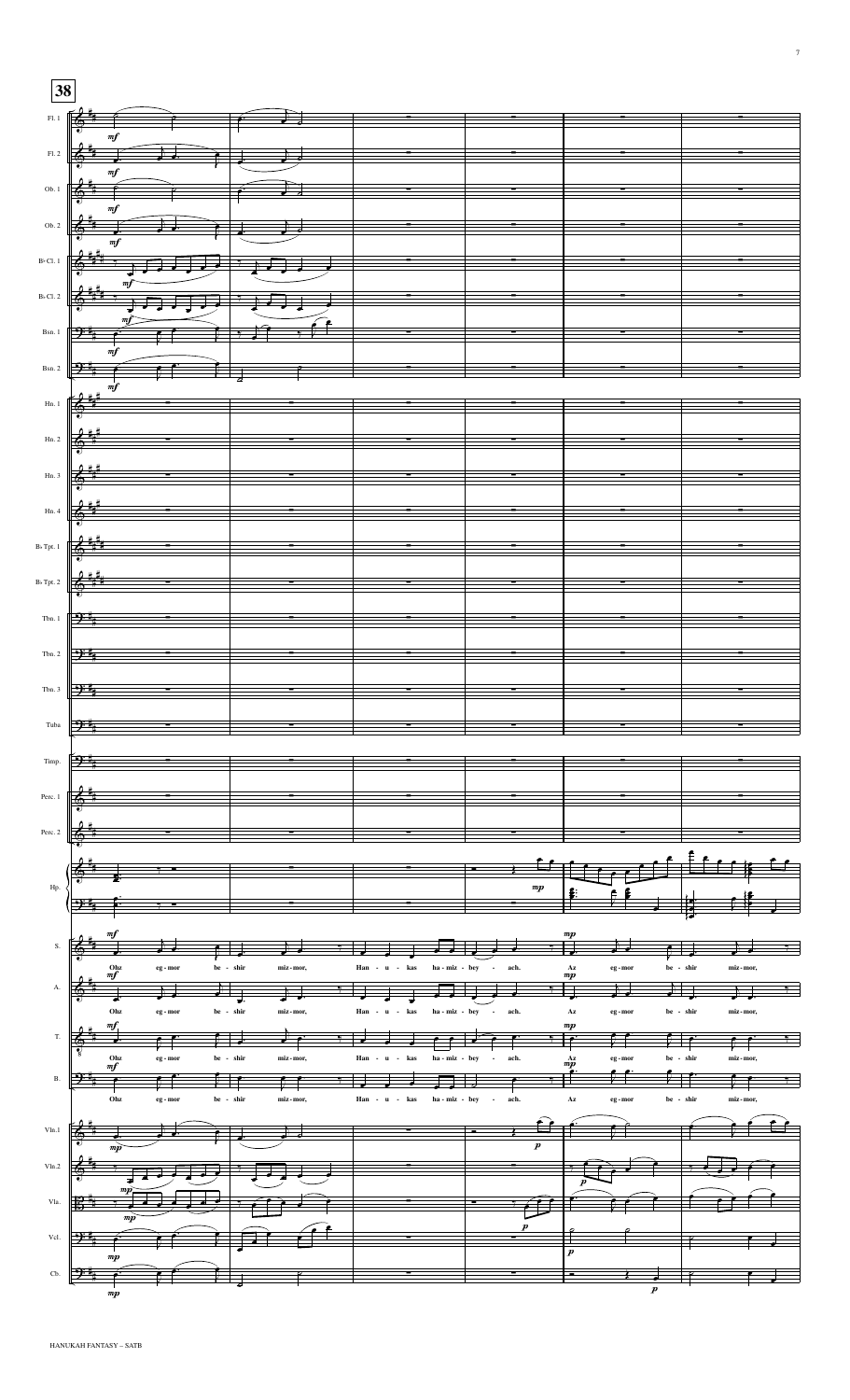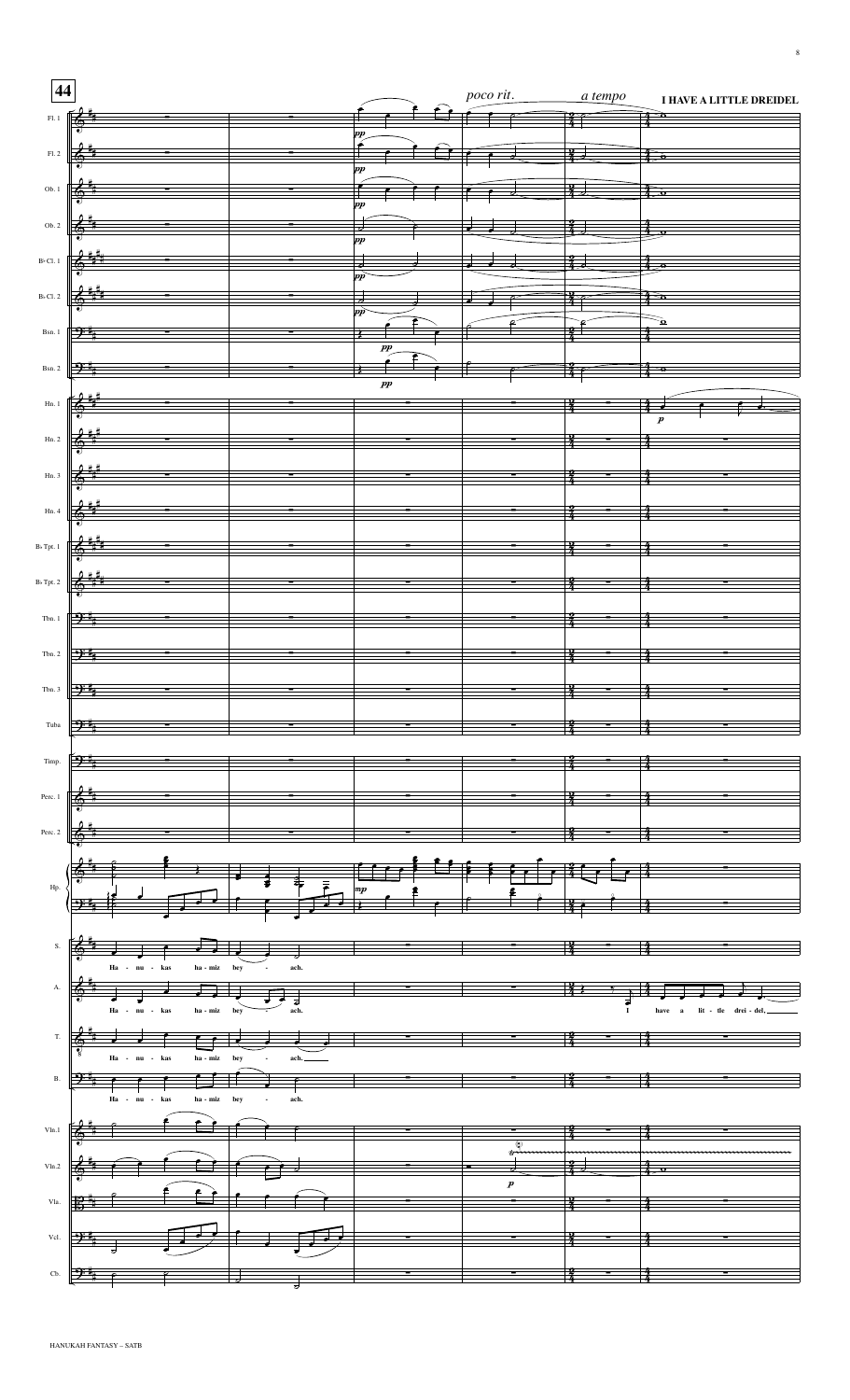| ${\bf 50}$                  | Faster ( $\dot{=}$ = ca. 100)                                   |                                                                                           |                                                                                           |                                                                     |
|-----------------------------|-----------------------------------------------------------------|-------------------------------------------------------------------------------------------|-------------------------------------------------------------------------------------------|---------------------------------------------------------------------|
| $\rm{Fl.}$ $1$              |                                                                 |                                                                                           |                                                                                           |                                                                     |
| $\mathbb{F}l.$ 2            |                                                                 |                                                                                           |                                                                                           |                                                                     |
| Ob. 1                       |                                                                 |                                                                                           |                                                                                           |                                                                     |
|                             |                                                                 |                                                                                           |                                                                                           |                                                                     |
| Ob. 2                       |                                                                 |                                                                                           |                                                                                           |                                                                     |
| $B \triangleright C1.1$     |                                                                 |                                                                                           |                                                                                           |                                                                     |
| $\mathrm{B}\!\!\flat$ Cl. 2 |                                                                 |                                                                                           |                                                                                           |                                                                     |
| Bsn.1                       | •)∺⊪                                                            |                                                                                           |                                                                                           |                                                                     |
| $_{\rm Bsn. \, 2}$          |                                                                 |                                                                                           |                                                                                           |                                                                     |
|                             |                                                                 |                                                                                           |                                                                                           |                                                                     |
| Hn.1                        |                                                                 |                                                                                           |                                                                                           |                                                                     |
| Hn.2                        | $\boldsymbol{p}$                                                | ر ش                                                                                       |                                                                                           | đ.                                                                  |
| Hn.3                        |                                                                 |                                                                                           |                                                                                           |                                                                     |
| Hn.4                        |                                                                 |                                                                                           |                                                                                           |                                                                     |
| $B \triangleright$ Tpt. 1   |                                                                 |                                                                                           |                                                                                           |                                                                     |
| $B\overline{b}$ Tpt. 2      |                                                                 |                                                                                           |                                                                                           |                                                                     |
|                             |                                                                 |                                                                                           |                                                                                           |                                                                     |
| Tbn.1                       | 9∺⊫                                                             |                                                                                           |                                                                                           |                                                                     |
| Tbn.2                       | 94                                                              |                                                                                           |                                                                                           |                                                                     |
| Tbn. $3$                    | $\mathbf{P}$                                                    |                                                                                           |                                                                                           |                                                                     |
| Tuba                        | $\cdot$ .                                                       |                                                                                           |                                                                                           |                                                                     |
| Timp.                       | •): 1,                                                          |                                                                                           |                                                                                           |                                                                     |
| Perc. 1                     |                                                                 |                                                                                           |                                                                                           |                                                                     |
| Perc. $2\,$                 |                                                                 |                                                                                           |                                                                                           |                                                                     |
|                             | ω,                                                              |                                                                                           |                                                                                           |                                                                     |
| Hp.                         | m f                                                             |                                                                                           |                                                                                           |                                                                     |
|                             | $\rightarrow$                                                   |                                                                                           |                                                                                           |                                                                     |
| ${\bf S}.$                  |                                                                 | тf                                                                                        |                                                                                           | mf<br>$\rightarrow$                                                 |
| <b>A.</b>                   |                                                                 | $_{\mathrm{of}}$<br>clay.<br>$\stackrel{\rm I}{\mathit{mf}}$<br>made<br>it<br>out<br>And  | Then<br>when<br>it's<br>dry<br>and read - y,                                              | $\stackrel{\text{Oh,}}{^m}$<br>drei - del<br>shall play.<br>-1<br>Ì |
|                             | Doom-aloom-a,doom-a loom-a.                                     | $\bf I$<br>of<br>made<br>it<br>clay. And<br>Doom-aloom-a,doom-aloom-a.<br>out             | Then<br>when it's<br>dry<br>and read - y, Then<br>Doom-aloom-a,doom-aloom-a.              | Oh,<br>drei - del<br>shall play. Ol<br>Doom-aloom-a,doom.<br>1      |
| T.                          | div.<br>$mp_1$<br>팋<br>mp                                       | $\overline{\phantom{a}}$                                                                  | ∙                                                                                         | $\gamma$                                                            |
| $\, {\bf B} . \,$           | Doom-aloom-a,doom-aloom-a. $\ensuremath{\mathit{mp}}$<br>•): 1. | Doom-aloom-a,doom-aloom-a.                                                                | Doom-aloom-a,doom-aloom-a.                                                                | Doom-a loom-a,doom-a loom-a.                                        |
|                             |                                                                 | Doom, doom, doom, doom, doom, doom, doom, doom, doom, doom, doom, doom, doom, doom, doom. | Doom, doom, doom, doom, doom, doom, doom, doom, doom, doom, doom, doom, doom, doom, doom. |                                                                     |
| Vln.1                       | ∙<br>$\boldsymbol{p}$                                           |                                                                                           |                                                                                           | $\mathcal{L}$                                                       |
| $_{\rm Vln.2}$              | G<br>٠                                                          |                                                                                           |                                                                                           | $\mathcal{N}$                                                       |
| Vla.                        |                                                                 | ᆗ<br>۰                                                                                    |                                                                                           | <u>ि १</u>                                                          |
| Vcl.                        | $\boldsymbol{p}$<br>$\cdot$ $\cdot$ $\cdot$                     |                                                                                           |                                                                                           |                                                                     |
|                             | $\boldsymbol{p}$<br>pizz                                        |                                                                                           |                                                                                           |                                                                     |
| Cb.                         | $\boldsymbol{p}$                                                |                                                                                           |                                                                                           | $5^{\frac{1}{7}}$                                                   |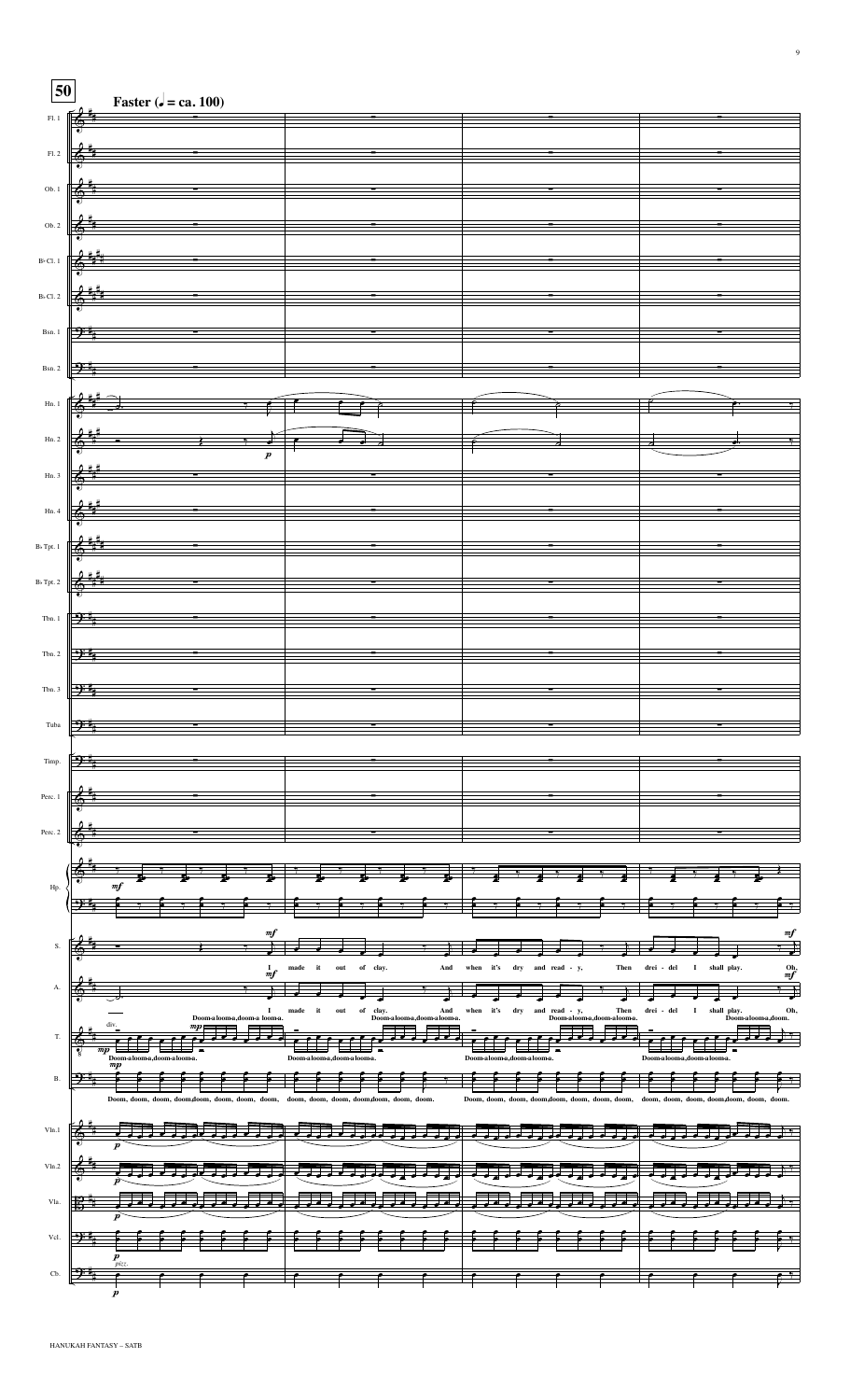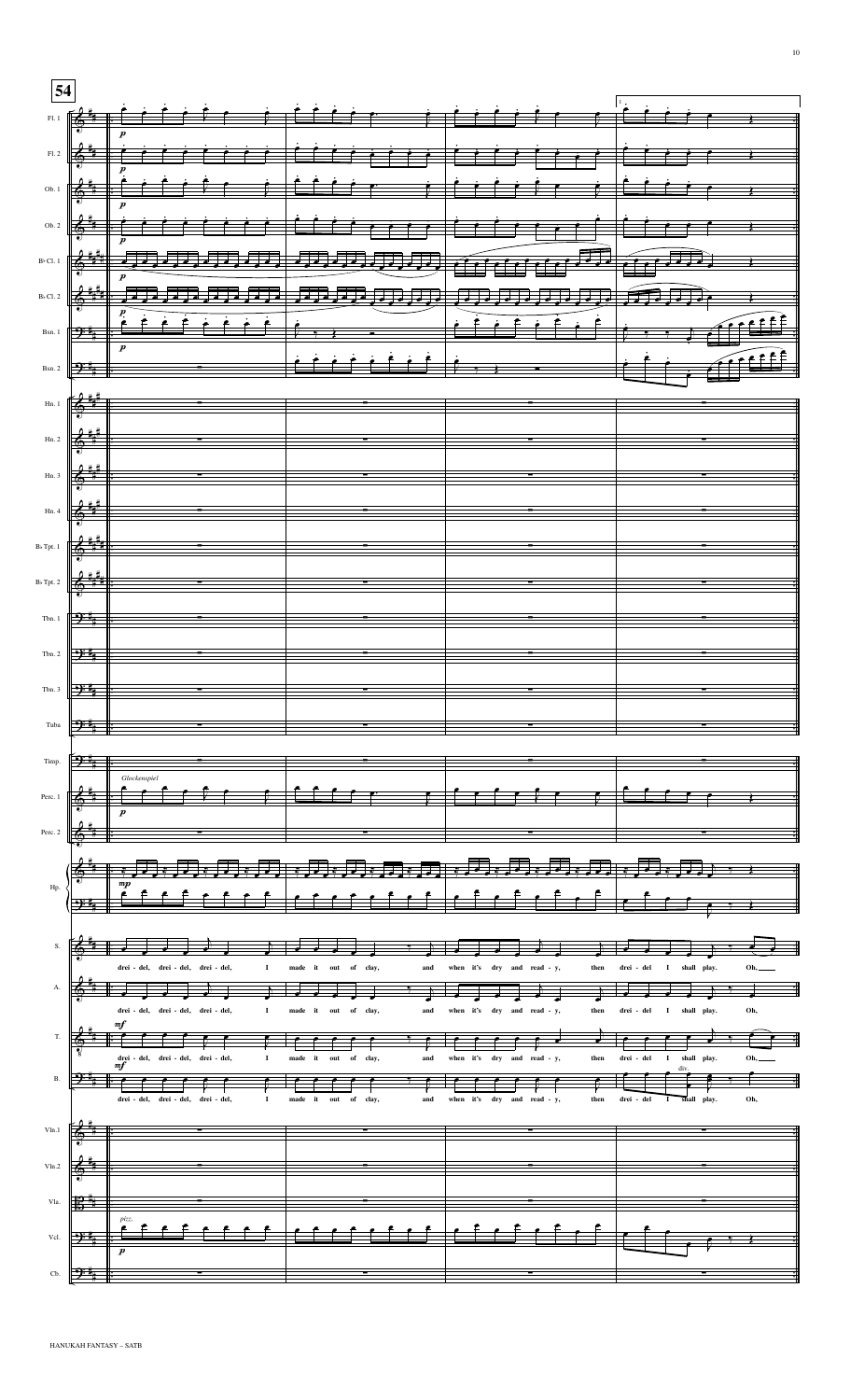| 58                            |                                                                                                                                                                                |                                      |                                    |                                  |                                                                                               |
|-------------------------------|--------------------------------------------------------------------------------------------------------------------------------------------------------------------------------|--------------------------------------|------------------------------------|----------------------------------|-----------------------------------------------------------------------------------------------|
|                               |                                                                                                                                                                                |                                      |                                    |                                  |                                                                                               |
|                               | $F1.1$ $\left[\begin{array}{ccc} 2 & 1 \\ 1 & 1 \end{array}\right]$                                                                                                            |                                      |                                    |                                  |                                                                                               |
|                               |                                                                                                                                                                                | $\boldsymbol{pp}$                    |                                    |                                  |                                                                                               |
| $\mathop{\rm Fl.}\nolimits 2$ | $\frac{1}{6}$                                                                                                                                                                  | $\overline{pp}$                      |                                    |                                  |                                                                                               |
|                               |                                                                                                                                                                                |                                      |                                    |                                  |                                                                                               |
| Ob. 1                         | $\frac{24}{9}$                                                                                                                                                                 |                                      |                                    |                                  |                                                                                               |
|                               |                                                                                                                                                                                |                                      |                                    |                                  |                                                                                               |
|                               | $06.2$ $\sqrt{\frac{2}{9}}$                                                                                                                                                    |                                      |                                    |                                  | ÉΠ                                                                                            |
|                               |                                                                                                                                                                                |                                      |                                    |                                  |                                                                                               |
|                               | B > C1.1                                                                                                                                                                       | $\frac{1}{pp}$                       |                                    |                                  |                                                                                               |
|                               |                                                                                                                                                                                |                                      |                                    |                                  |                                                                                               |
|                               | $B \setminus C1.2$                                                                                                                                                             |                                      |                                    |                                  |                                                                                               |
|                               |                                                                                                                                                                                |                                      |                                    |                                  |                                                                                               |
| $_{\rm Bsn. \, 1}$            | $ff1, \pm$<br>$\mathbb{P}^1$                                                                                                                                                   |                                      |                                    |                                  |                                                                                               |
|                               |                                                                                                                                                                                | $\overline{pp}$                      |                                    |                                  |                                                                                               |
|                               | $\left  \cdot \right $<br>Bsn. 2 $\frac{1}{2}$                                                                                                                                 |                                      |                                    |                                  |                                                                                               |
|                               |                                                                                                                                                                                | pp                                   |                                    |                                  |                                                                                               |
|                               | $Hn.1$ $\frac{24}{3}$                                                                                                                                                          |                                      |                                    |                                  |                                                                                               |
|                               |                                                                                                                                                                                |                                      |                                    |                                  |                                                                                               |
|                               | $Hn.2$ $\left  \bigotimes \frac{1}{2} \right $                                                                                                                                 |                                      |                                    |                                  |                                                                                               |
|                               |                                                                                                                                                                                |                                      |                                    |                                  |                                                                                               |
|                               | Hn.3                                                                                                                                                                           |                                      |                                    |                                  |                                                                                               |
|                               |                                                                                                                                                                                |                                      |                                    |                                  |                                                                                               |
|                               | $Hn.4$ $\left  \frac{2}{9} \frac{11}{10} \right $                                                                                                                              |                                      |                                    |                                  |                                                                                               |
|                               |                                                                                                                                                                                |                                      |                                    |                                  |                                                                                               |
|                               | $B \rightarrow T_{\text{pt.}}$ $\left\  \left\{ \left\{ \left  \left\{ \left  \left  \right. \right. \right. \right. \right\} \right\} ^{\frac{p}{p}} \right\} ^{\frac{p}{p}}$ |                                      |                                    |                                  |                                                                                               |
|                               |                                                                                                                                                                                |                                      |                                    |                                  |                                                                                               |
|                               |                                                                                                                                                                                |                                      |                                    |                                  |                                                                                               |
|                               | $B+Tpt.2$                                                                                                                                                                      |                                      |                                    |                                  |                                                                                               |
| T <sub>bn. 1</sub>            | 9:1                                                                                                                                                                            |                                      |                                    |                                  |                                                                                               |
|                               |                                                                                                                                                                                |                                      |                                    |                                  |                                                                                               |
|                               |                                                                                                                                                                                |                                      |                                    |                                  |                                                                                               |
| Tbn. $2$                      | $9 -$                                                                                                                                                                          |                                      |                                    |                                  |                                                                                               |
|                               |                                                                                                                                                                                |                                      |                                    |                                  |                                                                                               |
| Tbn. 3                        | $9 -$                                                                                                                                                                          |                                      |                                    |                                  |                                                                                               |
|                               |                                                                                                                                                                                |                                      |                                    |                                  |                                                                                               |
| Tuba                          |                                                                                                                                                                                |                                      |                                    |                                  |                                                                                               |
|                               |                                                                                                                                                                                |                                      |                                    |                                  |                                                                                               |
| Timp.                         | :י                                                                                                                                                                             |                                      |                                    |                                  |                                                                                               |
|                               |                                                                                                                                                                                |                                      |                                    |                                  |                                                                                               |
| Perc. 1                       |                                                                                                                                                                                |                                      |                                    |                                  |                                                                                               |
|                               |                                                                                                                                                                                |                                      |                                    |                                  |                                                                                               |
| Perc. $2$                     |                                                                                                                                                                                |                                      |                                    |                                  |                                                                                               |
|                               |                                                                                                                                                                                |                                      |                                    |                                  |                                                                                               |
|                               |                                                                                                                                                                                |                                      |                                    |                                  |                                                                                               |
| Hp.                           |                                                                                                                                                                                | $\boldsymbol{pp}$                    |                                    |                                  |                                                                                               |
|                               |                                                                                                                                                                                |                                      |                                    |                                  |                                                                                               |
|                               |                                                                                                                                                                                |                                      |                                    |                                  | mf                                                                                            |
| ${\bf S}.$                    |                                                                                                                                                                                |                                      |                                    |                                  |                                                                                               |
|                               | drei-del I shall play.                                                                                                                                                         | Drei-del, drei-del.                  | Drei - del, drei - del.            | Drei - del, drei - del.          | Oh, eins zvei drei.                                                                           |
| ${\bf A}.$                    |                                                                                                                                                                                | pp                                   |                                    |                                  | $\stackrel{\text{Oy}}{m}$                                                                     |
|                               |                                                                                                                                                                                |                                      |                                    |                                  |                                                                                               |
|                               | drei-del I shall play.                                                                                                                                                         | Drei-del, drei-del.                  | Drei - del, drei - del.            | Drei - del, drei - del.          | Oh, eins zvei drei.<br>Oy,<br>$\it mf$                                                        |
| T.                            |                                                                                                                                                                                | $\boldsymbol{pp}$                    |                                    |                                  |                                                                                               |
|                               | ٩<br>$\label{eq:4} \textbf{d} \textbf{r} \textbf{e} \textbf{i} \textbf{ } \cdot \textbf{d} \textbf{e} \textbf{l} \hspace{5mm} \textbf{I} \hspace{5mm} \textbf{shall play.}$    | Drei-del, drei-del.                  | Drei - del, drei - del.            | Drei - del, drei - del.          |                                                                                               |
|                               | m f<br>div.                                                                                                                                                                    |                                      |                                    |                                  | Oh, eins zvei drei.<br>$\stackrel{\textstyle\mathrm{O}}{m}\stackrel{\textstyle\mathrm{O}}{f}$ |
| $\, {\bf B}$ .                |                                                                                                                                                                                |                                      |                                    |                                  |                                                                                               |
|                               | shall play.<br>drei - del<br>-17                                                                                                                                               | Ikh bin a klei-ner drei-del,         | Ge - macht bin ikh fun blay.<br>To | lo - mir al - e shpil - n,<br>In | drei - del eins zvei drei.<br>Oy,                                                             |
|                               |                                                                                                                                                                                | pizz.<br>٤                           |                                    |                                  | arco                                                                                          |
| $_{\rm Vln.l}$                |                                                                                                                                                                                | $p\overline{p}$                      |                                    |                                  |                                                                                               |
|                               |                                                                                                                                                                                | pizz.                                |                                    |                                  | arco                                                                                          |
| $_{\rm Vln.2}$                |                                                                                                                                                                                |                                      |                                    |                                  |                                                                                               |
|                               |                                                                                                                                                                                | $\frac{p}{p}$                        |                                    |                                  | arco                                                                                          |
| Vla                           |                                                                                                                                                                                | Ξ                                    |                                    |                                  |                                                                                               |
|                               |                                                                                                                                                                                | $\boldsymbol{pp}$                    |                                    |                                  |                                                                                               |
| Vcl.                          |                                                                                                                                                                                |                                      |                                    |                                  |                                                                                               |
|                               |                                                                                                                                                                                | $p\hspace{-0.5mm}/\hspace{0.15mm} p$ |                                    |                                  |                                                                                               |
| Cb.                           |                                                                                                                                                                                |                                      |                                    |                                  |                                                                                               |
|                               |                                                                                                                                                                                |                                      |                                    |                                  |                                                                                               |

 $\overline{a}$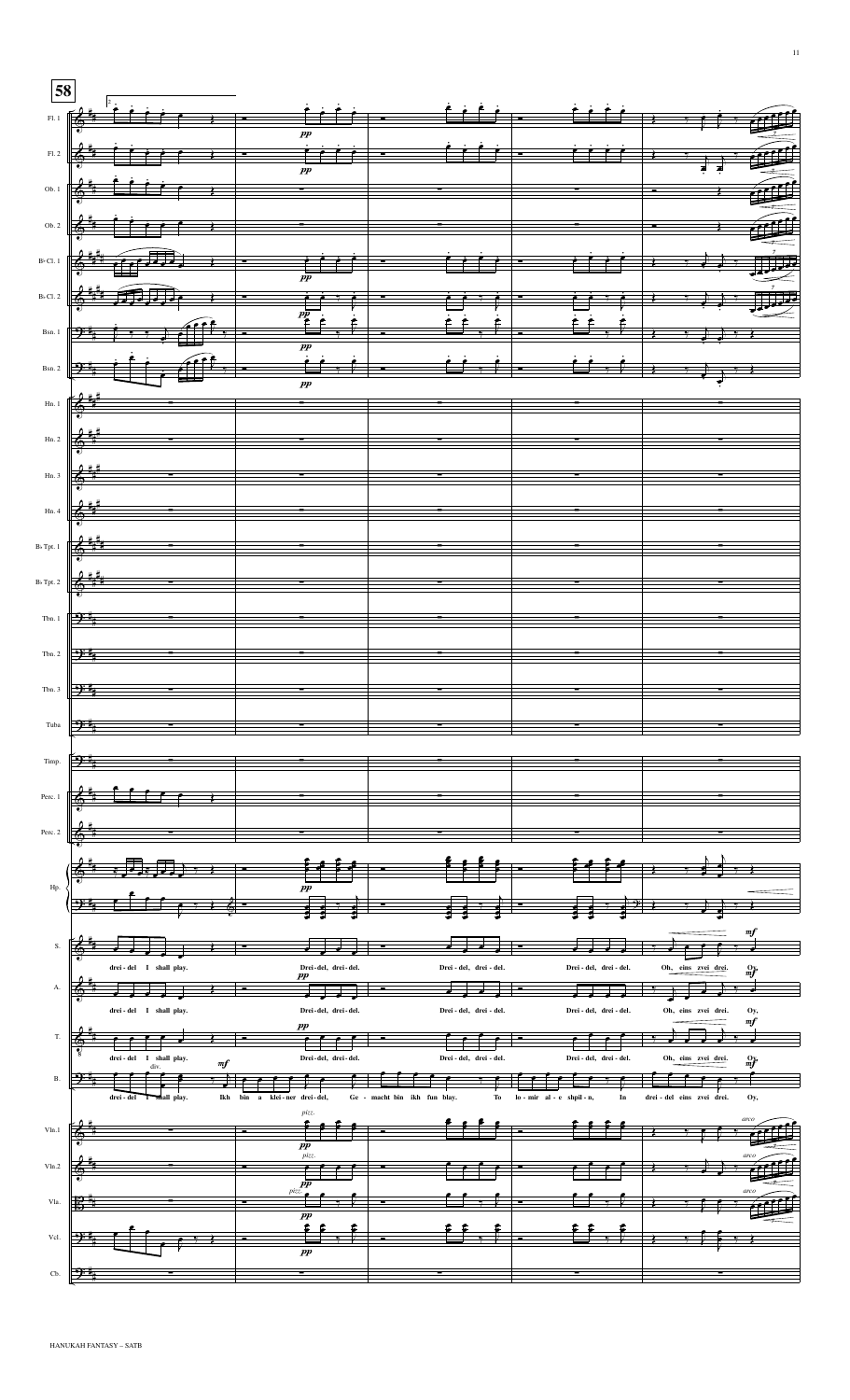| 63                       |                   |                                                                                                                                                                                                                                                                                                                                       |                                                                                                                                                                                                                         |                                                                                                                                                                                                                                                                                                                     |                                                   |                                                                        |
|--------------------------|-------------------|---------------------------------------------------------------------------------------------------------------------------------------------------------------------------------------------------------------------------------------------------------------------------------------------------------------------------------------|-------------------------------------------------------------------------------------------------------------------------------------------------------------------------------------------------------------------------|---------------------------------------------------------------------------------------------------------------------------------------------------------------------------------------------------------------------------------------------------------------------------------------------------------------------|---------------------------------------------------|------------------------------------------------------------------------|
| FL.1                     | ¦∮≝               |                                                                                                                                                                                                                                                                                                                                       |                                                                                                                                                                                                                         |                                                                                                                                                                                                                                                                                                                     |                                                   |                                                                        |
| F1.2                     | $\frac{2}{9}$     |                                                                                                                                                                                                                                                                                                                                       |                                                                                                                                                                                                                         | $\mathbb{C}$ , and $\mathbb{C}$                                                                                                                                                                                                                                                                                     |                                                   |                                                                        |
|                          |                   | $\it mf$                                                                                                                                                                                                                                                                                                                              |                                                                                                                                                                                                                         |                                                                                                                                                                                                                                                                                                                     |                                                   |                                                                        |
| Ob. $\boldsymbol{1}$     | $\frac{2}{5}$     |                                                                                                                                                                                                                                                                                                                                       |                                                                                                                                                                                                                         | <u>friri</u>                                                                                                                                                                                                                                                                                                        |                                                   | $-\frac{6}{4}$                                                         |
| Ob. $2$                  | $\frac{2}{3}$     |                                                                                                                                                                                                                                                                                                                                       | $\gamma$ .                                                                                                                                                                                                              | $\sqrt{2}$<br>$\gamma$ -                                                                                                                                                                                                                                                                                            | $\frac{1}{2}$                                     | $\frac{1}{2}$<br>$\rightarrow$ $\rightarrow$ $\rightarrow$             |
|                          |                   |                                                                                                                                                                                                                                                                                                                                       |                                                                                                                                                                                                                         |                                                                                                                                                                                                                                                                                                                     |                                                   |                                                                        |
| $\rm B \flat$ Cl. 1      | $\frac{2!}{2}$    |                                                                                                                                                                                                                                                                                                                                       |                                                                                                                                                                                                                         |                                                                                                                                                                                                                                                                                                                     | $\gamma$ =                                        |                                                                        |
| $\rm B \flat$ Cl. 2      |                   | $8 + 17$                                                                                                                                                                                                                                                                                                                              |                                                                                                                                                                                                                         |                                                                                                                                                                                                                                                                                                                     |                                                   | $\frac{16}{4}$<br>9 <sub>1</sub>                                       |
| $_{\rm Bsn. \ 1}$        |                   | $\mathcal{P}:\mathbb{F}\rightarrow\mathbb{F}$ ,                                                                                                                                                                                                                                                                                       | the second contract of $\equiv$                                                                                                                                                                                         | $\frac{\frac{1}{2} \cdot \frac{1}{2}}{\frac{1}{2} \cdot \frac{1}{2}}$                                                                                                                                                                                                                                               | $\frac{\text{eff}}{\text{eff}}$                   | $\frac{16}{4}$                                                         |
|                          |                   |                                                                                                                                                                                                                                                                                                                                       |                                                                                                                                                                                                                         | $\overline{P}$                                                                                                                                                                                                                                                                                                      |                                                   |                                                                        |
| $_{\rm Bsn. \, 2}$       | 24                |                                                                                                                                                                                                                                                                                                                                       |                                                                                                                                                                                                                         | $\frac{1}{2}$ $\frac{1}{2}$ $\frac{1}{2}$ $\frac{1}{2}$ $\frac{1}{2}$ $\frac{1}{2}$ $\frac{1}{2}$ $\frac{1}{2}$ $\frac{1}{2}$ $\frac{1}{2}$ $\frac{1}{2}$ $\frac{1}{2}$ $\frac{1}{2}$ $\frac{1}{2}$ $\frac{1}{2}$ $\frac{1}{2}$ $\frac{1}{2}$ $\frac{1}{2}$ $\frac{1}{2}$ $\frac{1}{2}$ $\frac{1}{2}$ $\frac{1}{2}$ |                                                   | $\frac{1}{2}$ , $\frac{1}{2}$                                          |
| $\rm Hn.$ 1              |                   |                                                                                                                                                                                                                                                                                                                                       |                                                                                                                                                                                                                         | $\frac{1}{2}$<br>$\gamma$ -<br>$\overline{\phantom{a}}$                                                                                                                                                                                                                                                             |                                                   | $\left  \begin{array}{ccc} 1 & 1 \\ 1 & 1 \end{array} \right $         |
|                          |                   | $\Box$                                                                                                                                                                                                                                                                                                                                |                                                                                                                                                                                                                         |                                                                                                                                                                                                                                                                                                                     | т.                                                |                                                                        |
|                          |                   | $\lim_{\epsilon \to 0} 2 \left\  \begin{array}{ccc} \frac{1}{\epsilon} & \frac{1}{\epsilon} & \frac{1}{\epsilon} & \frac{1}{\epsilon} \\ \frac{1}{\epsilon} & \frac{1}{\epsilon} & \frac{1}{\epsilon} & \frac{1}{\epsilon} \\ \frac{1}{\epsilon} & \frac{1}{\epsilon} & \frac{1}{\epsilon} & \frac{1}{\epsilon} \end{array} \right\ $ | $\frac{1}{2}$ $\frac{1}{2}$ $\frac{1}{2}$ $\frac{1}{2}$ $\frac{1}{2}$ $\frac{1}{2}$ $\frac{1}{2}$ $\frac{1}{2}$ $\frac{1}{2}$ $\frac{1}{2}$                                                                             |                                                                                                                                                                                                                                                                                                                     |                                                   |                                                                        |
| Hn.3                     |                   | $\left \left\langle \begin{array}{ccc} \frac{1}{2} & \frac{1}{2} \\ \frac{1}{2} & \frac{1}{2} \end{array} \right  \begin{array}{c} \frac{1}{2} & \frac{1}{2} \\ \frac{1}{2} & \frac{1}{2} \end{array} \right $<br>$\rightarrow$                                                                                                       | $\bullet$ $\bullet$ $\bullet$<br>$\overline{\cdot}$<br>$\frac{1}{\sqrt{2}}$                                                                                                                                             |                                                                                                                                                                                                                                                                                                                     |                                                   | $\int$ $\phi$ $\rightarrow$ $\frac{6}{4}$                              |
| Hn.4                     |                   | $8$ $+$ $+$ $+$                                                                                                                                                                                                                                                                                                                       |                                                                                                                                                                                                                         |                                                                                                                                                                                                                                                                                                                     |                                                   | $\rightarrow$ $\rightarrow$ $\rightarrow$                              |
| $\rm B\text{+}Tpt.$ l    |                   | $\begin{array}{ c c } \hline \textbf{H}_{\text{eff}} & \textbf{mf}_{lay\text{ and }x\text{ only}} \\ \hline \textbf{H}_{\text{eff}} & \textbf{F} & \textbf{F} \\ \hline \textbf{F} & \textbf{F} & \textbf{F} \\ \hline \end{array}$                                                                                                   | $\mathcal{P},$                                                                                                                                                                                                          |                                                                                                                                                                                                                                                                                                                     |                                                   |                                                                        |
|                          |                   |                                                                                                                                                                                                                                                                                                                                       |                                                                                                                                                                                                                         |                                                                                                                                                                                                                                                                                                                     |                                                   | $\mathbb{P}^2$                                                         |
| $\mathbf{B}\flat$ Tpt. 2 | $\frac{2}{9}$     | $\frac{Play \ 2nd \ x \ only}{9}$                                                                                                                                                                                                                                                                                                     |                                                                                                                                                                                                                         | $\mathbf{y}$                                                                                                                                                                                                                                                                                                        |                                                   | $\frac{-6}{4}$                                                         |
| $\mbox{Tbn.1}$           | $ 2+$             | $\mathcal{P}$ , $\mathcal{P}$ , $\mathcal{C}$                                                                                                                                                                                                                                                                                         | $\dot{\mathcal{P}}$ , $\dot{\mathcal{P}}$ , $\dot{\mathcal{P}}$ ,                                                                                                                                                       | $\gamma$ -                                                                                                                                                                                                                                                                                                          | $\overline{\mathbf{r}}$                           | $\frac{\rightarrow}{\rightarrow}$ 8                                    |
|                          |                   |                                                                                                                                                                                                                                                                                                                                       | $\begin{array}{c} \begin{array}{c} \bullet \\ \end{array} & \begin{array}{c} \bullet \\ \end{array} & \begin{array}{c} \bullet \\ \end{array} & \begin{array}{c} \bullet \\ \end{array} & \begin{array}{c} \end{array}$ | $ \dot{r} $ ,                                                                                                                                                                                                                                                                                                       | $\overline{0}$ $\gamma$                           |                                                                        |
| Tbn. $2\,$               | $2^{\frac{1}{4}}$ | $\gamma$ $\sqrt{2}$ $\gamma$<br>$\overline{mf}$                                                                                                                                                                                                                                                                                       |                                                                                                                                                                                                                         |                                                                                                                                                                                                                                                                                                                     | $\frac{4}{x}$<br><u>—</u>                         | $\Box$ $\sqrt{7}$ $\rightarrow$ $\sqrt{2}$<br>$\overline{\mathcal{A}}$ |
| Tbn. $3$                 | 9:4               |                                                                                                                                                                                                                                                                                                                                       |                                                                                                                                                                                                                         | $\overline{v}$ , $\overline{v}$ ,                                                                                                                                                                                                                                                                                   | $\overline{\phantom{a}}$ $\overline{\phantom{a}}$ |                                                                        |
| Tuba                     | •): 1.            |                                                                                                                                                                                                                                                                                                                                       |                                                                                                                                                                                                                         |                                                                                                                                                                                                                                                                                                                     |                                                   |                                                                        |
| Timp                     |                   |                                                                                                                                                                                                                                                                                                                                       |                                                                                                                                                                                                                         |                                                                                                                                                                                                                                                                                                                     |                                                   |                                                                        |
|                          |                   | m f                                                                                                                                                                                                                                                                                                                                   |                                                                                                                                                                                                                         |                                                                                                                                                                                                                                                                                                                     |                                                   |                                                                        |
| Perc. 1                  |                   |                                                                                                                                                                                                                                                                                                                                       |                                                                                                                                                                                                                         |                                                                                                                                                                                                                                                                                                                     |                                                   |                                                                        |
| Perc. 2                  |                   | Triangle                                                                                                                                                                                                                                                                                                                              |                                                                                                                                                                                                                         |                                                                                                                                                                                                                                                                                                                     |                                                   |                                                                        |
|                          |                   | $_{\it mp}$                                                                                                                                                                                                                                                                                                                           |                                                                                                                                                                                                                         |                                                                                                                                                                                                                                                                                                                     |                                                   |                                                                        |
| Hp.                      |                   | Е<br>m f                                                                                                                                                                                                                                                                                                                              |                                                                                                                                                                                                                         |                                                                                                                                                                                                                                                                                                                     |                                                   |                                                                        |
|                          |                   |                                                                                                                                                                                                                                                                                                                                       |                                                                                                                                                                                                                         |                                                                                                                                                                                                                                                                                                                     |                                                   | 61                                                                     |
| ${\bf S}.$               |                   |                                                                                                                                                                                                                                                                                                                                       |                                                                                                                                                                                                                         |                                                                                                                                                                                                                                                                                                                     |                                                   |                                                                        |
|                          | e.                | drei-del, drei-del, drei-del.<br>Oy,                                                                                                                                                                                                                                                                                                  | To<br>drey zikh, drei-del, drey.                                                                                                                                                                                        | lo-mir al - e shpil-n.<br>In                                                                                                                                                                                                                                                                                        | Oy,<br>drei-del eins un zvei.                     | drei-del eins un zvei.                                                 |
| А.                       |                   |                                                                                                                                                                                                                                                                                                                                       |                                                                                                                                                                                                                         |                                                                                                                                                                                                                                                                                                                     |                                                   |                                                                        |
|                          |                   | drei-del, drei-del, drei-del.<br>Oy,                                                                                                                                                                                                                                                                                                  | drey zikh, drei-del, drey.                                                                                                                                                                                              | In<br>$\ln - \text{mir}$ al - e<br>shpil - n.                                                                                                                                                                                                                                                                       | Oy,<br>drei-del eins un zvei.                     | drei-del eins un zvei.                                                 |
| T.                       |                   |                                                                                                                                                                                                                                                                                                                                       |                                                                                                                                                                                                                         |                                                                                                                                                                                                                                                                                                                     |                                                   | $\gamma$ $\pm$                                                         |
| <b>B.</b>                |                   | drei-del, drei-del, drei-del.<br>Oy,                                                                                                                                                                                                                                                                                                  | drey zikh, drei-del, drey                                                                                                                                                                                               | lo - mir al - e shpil-n.<br>In                                                                                                                                                                                                                                                                                      | drei-del eins un zvei.<br>Oy,                     | drei-del eins un zvei.<br>żΒ                                           |
|                          |                   | drei-del, drei-del, drei-del.<br>Oy,                                                                                                                                                                                                                                                                                                  | drey zikh, drei-del, drey.                                                                                                                                                                                              | lo-mir al-e shpil-n.<br>In                                                                                                                                                                                                                                                                                          | drei-del eins un zvei.<br>Oy,                     | drei-del eins un zvei.                                                 |
| Vln.1                    |                   |                                                                                                                                                                                                                                                                                                                                       |                                                                                                                                                                                                                         |                                                                                                                                                                                                                                                                                                                     |                                                   |                                                                        |
| Vln.2                    |                   | mf                                                                                                                                                                                                                                                                                                                                    |                                                                                                                                                                                                                         |                                                                                                                                                                                                                                                                                                                     |                                                   |                                                                        |
|                          |                   | тj                                                                                                                                                                                                                                                                                                                                    |                                                                                                                                                                                                                         |                                                                                                                                                                                                                                                                                                                     |                                                   |                                                                        |
| Vla.                     |                   | mf                                                                                                                                                                                                                                                                                                                                    |                                                                                                                                                                                                                         |                                                                                                                                                                                                                                                                                                                     |                                                   |                                                                        |
| Vcl.                     | יי לי             |                                                                                                                                                                                                                                                                                                                                       |                                                                                                                                                                                                                         |                                                                                                                                                                                                                                                                                                                     |                                                   |                                                                        |
|                          |                   | m f                                                                                                                                                                                                                                                                                                                                   |                                                                                                                                                                                                                         |                                                                                                                                                                                                                                                                                                                     |                                                   |                                                                        |
| Cb.                      |                   | m f                                                                                                                                                                                                                                                                                                                                   |                                                                                                                                                                                                                         |                                                                                                                                                                                                                                                                                                                     |                                                   |                                                                        |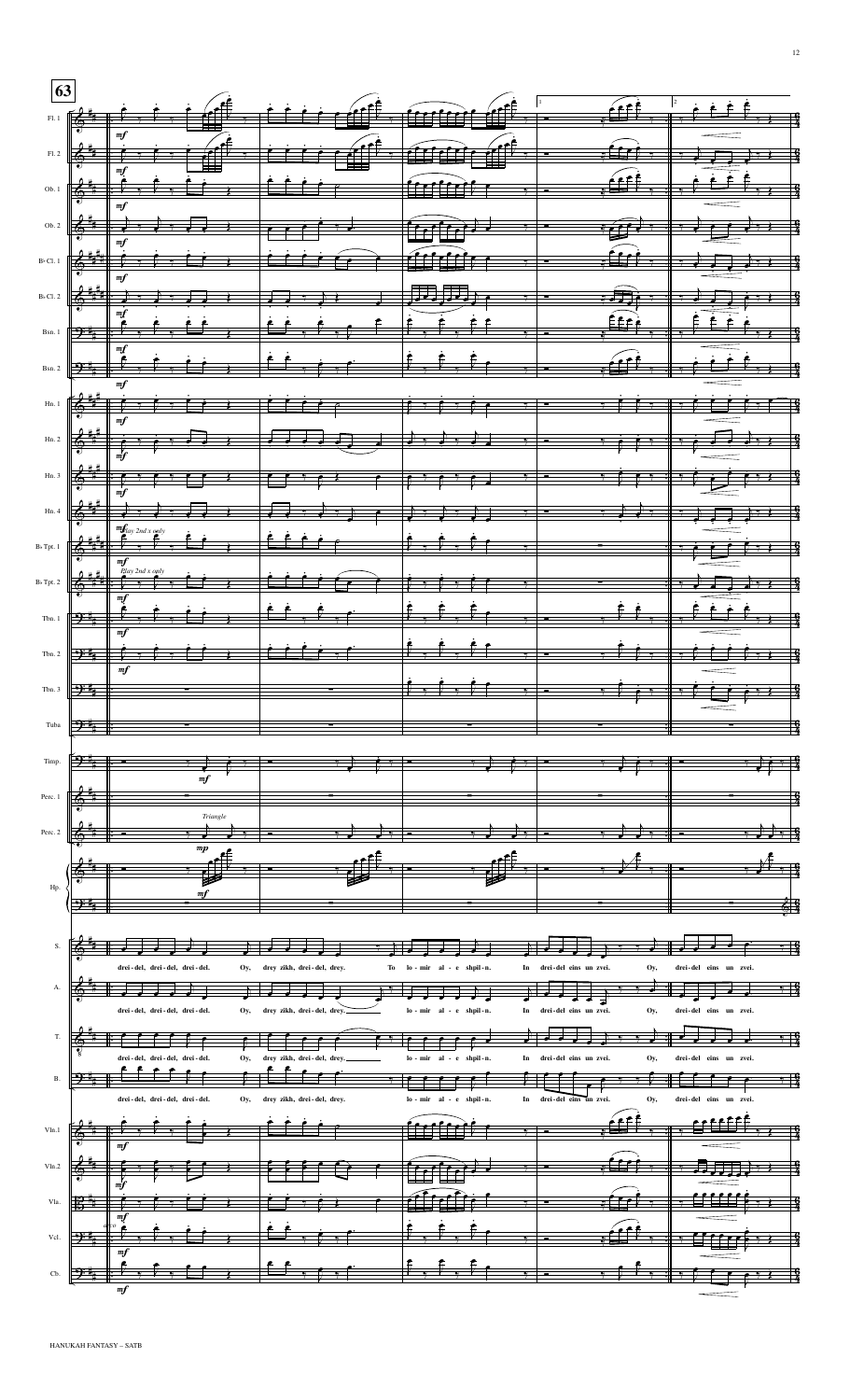| 68                             |                        |                                                                                                                                                                                                                                                                                                                             |               | YERUSHALAYIM SHEL ZAHAV<br>(Jerusalem of Gold) |                                                                                                                                                                                                                                                                                                                                                                                                                                   |                            |                  |   |
|--------------------------------|------------------------|-----------------------------------------------------------------------------------------------------------------------------------------------------------------------------------------------------------------------------------------------------------------------------------------------------------------------------|---------------|------------------------------------------------|-----------------------------------------------------------------------------------------------------------------------------------------------------------------------------------------------------------------------------------------------------------------------------------------------------------------------------------------------------------------------------------------------------------------------------------|----------------------------|------------------|---|
| F1.1                           |                        | poco rit.                                                                                                                                                                                                                                                                                                                   |               | Andante ( $\sqrt{ }$ = ca. 88)                 |                                                                                                                                                                                                                                                                                                                                                                                                                                   |                            |                  |   |
|                                |                        |                                                                                                                                                                                                                                                                                                                             |               |                                                |                                                                                                                                                                                                                                                                                                                                                                                                                                   |                            |                  |   |
| F1.2                           |                        |                                                                                                                                                                                                                                                                                                                             |               |                                                |                                                                                                                                                                                                                                                                                                                                                                                                                                   |                            |                  |   |
| Ob. 1                          |                        |                                                                                                                                                                                                                                                                                                                             |               |                                                |                                                                                                                                                                                                                                                                                                                                                                                                                                   |                            |                  |   |
|                                |                        |                                                                                                                                                                                                                                                                                                                             |               |                                                |                                                                                                                                                                                                                                                                                                                                                                                                                                   |                            |                  |   |
| Ob.2                           |                        |                                                                                                                                                                                                                                                                                                                             |               |                                                |                                                                                                                                                                                                                                                                                                                                                                                                                                   |                            |                  |   |
| $B \triangleright C1.1$        |                        |                                                                                                                                                                                                                                                                                                                             |               |                                                |                                                                                                                                                                                                                                                                                                                                                                                                                                   |                            |                  |   |
|                                |                        |                                                                                                                                                                                                                                                                                                                             |               |                                                |                                                                                                                                                                                                                                                                                                                                                                                                                                   |                            |                  |   |
| $\rm B\textsubscript{>}$ Cl. 2 |                        |                                                                                                                                                                                                                                                                                                                             |               |                                                |                                                                                                                                                                                                                                                                                                                                                                                                                                   |                            |                  |   |
| Bsn. 1                         |                        |                                                                                                                                                                                                                                                                                                                             |               |                                                |                                                                                                                                                                                                                                                                                                                                                                                                                                   |                            |                  |   |
| Bsn. 2                         |                        |                                                                                                                                                                                                                                                                                                                             |               |                                                |                                                                                                                                                                                                                                                                                                                                                                                                                                   |                            |                  |   |
|                                |                        |                                                                                                                                                                                                                                                                                                                             |               |                                                |                                                                                                                                                                                                                                                                                                                                                                                                                                   |                            |                  |   |
| Hn. 1                          |                        |                                                                                                                                                                                                                                                                                                                             |               |                                                |                                                                                                                                                                                                                                                                                                                                                                                                                                   |                            |                  |   |
| Hn. 2                          |                        |                                                                                                                                                                                                                                                                                                                             |               |                                                |                                                                                                                                                                                                                                                                                                                                                                                                                                   |                            |                  |   |
| Hn. 3                          |                        |                                                                                                                                                                                                                                                                                                                             |               |                                                |                                                                                                                                                                                                                                                                                                                                                                                                                                   |                            |                  |   |
|                                |                        |                                                                                                                                                                                                                                                                                                                             |               |                                                |                                                                                                                                                                                                                                                                                                                                                                                                                                   |                            |                  |   |
| Hn. 4                          |                        |                                                                                                                                                                                                                                                                                                                             |               |                                                |                                                                                                                                                                                                                                                                                                                                                                                                                                   |                            |                  |   |
| B <sub>b</sub> Tpt. 1          |                        |                                                                                                                                                                                                                                                                                                                             |               |                                                |                                                                                                                                                                                                                                                                                                                                                                                                                                   |                            |                  |   |
| $\rm B\!\!\,\flat$ Tpt. 2      |                        |                                                                                                                                                                                                                                                                                                                             |               |                                                |                                                                                                                                                                                                                                                                                                                                                                                                                                   |                            |                  |   |
|                                |                        |                                                                                                                                                                                                                                                                                                                             |               |                                                |                                                                                                                                                                                                                                                                                                                                                                                                                                   |                            |                  |   |
| Tbn. 1                         |                        |                                                                                                                                                                                                                                                                                                                             |               |                                                |                                                                                                                                                                                                                                                                                                                                                                                                                                   |                            |                  |   |
| Tbn. 2                         |                        |                                                                                                                                                                                                                                                                                                                             |               |                                                |                                                                                                                                                                                                                                                                                                                                                                                                                                   |                            |                  |   |
| Tbn.3                          | $\left  9:5 \right  6$ | =                                                                                                                                                                                                                                                                                                                           | $\frac{3}{2}$ |                                                |                                                                                                                                                                                                                                                                                                                                                                                                                                   |                            |                  |   |
|                                |                        |                                                                                                                                                                                                                                                                                                                             |               |                                                |                                                                                                                                                                                                                                                                                                                                                                                                                                   |                            |                  |   |
| Tuba                           |                        |                                                                                                                                                                                                                                                                                                                             |               |                                                |                                                                                                                                                                                                                                                                                                                                                                                                                                   |                            |                  |   |
| Timp                           |                        |                                                                                                                                                                                                                                                                                                                             |               |                                                |                                                                                                                                                                                                                                                                                                                                                                                                                                   |                            |                  |   |
|                                |                        |                                                                                                                                                                                                                                                                                                                             |               |                                                |                                                                                                                                                                                                                                                                                                                                                                                                                                   |                            |                  |   |
| Perc. $\it{l}$                 |                        | $\frac{1}{2}$ $\frac{3}{4}$                                                                                                                                                                                                                                                                                                 |               |                                                |                                                                                                                                                                                                                                                                                                                                                                                                                                   |                            |                  |   |
| Perc. $2\,$                    |                        |                                                                                                                                                                                                                                                                                                                             |               |                                                |                                                                                                                                                                                                                                                                                                                                                                                                                                   |                            |                  |   |
|                                |                        |                                                                                                                                                                                                                                                                                                                             |               |                                                |                                                                                                                                                                                                                                                                                                                                                                                                                                   |                            |                  |   |
| $_{\rm{Hp.}}$                  |                        |                                                                                                                                                                                                                                                                                                                             |               |                                                |                                                                                                                                                                                                                                                                                                                                                                                                                                   |                            |                  |   |
|                                |                        |                                                                                                                                                                                                                                                                                                                             |               |                                                |                                                                                                                                                                                                                                                                                                                                                                                                                                   |                            |                  |   |
|                                |                        | $s \left  \frac{2}{3} \right $ 1 2                                                                                                                                                                                                                                                                                          |               |                                                |                                                                                                                                                                                                                                                                                                                                                                                                                                   |                            |                  | R |
|                                |                        |                                                                                                                                                                                                                                                                                                                             |               |                                                |                                                                                                                                                                                                                                                                                                                                                                                                                                   |                            |                  |   |
| $\mathbf{A},$                  |                        | $\frac{2}{3}$ $\frac{2}{3}$ $\frac{2}{3}$ $\frac{2}{3}$ $\frac{2}{3}$ $\frac{2}{3}$ $\frac{2}{3}$ $\frac{2}{3}$ $\frac{2}{3}$ $\frac{2}{3}$ $\frac{2}{3}$ $\frac{2}{3}$ $\frac{2}{3}$ $\frac{2}{3}$ $\frac{2}{3}$ $\frac{2}{3}$ $\frac{2}{3}$ $\frac{2}{3}$ $\frac{2}{3}$ $\frac{2}{3}$ $\frac{2}{3}$ $\frac{2}{3}$         |               |                                                |                                                                                                                                                                                                                                                                                                                                                                                                                                   |                            |                  |   |
|                                |                        |                                                                                                                                                                                                                                                                                                                             |               |                                                |                                                                                                                                                                                                                                                                                                                                                                                                                                   |                            |                  |   |
|                                |                        | $\frac{2}{3}$ $\frac{1}{3}$ $\frac{1}{3}$ $\frac{1}{3}$ $\frac{1}{3}$ $\frac{1}{3}$ $\frac{1}{3}$ $\frac{1}{3}$ $\frac{1}{3}$ $\frac{1}{3}$ $\frac{1}{3}$ $\frac{1}{3}$ $\frac{1}{3}$ $\frac{1}{3}$ $\frac{1}{3}$ $\frac{1}{3}$ $\frac{1}{3}$ $\frac{1}{3}$ $\frac{1}{3}$ $\frac{1}{3}$ $\frac{1}{3}$ $\frac{1}{3}$         |               |                                                |                                                                                                                                                                                                                                                                                                                                                                                                                                   |                            |                  |   |
| В.                             |                        |                                                                                                                                                                                                                                                                                                                             | $\frac{1}{2}$ |                                                |                                                                                                                                                                                                                                                                                                                                                                                                                                   |                            |                  |   |
|                                |                        |                                                                                                                                                                                                                                                                                                                             |               |                                                |                                                                                                                                                                                                                                                                                                                                                                                                                                   |                            |                  |   |
| Vln.1                          |                        |                                                                                                                                                                                                                                                                                                                             |               |                                                |                                                                                                                                                                                                                                                                                                                                                                                                                                   | $\mathcal{L}(\mathcal{L})$ |                  |   |
| $_{\rm Vln.2}$                 |                        |                                                                                                                                                                                                                                                                                                                             |               |                                                |                                                                                                                                                                                                                                                                                                                                                                                                                                   |                            |                  |   |
|                                |                        |                                                                                                                                                                                                                                                                                                                             |               |                                                |                                                                                                                                                                                                                                                                                                                                                                                                                                   |                            |                  |   |
| Vla.                           |                        | $\mathbb{R}^{\frac{1}{2}}$ $\frac{2}{3}$ $\frac{1}{3}$ $\frac{1}{3}$ $\frac{1}{3}$ $\frac{1}{3}$ $\frac{1}{3}$ $\frac{1}{3}$ $\frac{1}{3}$ $\frac{1}{3}$ $\frac{1}{3}$ $\frac{1}{3}$ $\frac{1}{3}$ $\frac{1}{3}$ $\frac{1}{3}$ $\frac{1}{3}$ $\frac{1}{3}$ $\frac{1}{3}$ $\frac{1}{3}$ $\frac{1}{3}$ $\frac{1}{3}$ $\frac{$ |               |                                                | $\begin{array}{c c c c c} \hline \textbf{1} & \textbf{2} & \textbf{3} & \textbf{4} & \textbf{5} \\ \hline \textbf{2} & \textbf{1} & \textbf{1} & \textbf{1} & \textbf{1} & \textbf{1} & \textbf{1} \\ \hline \textbf{3} & \textbf{1} & \textbf{1} & \textbf{1} & \textbf{1} & \textbf{1} & \textbf{1} & \textbf{1} \\ \hline \textbf{4} & \textbf{1} & \textbf{1} & \textbf{1} & \textbf{1} & \textbf{1} & \textbf{1} & \textbf{$ |                            |                  |   |
| Vcl.                           |                        |                                                                                                                                                                                                                                                                                                                             |               |                                                |                                                                                                                                                                                                                                                                                                                                                                                                                                   |                            |                  |   |
| $\mathrm{Cb.}$                 |                        |                                                                                                                                                                                                                                                                                                                             |               |                                                |                                                                                                                                                                                                                                                                                                                                                                                                                                   |                            | $\mathit{arco}$  |   |
|                                |                        |                                                                                                                                                                                                                                                                                                                             | $\mathbb{F}$  |                                                |                                                                                                                                                                                                                                                                                                                                                                                                                                   |                            | $\boldsymbol{p}$ |   |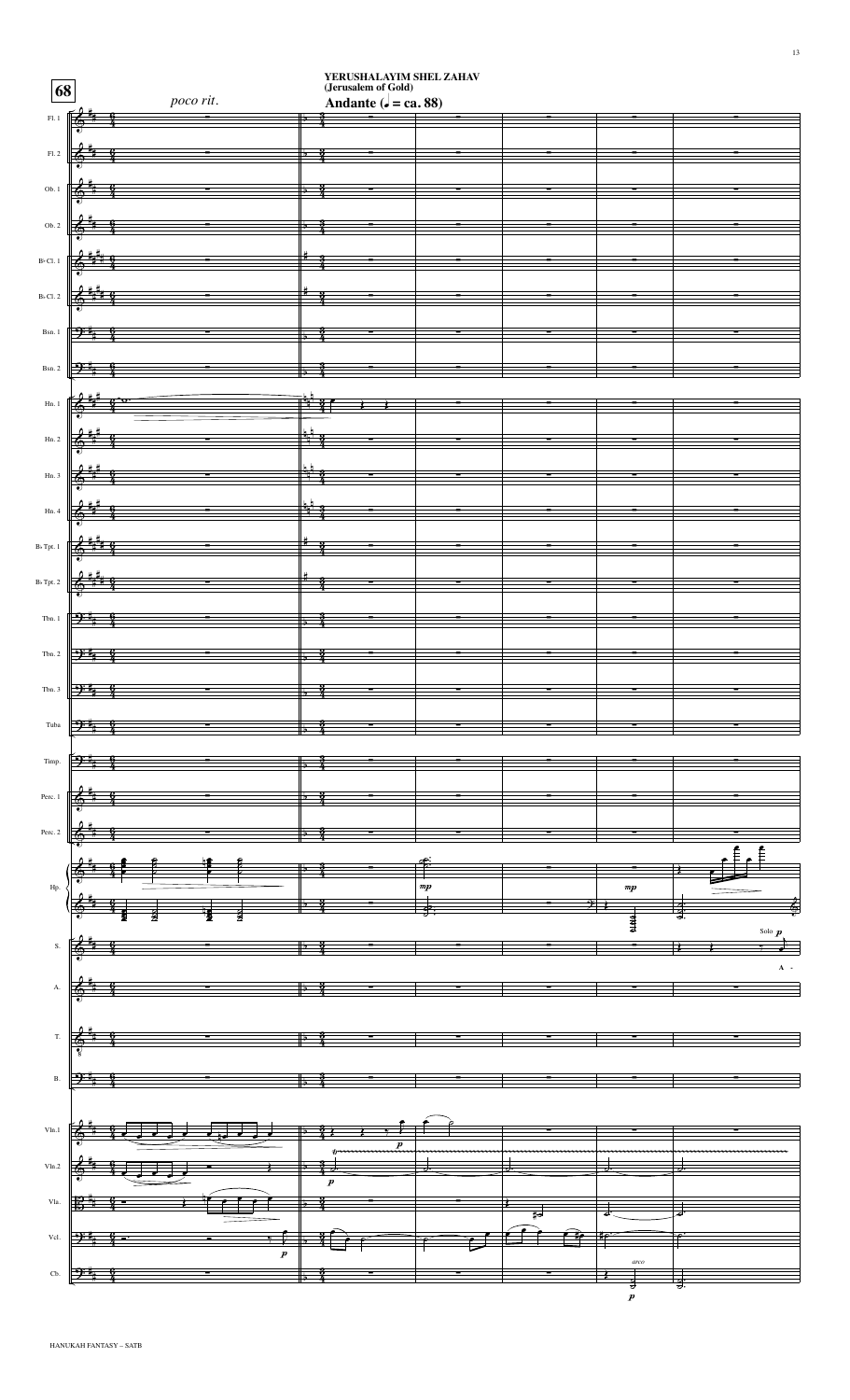| 74                      |                                                                                                                                       |                                  |                                    |                             |                                            |                           |                                  |                               |
|-------------------------|---------------------------------------------------------------------------------------------------------------------------------------|----------------------------------|------------------------------------|-----------------------------|--------------------------------------------|---------------------------|----------------------------------|-------------------------------|
| FL.1                    | ⊺∮                                                                                                                                    |                                  |                                    |                             |                                            |                           |                                  |                               |
| $\rm{Fl.}\,2$           | ⋍                                                                                                                                     | $\blacksquare$                   | $\equiv$                           | $\overline{\phantom{a}}$    |                                            |                           |                                  |                               |
|                         |                                                                                                                                       |                                  |                                    |                             |                                            |                           |                                  |                               |
| Ob. 1                   | $\frac{2}{\sqrt{2}}$<br><u>e de la componenta</u>                                                                                     |                                  |                                    |                             |                                            |                           |                                  |                               |
|                         |                                                                                                                                       |                                  |                                    |                             |                                            |                           |                                  |                               |
|                         | $0b.2$ $\bigotimes_{\bullet}$                                                                                                         |                                  |                                    |                             |                                            |                           |                                  |                               |
|                         | $B \cdot C1.1$                                                                                                                        |                                  |                                    |                             |                                            |                           |                                  |                               |
|                         | $B \cdot C1.2$                                                                                                                        |                                  |                                    |                             |                                            |                           |                                  |                               |
|                         |                                                                                                                                       |                                  |                                    |                             |                                            |                           |                                  |                               |
|                         | Bsn. 1 $\mathbf{9}$                                                                                                                   |                                  |                                    |                             |                                            |                           |                                  |                               |
| $_{\rm Bsn.2}$          | $\mathbb{P}$                                                                                                                          |                                  |                                    |                             |                                            |                           |                                  |                               |
|                         |                                                                                                                                       |                                  |                                    |                             |                                            |                           |                                  |                               |
| $\frac{Hn.1}{100}$      |                                                                                                                                       |                                  |                                    |                             |                                            |                           |                                  |                               |
| $\frac{Hn.2}{100}$      | <u> a shekara ta 1999 a shekara ta 1999 a shekara ta 1999 a shekara ta 1999 a shekara ta 1999 a shekara ta 1999 a</u>                 | <u>TIM</u>                       |                                    | ŧ                           |                                            |                           |                                  |                               |
|                         |                                                                                                                                       |                                  |                                    |                             |                                            |                           |                                  |                               |
| $\frac{Hn.3}{100}$      |                                                                                                                                       |                                  |                                    |                             |                                            |                           |                                  |                               |
| Hn.4                    |                                                                                                                                       | $\blacksquare$                   |                                    |                             |                                            |                           |                                  |                               |
|                         |                                                                                                                                       |                                  |                                    |                             |                                            |                           |                                  |                               |
|                         | $B_{\rm FPL,1}$ $\frac{2}{\sqrt{2}}$                                                                                                  |                                  |                                    |                             |                                            |                           |                                  |                               |
|                         | $B_5$ Tpt. 2 $\frac{2}{5}$                                                                                                            |                                  |                                    |                             |                                            |                           |                                  |                               |
| Tbn. 1 $\mathbf{2}$     | $\mathbf{r}$ and $\mathbf{r}$                                                                                                         | ╾                                |                                    |                             |                                            |                           |                                  |                               |
|                         |                                                                                                                                       |                                  |                                    |                             |                                            |                           |                                  |                               |
| $\mbox{Tbn.}~2$         | $\mathbf{P}$                                                                                                                          |                                  |                                    |                             |                                            |                           |                                  |                               |
| Tbn. $3\,$              | $\mathbf{P}$<br><u> a shekara ta 1999 a shekara ta 1991 a shekara ta 1991 a shekara ta 1991 a shekara ta 1991 a shekara ta 1991 a</u> |                                  |                                    |                             |                                            |                           |                                  |                               |
|                         |                                                                                                                                       |                                  |                                    |                             |                                            |                           |                                  |                               |
| Tuba                    |                                                                                                                                       |                                  |                                    |                             |                                            |                           |                                  |                               |
| Timp.                   |                                                                                                                                       |                                  |                                    |                             |                                            |                           |                                  |                               |
| Perc. 1                 |                                                                                                                                       |                                  |                                    |                             |                                            |                           |                                  |                               |
|                         |                                                                                                                                       |                                  |                                    |                             |                                            |                           |                                  |                               |
| $\mbox{Perc.}$ $2$      | ∣≼                                                                                                                                    |                                  |                                    |                             |                                            |                           |                                  |                               |
|                         |                                                                                                                                       |                                  |                                    |                             | ∣ा≸                                        |                           |                                  |                               |
| Hp.                     |                                                                                                                                       |                                  |                                    |                             |                                            |                           |                                  |                               |
|                         | $\frac{1}{9}$                                                                                                                         |                                  |                                    |                             | 欗                                          |                           | ख्रु<br>गई                       | ङ्क                           |
| ${\bf S}.$              |                                                                                                                                       |                                  | $\overline{\phantom{a}}$<br>لسلوبه | $\rightarrow$ $\rightarrow$ | $\overline{\phantom{a}}$                   |                           |                                  | Ų                             |
|                         | ∲<br>$\begin{array}{c c}\n\hline\n\end{array}$ ha - rim tsa - lul k'                                                                  | $yay - in,$ Ve - rel-yach o - ra | т.,                                | nim,                        | $be - ru' - ach - ha' - ar$<br>$Nis - sah$ | $bay -$<br>im, Im kol pa' | $\overline{a}$<br>$\mathbf{mon}$ |                               |
| ${\bf A}.$              | $\frac{6}{3}$                                                                                                                         |                                  |                                    |                             |                                            |                           |                                  |                               |
|                         |                                                                                                                                       |                                  |                                    |                             |                                            |                           |                                  |                               |
| $\mathbf{T}_{\text{e}}$ | $\frac{6}{3}$                                                                                                                         |                                  |                                    |                             |                                            |                           |                                  |                               |
| $\, {\bf B}$ .          |                                                                                                                                       |                                  |                                    |                             |                                            |                           |                                  | Solo mp                       |
|                         | 9≒                                                                                                                                    |                                  |                                    |                             |                                            |                           |                                  | $\mathbf{U}^\ast\mathbf{v}$ . |
|                         | Solo                                                                                                                                  |                                  |                                    |                             |                                            |                           |                                  |                               |
| $_{\rm VIn.1}$          | $\frac{1}{2}$                                                                                                                         |                                  |                                    | $\overline{\mathbf{1}}$     | d.                                         |                           |                                  |                               |
| $_{\rm Vln.2}$          | Solo<br>$\bigcirc$                                                                                                                    |                                  |                                    |                             |                                            | Б.                        |                                  |                               |
| Vla.                    | Solo                                                                                                                                  |                                  |                                    |                             |                                            |                           |                                  |                               |
|                         | $\mathbb{B}$<br>$\frac{p}{\text{Solo}}$                                                                                               |                                  | 窂                                  | $\overline{\phantom{a}}$    | terr<br>₩                                  |                           | 埀                                |                               |
| Vcl.                    | $\mathbf{\mathcal{P}}$ ,                                                                                                              | F                                | $\mathcal{P}$                      |                             | <b>Start of the Planet</b>                 |                           | $\frac{1}{\sqrt{2}}$             |                               |
| $\operatorname{Cb.}$    | $\frac{p}{\text{Solo}}$<br>∣ॐ                                                                                                         |                                  |                                    |                             |                                            | ≢                         |                                  | ₽                             |
|                         | $\boldsymbol{p}$                                                                                                                      |                                  |                                    | Г.,                         | $\frac{1}{2}$                              |                           |                                  |                               |

 $\overline{a}$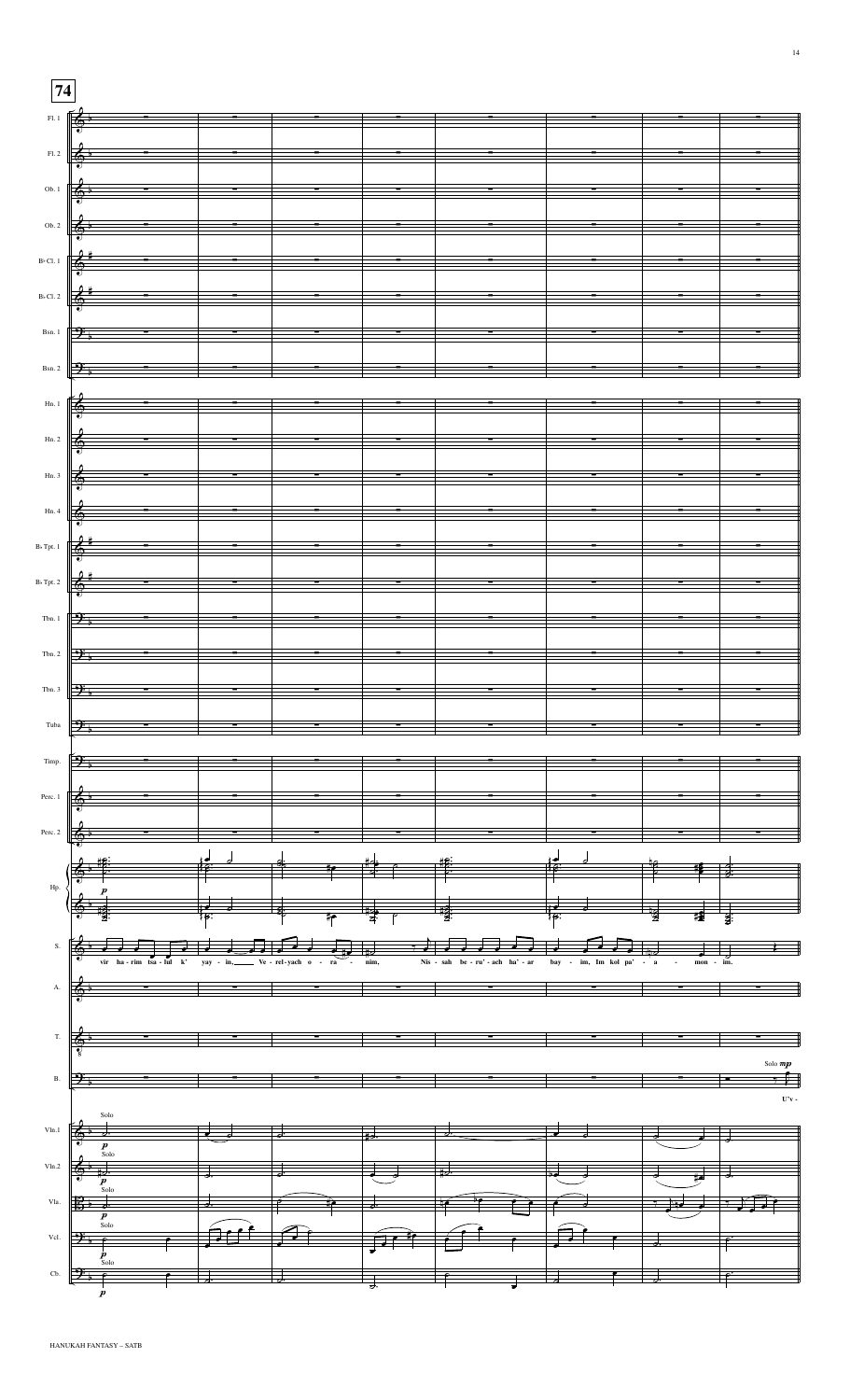| 82                       |                                                                                            |                                                                       |               |   |               |                                       |   |                                                                                                                                                                                                                                                                                                                                                     |    |  |                         |       |                                 |
|--------------------------|--------------------------------------------------------------------------------------------|-----------------------------------------------------------------------|---------------|---|---------------|---------------------------------------|---|-----------------------------------------------------------------------------------------------------------------------------------------------------------------------------------------------------------------------------------------------------------------------------------------------------------------------------------------------------|----|--|-------------------------|-------|---------------------------------|
| <b>FI.1</b>              |                                                                                            |                                                                       |               |   |               |                                       |   |                                                                                                                                                                                                                                                                                                                                                     |    |  |                         |       |                                 |
| F1.2                     | Ģ                                                                                          |                                                                       |               |   |               |                                       |   |                                                                                                                                                                                                                                                                                                                                                     |    |  |                         |       |                                 |
|                          |                                                                                            |                                                                       |               |   |               |                                       |   |                                                                                                                                                                                                                                                                                                                                                     |    |  |                         |       |                                 |
| Ob. 1                    | $\frac{1}{2}$                                                                              |                                                                       |               |   |               |                                       |   |                                                                                                                                                                                                                                                                                                                                                     |    |  |                         |       |                                 |
| Ob. 2                    | $\frac{1}{2}$                                                                              |                                                                       |               |   |               |                                       |   |                                                                                                                                                                                                                                                                                                                                                     |    |  |                         |       |                                 |
| $B \setminus C1.1$       |                                                                                            |                                                                       | $\frac{1}{e}$ |   |               |                                       |   |                                                                                                                                                                                                                                                                                                                                                     |    |  |                         |       |                                 |
|                          | $\mathbf{m}\mathbf{p}$<br>$B \cdot C1.2$                                                   |                                                                       | $\frac{1}{e}$ |   |               |                                       |   |                                                                                                                                                                                                                                                                                                                                                     |    |  |                         |       |                                 |
|                          | $\sqrt{np}$<br>$Bsn.1$ $\frac{1}{2}$                                                       |                                                                       | 隼             | ₹ |               | न्न<br>Þé<br>$\overline{\phantom{0}}$ | 羊 | ۴                                                                                                                                                                                                                                                                                                                                                   | ず  |  | $\overline{\mathbf{r}}$ | ₹     |                                 |
|                          | $\it mp$                                                                                   |                                                                       |               |   |               |                                       |   |                                                                                                                                                                                                                                                                                                                                                     |    |  |                         |       |                                 |
|                          | Bsn.2<br>$\mathbf{m}\mathbf{p}$                                                            |                                                                       | $\Rightarrow$ |   |               |                                       |   | $\begin{picture}(180,170) \put(0,0){\line(1,0){10}} \put(10,0){\line(1,0){10}} \put(10,0){\line(1,0){10}} \put(10,0){\line(1,0){10}} \put(10,0){\line(1,0){10}} \put(10,0){\line(1,0){10}} \put(10,0){\line(1,0){10}} \put(10,0){\line(1,0){10}} \put(10,0){\line(1,0){10}} \put(10,0){\line(1,0){10}} \put(10,0){\line(1,0){10}} \put(10,0){\line$ |    |  |                         |       |                                 |
| Hn. 1                    | ┣                                                                                          |                                                                       |               |   |               |                                       |   |                                                                                                                                                                                                                                                                                                                                                     |    |  |                         |       | $\it mp$                        |
| Hn. 2                    | $\hat{\mathbb{P}}$                                                                         |                                                                       |               |   |               |                                       |   |                                                                                                                                                                                                                                                                                                                                                     |    |  |                         |       |                                 |
| Hn.3                     |                                                                                            |                                                                       |               |   |               |                                       |   |                                                                                                                                                                                                                                                                                                                                                     |    |  |                         |       | $\bar{m}p$                      |
| Hn.4                     |                                                                                            |                                                                       |               |   |               |                                       |   |                                                                                                                                                                                                                                                                                                                                                     |    |  |                         |       | $\it mp$                        |
|                          | ∳                                                                                          |                                                                       |               |   |               |                                       |   |                                                                                                                                                                                                                                                                                                                                                     |    |  |                         |       | $\frac{1}{\frac{1}{mp}}$        |
| $\mathbf{B}\flat$ Tpt. 1 | 博                                                                                          |                                                                       |               |   |               |                                       |   |                                                                                                                                                                                                                                                                                                                                                     |    |  |                         |       |                                 |
|                          | $Bb$ Tpt. 2                                                                                |                                                                       |               |   |               |                                       |   |                                                                                                                                                                                                                                                                                                                                                     |    |  |                         |       |                                 |
| Tbn. $1$                 | -9                                                                                         |                                                                       |               |   |               |                                       |   |                                                                                                                                                                                                                                                                                                                                                     |    |  |                         |       |                                 |
| Tbn. $2\,$               | $\mathbf{9}$ ,                                                                             |                                                                       |               |   |               |                                       |   |                                                                                                                                                                                                                                                                                                                                                     |    |  |                         |       |                                 |
|                          |                                                                                            |                                                                       |               |   |               |                                       |   |                                                                                                                                                                                                                                                                                                                                                     |    |  |                         |       |                                 |
| Tbn. $3\,$               | $\mathbf{D}_{\pm}$                                                                         |                                                                       |               |   |               |                                       |   |                                                                                                                                                                                                                                                                                                                                                     |    |  |                         |       |                                 |
| Tuba                     |                                                                                            |                                                                       |               |   |               |                                       |   |                                                                                                                                                                                                                                                                                                                                                     |    |  |                         |       |                                 |
| Timp.                    |                                                                                            |                                                                       |               |   |               |                                       |   |                                                                                                                                                                                                                                                                                                                                                     |    |  |                         |       |                                 |
| Perc. 1                  |                                                                                            |                                                                       |               |   |               |                                       |   |                                                                                                                                                                                                                                                                                                                                                     |    |  |                         |       |                                 |
| Perc. 2                  |                                                                                            |                                                                       |               |   |               |                                       |   |                                                                                                                                                                                                                                                                                                                                                     |    |  |                         |       |                                 |
|                          |                                                                                            |                                                                       |               |   |               |                                       |   |                                                                                                                                                                                                                                                                                                                                                     |    |  |                         |       |                                 |
| Hp.                      |                                                                                            |                                                                       |               |   |               |                                       |   |                                                                                                                                                                                                                                                                                                                                                     |    |  |                         |       |                                 |
|                          |                                                                                            |                                                                       |               |   |               |                                       |   |                                                                                                                                                                                                                                                                                                                                                     |    |  |                         |       |                                 |
| ${\bf S}.$               |                                                                                            |                                                                       |               |   |               |                                       |   |                                                                                                                                                                                                                                                                                                                                                     |    |  |                         |       | All $mp$                        |
|                          |                                                                                            |                                                                       |               |   |               |                                       |   |                                                                                                                                                                                                                                                                                                                                                     |    |  |                         |       | Ye-ru - sha-<br>$\mathfrak{m}p$ |
| $\mathbf{A}.$            |                                                                                            |                                                                       |               |   |               |                                       |   |                                                                                                                                                                                                                                                                                                                                                     |    |  |                         |       | ₹<br>₹<br>Ye-ru - sha-          |
| $\mathbf{T}.$            |                                                                                            |                                                                       |               |   |               |                                       |   |                                                                                                                                                                                                                                                                                                                                                     |    |  |                         |       | $_{\it mp}$                     |
|                          | 맇                                                                                          |                                                                       |               |   |               |                                       |   |                                                                                                                                                                                                                                                                                                                                                     |    |  |                         |       | Ye-ru - sha $All \; mp$         |
| $\, {\bf B} . \,$        |                                                                                            | tar - de - mat i - lan va' - e - ven _______ Shvu - yah ba - cha - lo |               |   | $\sim$ $\sim$ | mah.                                  |   | Ha' - ir a - sher ba - dad yo - she - vet u - ve - li - bah                                                                                                                                                                                                                                                                                         |    |  | cho<br>$\sim$           | mah._ | Ye-ru - sha                     |
| $_{\rm VIn.I}$           | Tutti                                                                                      |                                                                       |               |   |               |                                       |   |                                                                                                                                                                                                                                                                                                                                                     |    |  |                         |       |                                 |
|                          | Ģ<br>$\boldsymbol{p}$<br>Tutti                                                             |                                                                       |               |   |               |                                       |   |                                                                                                                                                                                                                                                                                                                                                     |    |  |                         |       |                                 |
| $V\!In.2$                | Ģ<br>$\boldsymbol{p}_{\text{Tutti}}$                                                       |                                                                       |               |   |               |                                       |   |                                                                                                                                                                                                                                                                                                                                                     | ರ. |  |                         |       |                                 |
| Vla.                     | $P_{\text{Tutti}}$                                                                         |                                                                       |               |   |               |                                       | Þ |                                                                                                                                                                                                                                                                                                                                                     |    |  |                         |       |                                 |
| Vcl.                     |                                                                                            |                                                                       |               |   |               |                                       |   |                                                                                                                                                                                                                                                                                                                                                     |    |  |                         |       |                                 |
| Cb.                      | $\bm{\mathit{p}}_{\!\scriptscriptstyle\mathrm{Tutt}}^{\!\scriptscriptstyle\mathrm{}}$<br>⊐ |                                                                       |               |   |               |                                       |   |                                                                                                                                                                                                                                                                                                                                                     |    |  |                         |       |                                 |
|                          | p                                                                                          |                                                                       |               |   |               |                                       |   |                                                                                                                                                                                                                                                                                                                                                     |    |  |                         |       |                                 |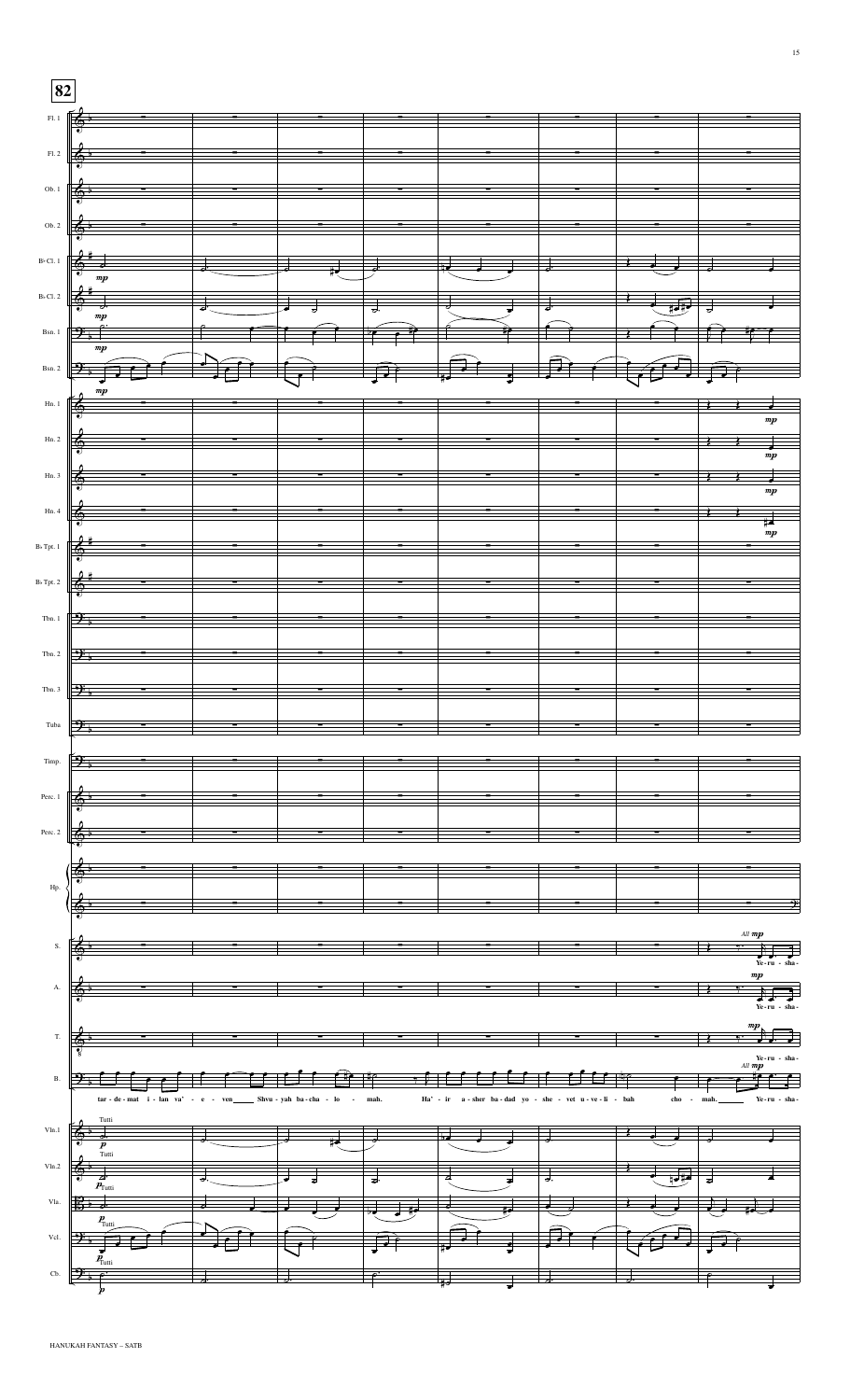| 90                        |                        | <b>X</b> Tacet on D.S. until Coda                                                                                                                                                                                                                                                                                                                                                                                                                                                        |                        |                             | (no repeats) To Coda $\Theta$ |                                               |                                      |                             |
|---------------------------|------------------------|------------------------------------------------------------------------------------------------------------------------------------------------------------------------------------------------------------------------------------------------------------------------------------------------------------------------------------------------------------------------------------------------------------------------------------------------------------------------------------------|------------------------|-----------------------------|-------------------------------|-----------------------------------------------|--------------------------------------|-----------------------------|
| $\rm Fl.$ $1$             |                        |                                                                                                                                                                                                                                                                                                                                                                                                                                                                                          |                        |                             | Ê£                            |                                               |                                      |                             |
|                           | ∲                      | $\frac{m f}{T \cdot \text{d} \cdot \text{d} \cdot \text{d} \cdot \text{d} \cdot \text{d} \cdot \text{d} \cdot \text{d} \cdot \text{d} \cdot \text{d} \cdot \text{d} \cdot \text{d} \cdot \text{d} \cdot \text{d} \cdot \text{d} \cdot \text{d} \cdot \text{d} \cdot \text{d} \cdot \text{d} \cdot \text{d} \cdot \text{d} \cdot \text{d} \cdot \text{d} \cdot \text{d} \cdot \text{d} \cdot \text{d} \cdot \text{d} \cdot \text{d} \cdot \text{d} \cdot \text{d} \cdot \text{d} \cdot \$ |                        |                             |                               |                                               |                                      |                             |
| F1.2                      | ⊕                      | $\overline{\rho}$                                                                                                                                                                                                                                                                                                                                                                                                                                                                        |                        |                             |                               |                                               |                                      | $\overline{\mathbf{o}}$     |
|                           | e                      | $m f_{Tacet}$ on D.S. until Coda                                                                                                                                                                                                                                                                                                                                                                                                                                                         | ρ                      |                             | ÊÈ                            |                                               |                                      |                             |
| Ob. $1$                   | 6                      | ≏                                                                                                                                                                                                                                                                                                                                                                                                                                                                                        |                        |                             |                               |                                               |                                      |                             |
|                           | ∙                      | mf<br>Tacet on D.S. until Coda                                                                                                                                                                                                                                                                                                                                                                                                                                                           |                        |                             |                               |                                               |                                      |                             |
| Ob. $2$                   | ♠<br>⊽                 |                                                                                                                                                                                                                                                                                                                                                                                                                                                                                          |                        |                             |                               |                                               |                                      |                             |
|                           |                        | mfTacet on D.S. until Coda                                                                                                                                                                                                                                                                                                                                                                                                                                                               |                        |                             |                               |                                               |                                      |                             |
| $\rm B \flat$ Cl. 1       | ∳                      |                                                                                                                                                                                                                                                                                                                                                                                                                                                                                          |                        |                             |                               |                                               |                                      |                             |
| $\rm B \flat$ Cl. 2       |                        | <i>mf</i><br>Tacet on D.S. until Coda                                                                                                                                                                                                                                                                                                                                                                                                                                                    |                        |                             |                               |                                               |                                      |                             |
|                           | ⊕                      | mfTacet on D.S. until Coda                                                                                                                                                                                                                                                                                                                                                                                                                                                               |                        |                             |                               |                                               |                                      | ᢐ                           |
| Bsn. 1                    | $9^{\circ}$            |                                                                                                                                                                                                                                                                                                                                                                                                                                                                                          |                        |                             |                               |                                               |                                      |                             |
|                           |                        | mflacet on D.S. until Coda                                                                                                                                                                                                                                                                                                                                                                                                                                                               |                        |                             |                               |                                               |                                      |                             |
| Bsn. 2                    | $9 -$                  | $\overline{\phantom{0}}$                                                                                                                                                                                                                                                                                                                                                                                                                                                                 |                        |                             |                               |                                               |                                      |                             |
|                           |                        | <i>mf</i> <sub>acet</sub> on <i>D.S.</i> until <i>Coda</i>                                                                                                                                                                                                                                                                                                                                                                                                                               |                        |                             |                               |                                               |                                      |                             |
| Hn. 1                     | ⊕                      | ۰                                                                                                                                                                                                                                                                                                                                                                                                                                                                                        |                        |                             |                               |                                               |                                      |                             |
|                           | ∙                      | <i>mp</i><br>Tacet on D.S. until Coda                                                                                                                                                                                                                                                                                                                                                                                                                                                    |                        |                             |                               |                                               |                                      |                             |
| Hn. 2                     | ⊕<br>∙                 |                                                                                                                                                                                                                                                                                                                                                                                                                                                                                          |                        |                             |                               |                                               |                                      |                             |
|                           |                        | $m_{Tacet \text{ on } D.S. \text{ until } Coda}$                                                                                                                                                                                                                                                                                                                                                                                                                                         |                        |                             |                               |                                               |                                      |                             |
| Hn. 3                     | ⊕                      |                                                                                                                                                                                                                                                                                                                                                                                                                                                                                          |                        |                             |                               |                                               |                                      |                             |
|                           |                        | $T_{\text{accept on }D.S.\text{ until }Coda}$                                                                                                                                                                                                                                                                                                                                                                                                                                            |                        |                             |                               |                                               |                                      |                             |
| Hn.4                      | ⊕                      | ₹                                                                                                                                                                                                                                                                                                                                                                                                                                                                                        |                        |                             |                               |                                               |                                      |                             |
| $B \triangleright Tpt.$ 1 |                        | $m$ <b>T</b> acet on $\overline{D}$ .S. until Coda                                                                                                                                                                                                                                                                                                                                                                                                                                       |                        |                             |                               |                                               |                                      |                             |
|                           | ∲                      | $\frac{mp}{Tace}$ on <i>D.S.</i> until <i>Coda</i>                                                                                                                                                                                                                                                                                                                                                                                                                                       |                        |                             |                               |                                               |                                      |                             |
| B <sub>b</sub> Tpt. 2     | ♠                      |                                                                                                                                                                                                                                                                                                                                                                                                                                                                                          |                        |                             |                               |                                               |                                      |                             |
|                           |                        | ◢<br><i>mpacet</i> on D.S. until Coda.                                                                                                                                                                                                                                                                                                                                                                                                                                                   |                        |                             |                               |                                               |                                      |                             |
| Tbn. 1                    | $9 +$                  | £<br>f                                                                                                                                                                                                                                                                                                                                                                                                                                                                                   |                        |                             |                               |                                               |                                      |                             |
|                           |                        | $\frac{mp}{Tace}$ on D.S. until Coda                                                                                                                                                                                                                                                                                                                                                                                                                                                     |                        |                             |                               |                                               |                                      |                             |
| Tbn. 2                    | $\mathfrak{R}_{\flat}$ |                                                                                                                                                                                                                                                                                                                                                                                                                                                                                          |                        |                             |                               |                                               |                                      |                             |
|                           |                        | <i>mp</i> <sub>acet</sub> on <i>D.S.</i> until Coda                                                                                                                                                                                                                                                                                                                                                                                                                                      |                        |                             |                               |                                               |                                      |                             |
| Tbn. 3                    | $\mathbf{P}$           |                                                                                                                                                                                                                                                                                                                                                                                                                                                                                          |                        |                             |                               |                                               |                                      |                             |
|                           |                        | <i>mp</i><br>Tacet on D.S. until Coda                                                                                                                                                                                                                                                                                                                                                                                                                                                    |                        |                             |                               |                                               |                                      |                             |
| Tuba                      | ኃ                      | mp                                                                                                                                                                                                                                                                                                                                                                                                                                                                                       |                        |                             | 귱                             | 긓                                             |                                      | $\boldsymbol{\sigma}$       |
| Timp.                     | 9.1                    |                                                                                                                                                                                                                                                                                                                                                                                                                                                                                          |                        |                             |                               |                                               |                                      |                             |
|                           |                        |                                                                                                                                                                                                                                                                                                                                                                                                                                                                                          |                        |                             |                               |                                               |                                      |                             |
| Perc. 1                   | ⊕                      |                                                                                                                                                                                                                                                                                                                                                                                                                                                                                          |                        |                             |                               |                                               |                                      |                             |
|                           | $\bullet$              |                                                                                                                                                                                                                                                                                                                                                                                                                                                                                          |                        |                             |                               |                                               |                                      |                             |
| Perc. 2                   | ⊕                      |                                                                                                                                                                                                                                                                                                                                                                                                                                                                                          |                        |                             |                               |                                               |                                      |                             |
|                           |                        | Tacet on D.S. until Coda                                                                                                                                                                                                                                                                                                                                                                                                                                                                 |                        |                             |                               |                                               |                                      |                             |
|                           | ⊕                      |                                                                                                                                                                                                                                                                                                                                                                                                                                                                                          |                        |                             |                               |                                               |                                      |                             |
| Hp.                       |                        | m f                                                                                                                                                                                                                                                                                                                                                                                                                                                                                      |                        |                             |                               |                                               |                                      |                             |
|                           | ➡                      |                                                                                                                                                                                                                                                                                                                                                                                                                                                                                          |                        |                             |                               |                                               |                                      |                             |
|                           |                        |                                                                                                                                                                                                                                                                                                                                                                                                                                                                                          |                        |                             |                               |                                               |                                      |                             |
| S.                        | 6                      |                                                                                                                                                                                                                                                                                                                                                                                                                                                                                          |                        |                             |                               |                                               |                                      |                             |
|                           | e                      | Ve-shel ne - cho - shet<br>la - yim<br>shel za - hav,                                                                                                                                                                                                                                                                                                                                                                                                                                    | ve-shel or,            | Ha-lo le - chol<br>div.     |                               | shi - ra - yich<br>$\mathbf{A}$<br>$-$ ni     | ki<br>$\sim$                         | Ye-ru-sha -<br>nor.         |
| А.                        |                        |                                                                                                                                                                                                                                                                                                                                                                                                                                                                                          |                        |                             |                               |                                               |                                      |                             |
|                           |                        | la - yim<br>shel za - hav,<br>$\mathrm{Ve}$ - $\mathrm{shel}\quad \mathrm{ne}\quad$ - $\quad$ cho $\,$ - $\,$ shet                                                                                                                                                                                                                                                                                                                                                                       | $ve$ -shel or, _______ | Ha - lo<br>le - chol        | shi<br>$\sim$                 | ra - yich<br>$\mathbf A$<br>$-$ ni            | Ţ.<br>ki<br>$\sim$                   | ۰<br>ਡ<br>Ye-ru-sha<br>nor. |
|                           |                        |                                                                                                                                                                                                                                                                                                                                                                                                                                                                                          |                        |                             |                               |                                               |                                      |                             |
| T.                        | œ                      |                                                                                                                                                                                                                                                                                                                                                                                                                                                                                          |                        |                             |                               |                                               |                                      | ▾<br>▾                      |
|                           |                        | la - yim<br>shel za - hav,<br>$\mathrm{Ve}$ - $\mathrm{shel}\quad \mathrm{ne}\quad$ - $\quad$ cho $\,$ - $\,$ shet                                                                                                                                                                                                                                                                                                                                                                       | ve - shel              | Ha - lo<br>le - chol<br>or, | shi<br>$\sim$                 | ra - yich<br>$\mathbf A$<br>$\sim$            | ki<br>ni<br>$\overline{\phantom{a}}$ | Ye-ru-sha-<br>nor.          |
| <b>B.</b>                 | ゚゚゚゚゚゚                 |                                                                                                                                                                                                                                                                                                                                                                                                                                                                                          |                        |                             |                               |                                               |                                      | ŦΑ                          |
|                           |                        | la - yim shel za - hav,<br>Ve-shel ne - cho - shet<br>Second time: 8va                                                                                                                                                                                                                                                                                                                                                                                                                   | ve-shel or,            | Ha-lo le - chol             |                               | shi - ra - yich<br>$\mathbf{A}$<br>$\cdot$ ni | ki<br>$\cdot$                        | nor.<br>Ye-ru-sha-          |
| Vln.1                     |                        | Tacet on D.S. until Coda                                                                                                                                                                                                                                                                                                                                                                                                                                                                 |                        |                             |                               |                                               |                                      |                             |
|                           | ⊕<br>$\bullet$         | б<br>mp<br>Second time: 8va<br>Tacet on D.S. until Coda                                                                                                                                                                                                                                                                                                                                                                                                                                  |                        |                             |                               |                                               |                                      |                             |
| Vln.2                     | 6                      |                                                                                                                                                                                                                                                                                                                                                                                                                                                                                          |                        |                             |                               |                                               |                                      |                             |
|                           | ∙                      | pSecond time: 8va<br>Tacet on D.S. until Coda                                                                                                                                                                                                                                                                                                                                                                                                                                            |                        |                             |                               |                                               |                                      | $\overline{\bullet}$        |
| Vla.                      | $\mathbb{B}$           |                                                                                                                                                                                                                                                                                                                                                                                                                                                                                          |                        |                             |                               |                                               |                                      |                             |
|                           |                        | <i>mp</i> <sub>acet</sub> on D.S. until Coda                                                                                                                                                                                                                                                                                                                                                                                                                                             |                        |                             |                               |                                               |                                      |                             |
| Vcl.                      | ⋺                      |                                                                                                                                                                                                                                                                                                                                                                                                                                                                                          |                        |                             |                               |                                               |                                      |                             |
|                           |                        | <i>mA</i> <sub>acet</sub> on D.S. until Coda                                                                                                                                                                                                                                                                                                                                                                                                                                             |                        |                             |                               |                                               |                                      |                             |
| Cb.                       | ⇒                      |                                                                                                                                                                                                                                                                                                                                                                                                                                                                                          |                        |                             |                               |                                               |                                      | $\bullet$                   |
|                           |                        | $\mathbf{m}\mathbf{p}$                                                                                                                                                                                                                                                                                                                                                                                                                                                                   |                        |                             |                               |                                               |                                      |                             |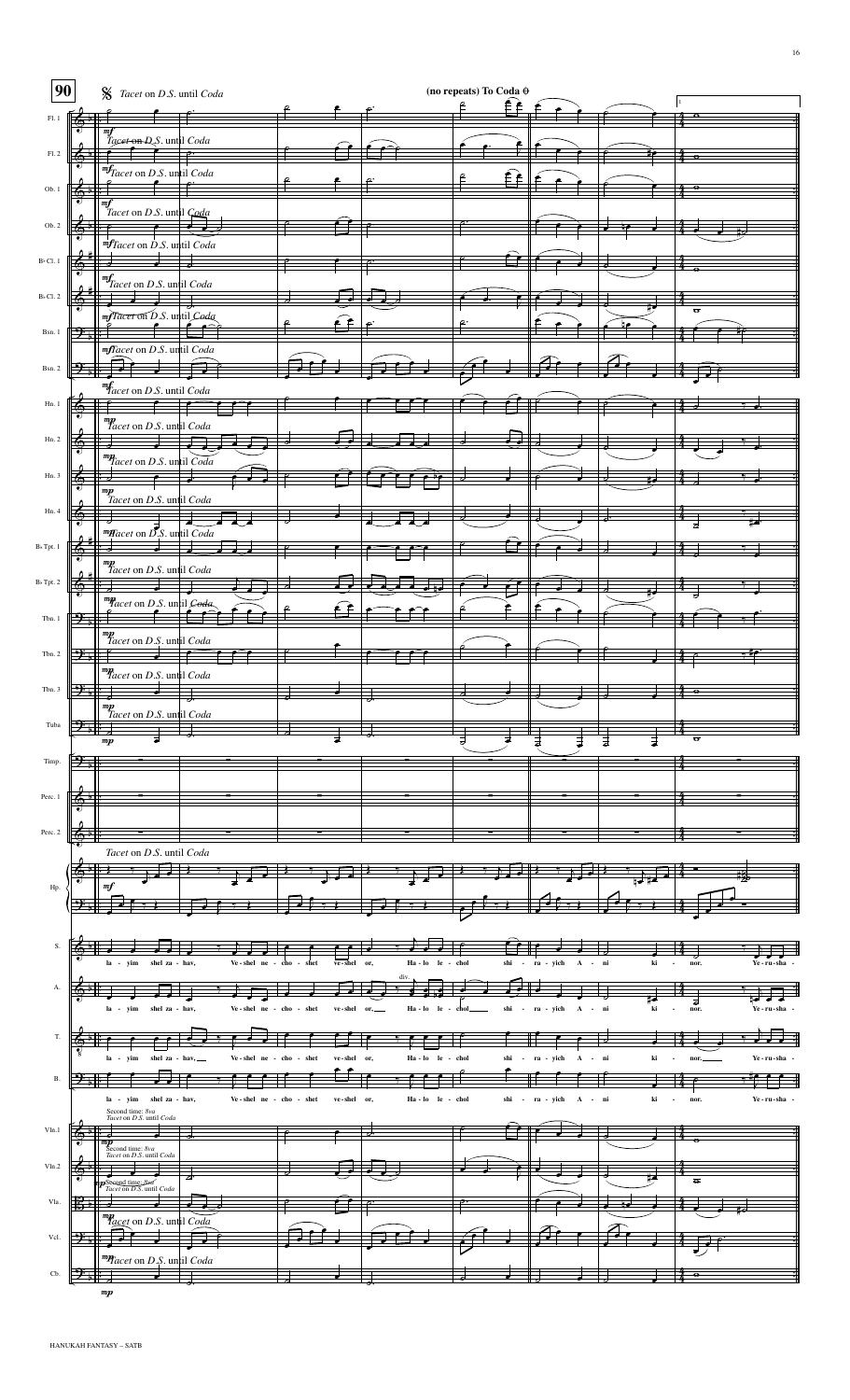| 98                        |                |     |                                                                                                                                                                                                                                                                                                                                                                                                                                                                                           |    |                         |            |                                                                                                                                                                                                                                                                                                                                                                                                                                                       |                  |                |    |                |                                                                                                                                                                                                                                                                                                                                                                                                                               |                  |        |                      |                                           |
|---------------------------|----------------|-----|-------------------------------------------------------------------------------------------------------------------------------------------------------------------------------------------------------------------------------------------------------------------------------------------------------------------------------------------------------------------------------------------------------------------------------------------------------------------------------------------|----|-------------------------|------------|-------------------------------------------------------------------------------------------------------------------------------------------------------------------------------------------------------------------------------------------------------------------------------------------------------------------------------------------------------------------------------------------------------------------------------------------------------|------------------|----------------|----|----------------|-------------------------------------------------------------------------------------------------------------------------------------------------------------------------------------------------------------------------------------------------------------------------------------------------------------------------------------------------------------------------------------------------------------------------------|------------------|--------|----------------------|-------------------------------------------|
| F1.1                      |                |     | $\begin{picture}(130,10) \put(0,0){\vector(1,0){100}} \put(15,0){\vector(1,0){100}} \put(15,0){\vector(1,0){100}} \put(15,0){\vector(1,0){100}} \put(15,0){\vector(1,0){100}} \put(15,0){\vector(1,0){100}} \put(15,0){\vector(1,0){100}} \put(15,0){\vector(1,0){100}} \put(15,0){\vector(1,0){100}} \put(15,0){\vector(1,0){100}} \put(15,0){\vector(1,0){100}} \$                                                                                                                      |    |                         |            |                                                                                                                                                                                                                                                                                                                                                                                                                                                       |                  |                |    |                |                                                                                                                                                                                                                                                                                                                                                                                                                               |                  |        |                      |                                           |
| $\rm{Fl.}$ 2              |                |     | $\left[\begin{array}{ccc} \left\langle \cdot & \cdot & \cdot \\ \left\langle \cdot & \cdot & \cdot \\ \cdot & \cdot & \cdot \end{array}\right\rangle \right]$                                                                                                                                                                                                                                                                                                                             |    |                         |            |                                                                                                                                                                                                                                                                                                                                                                                                                                                       |                  |                |    |                | $\begin{array}{ccc} \n\frac{1}{2} & \mathbf{0} & \mathbf{0} & \mathbf{0} & \mathbf{0} & \mathbf{0} & \mathbf{0} & \mathbf{0} & \mathbf{0} & \mathbf{0} & \mathbf{0} & \mathbf{0} & \mathbf{0} & \mathbf{0} & \mathbf{0} & \mathbf{0} & \mathbf{0} & \mathbf{0} & \mathbf{0} & \mathbf{0} & \mathbf{0} & \mathbf{0} & \mathbf{0} & \mathbf{0} & \mathbf{0} & \mathbf{0} & \mathbf{0} & \mathbf{0} & \mathbf{0} & \mathbf{0} &$ |                  |        |                      |                                           |
| Ob. 1                     |                |     | $\frac{2}{9}$                                                                                                                                                                                                                                                                                                                                                                                                                                                                             |    |                         |            |                                                                                                                                                                                                                                                                                                                                                                                                                                                       |                  |                |    |                |                                                                                                                                                                                                                                                                                                                                                                                                                               |                  |        |                      | $\frac{1}{2}$                             |
| Ob. 2                     |                |     |                                                                                                                                                                                                                                                                                                                                                                                                                                                                                           |    |                         |            |                                                                                                                                                                                                                                                                                                                                                                                                                                                       |                  |                |    |                |                                                                                                                                                                                                                                                                                                                                                                                                                               |                  |        |                      |                                           |
|                           |                |     | $\left \frac{2}{\sqrt{3}}\right $ , $\left \frac{1}{\sqrt{3}}\right $ , $\left \frac{1}{\sqrt{3}}\right $ , $\left \frac{1}{\sqrt{3}}\right $ , $\left \frac{1}{\sqrt{3}}\right $ , $\left \frac{1}{\sqrt{3}}\right $ , $\left \frac{1}{\sqrt{3}}\right $ , $\left \frac{1}{\sqrt{3}}\right $ , $\left \frac{1}{\sqrt{3}}\right $ , $\left \frac{1}{\sqrt{3}}\right $ , $\left \frac{1}{\sqrt{3}}\right $ ,                                                                               |    |                         |            |                                                                                                                                                                                                                                                                                                                                                                                                                                                       |                  |                |    |                |                                                                                                                                                                                                                                                                                                                                                                                                                               |                  |        |                      |                                           |
| $\rm B \flat$ Cl. 1       |                |     |                                                                                                                                                                                                                                                                                                                                                                                                                                                                                           |    |                         |            |                                                                                                                                                                                                                                                                                                                                                                                                                                                       |                  |                |    |                |                                                                                                                                                                                                                                                                                                                                                                                                                               |                  |        |                      | $\frac{1}{2}$                             |
| $\mathrm{B}\flat$ Cl. 2   |                |     |                                                                                                                                                                                                                                                                                                                                                                                                                                                                                           |    |                         |            |                                                                                                                                                                                                                                                                                                                                                                                                                                                       |                  |                |    |                |                                                                                                                                                                                                                                                                                                                                                                                                                               |                  |        |                      | $\frac{1}{2}$                             |
| Bsn. 1                    |                |     |                                                                                                                                                                                                                                                                                                                                                                                                                                                                                           |    |                         |            |                                                                                                                                                                                                                                                                                                                                                                                                                                                       |                  |                |    |                |                                                                                                                                                                                                                                                                                                                                                                                                                               |                  |        |                      |                                           |
| Bsn. 2                    |                |     | $\left[ 9.3 \frac{1}{2}$                                                                                                                                                                                                                                                                                                                                                                                                                                                                  |    |                         |            |                                                                                                                                                                                                                                                                                                                                                                                                                                                       |                  |                |    |                |                                                                                                                                                                                                                                                                                                                                                                                                                               |                  |        |                      |                                           |
| $\rm Hn.$ 1               |                |     | $\frac{1}{2}$ , $\frac{1}{2}$ , $\frac{1}{2}$ , $\frac{1}{2}$ , $\frac{1}{2}$ , $\frac{1}{2}$ , $\frac{1}{2}$ , $\frac{1}{2}$ , $\frac{1}{2}$ , $\frac{1}{2}$ , $\frac{1}{2}$                                                                                                                                                                                                                                                                                                             |    |                         |            |                                                                                                                                                                                                                                                                                                                                                                                                                                                       |                  |                |    |                |                                                                                                                                                                                                                                                                                                                                                                                                                               |                  |        |                      |                                           |
| Hn. 2                     |                |     |                                                                                                                                                                                                                                                                                                                                                                                                                                                                                           |    |                         |            |                                                                                                                                                                                                                                                                                                                                                                                                                                                       |                  |                |    |                |                                                                                                                                                                                                                                                                                                                                                                                                                               |                  |        |                      |                                           |
| Hn. 3                     |                |     |                                                                                                                                                                                                                                                                                                                                                                                                                                                                                           |    |                         |            |                                                                                                                                                                                                                                                                                                                                                                                                                                                       |                  |                |    |                |                                                                                                                                                                                                                                                                                                                                                                                                                               |                  |        |                      |                                           |
|                           |                |     |                                                                                                                                                                                                                                                                                                                                                                                                                                                                                           |    |                         |            |                                                                                                                                                                                                                                                                                                                                                                                                                                                       |                  |                |    |                |                                                                                                                                                                                                                                                                                                                                                                                                                               |                  |        |                      | $\frac{1}{2}$ is a set of $\frac{1}{2}$   |
| Hn. 4                     |                |     |                                                                                                                                                                                                                                                                                                                                                                                                                                                                                           |    |                         |            |                                                                                                                                                                                                                                                                                                                                                                                                                                                       |                  |                |    |                |                                                                                                                                                                                                                                                                                                                                                                                                                               |                  |        |                      |                                           |
| $\rm B\flat$ Tpt. 1       |                |     | $\langle \xi^* \mathbf{1} \rangle \quad \  \  \, \text{and} \quad \  \  \, \text{and} \quad \  \  \, \text{and} \quad \  \, \text{and} \quad \  \  \, \text{and} \quad \  \  \, \text{and} \quad \  \, \text{and} \quad \  \, \text{and} \quad \, \text{and} \quad \, \text{and} \quad \, \text{and} \quad \, \text{and} \quad \, \text{and} \quad \, \text{and} \quad \, \text{and} \quad \, \text{and} \quad \, \text{and} \quad \, \text{and} \quad \, \text{and} \quad \, \text{and}$ |    |                         |            |                                                                                                                                                                                                                                                                                                                                                                                                                                                       |                  |                |    |                |                                                                                                                                                                                                                                                                                                                                                                                                                               |                  |        |                      |                                           |
| $\mathbf{B} \flat$ Tpt. 2 |                |     | $\left\langle \stackrel{F}{\circ} \stackrel{3}{\circ} \right\rangle$ , $\downarrow$ , $\downarrow$ , $\downarrow$ , $\downarrow$ , $\downarrow$ , $\downarrow$ , $\downarrow$ , $\downarrow$ , $\downarrow$ , $\downarrow$ , $\downarrow$ , $\downarrow$ , $\downarrow$ , $\downarrow$ , $\downarrow$ , $\downarrow$ , $\downarrow$ , $\downarrow$ , $\downarrow$ , $\downarrow$ , $\downarrow$ , $\downarrow$ , $\downarrow$ , $\downarrow$                                              |    |                         |            |                                                                                                                                                                                                                                                                                                                                                                                                                                                       |                  |                |    |                | $\overline{\cdot}$                                                                                                                                                                                                                                                                                                                                                                                                            |                  |        |                      | $\frac{1}{2}$ $\frac{1}{2}$ $\frac{1}{2}$ |
| Tbn. 1                    | 9.3            |     | $\frac{1}{2}$ is the second set of $\frac{1}{2}$                                                                                                                                                                                                                                                                                                                                                                                                                                          |    | $\frac{1}{2}$           |            |                                                                                                                                                                                                                                                                                                                                                                                                                                                       |                  |                |    |                |                                                                                                                                                                                                                                                                                                                                                                                                                               |                  |        |                      |                                           |
| Tbn.2                     | $9,3$ p p $,3$ |     |                                                                                                                                                                                                                                                                                                                                                                                                                                                                                           |    |                         |            | $\begin{array}{c c c c c c} \hline \multicolumn{3}{c }{\textbf{1}} & \multicolumn{3}{c }{\textbf{2}} & \multicolumn{3}{c }{\textbf{3}} & \multicolumn{3}{c }{\textbf{4}} & \multicolumn{3}{c }{\textbf{5}} & \multicolumn{3}{c }{\textbf{6}} & \multicolumn{3}{c }{\textbf{7}} & \multicolumn{3}{c }{\textbf{8}} & \multicolumn{3}{c }{\textbf{9}} & \multicolumn{3}{c }{\textbf{1}} & \multicolumn{3}{c }{\textbf{1}} & \multicolumn{3}{c }{\textbf$ |                  | $\mathsf{P}$   |    |                | $\bullet$ $\bullet$ $\bullet$                                                                                                                                                                                                                                                                                                                                                                                                 |                  |        |                      |                                           |
| Tbn. 3                    |                |     | $\mathcal{F}_1, \mathcal{F}_2, \mathcal{F}_3, \mathcal{F}_4, \mathcal{F}_5, \mathcal{F}_6, \mathcal{F}_7, \mathcal{F}_8, \mathcal{F}_9, \mathcal{F}_9, \mathcal{F}_9, \mathcal{F}_9, \mathcal{F}_9, \mathcal{F}_9, \mathcal{F}_9, \mathcal{F}_9, \mathcal{F}_9, \mathcal{F}_9, \mathcal{F}_9, \mathcal{F}_9, \mathcal{F}_9, \mathcal{F}_9, \mathcal{F}_9, \mathcal{F}_9, \mathcal{F}_9, \mathcal{F}_9, \mathcal{F}_9, \mathcal{$                                                          |    |                         |            |                                                                                                                                                                                                                                                                                                                                                                                                                                                       |                  |                |    |                | $\left  \begin{array}{ccc} \bullet & \bullet & \bullet & \bullet \end{array} \right $                                                                                                                                                                                                                                                                                                                                         |                  |        |                      |                                           |
| Tuba                      |                |     |                                                                                                                                                                                                                                                                                                                                                                                                                                                                                           |    |                         |            |                                                                                                                                                                                                                                                                                                                                                                                                                                                       |                  |                |    |                |                                                                                                                                                                                                                                                                                                                                                                                                                               |                  |        |                      |                                           |
| Timp                      |                |     |                                                                                                                                                                                                                                                                                                                                                                                                                                                                                           |    |                         |            |                                                                                                                                                                                                                                                                                                                                                                                                                                                       |                  |                |    |                |                                                                                                                                                                                                                                                                                                                                                                                                                               |                  |        |                      |                                           |
| Perc. 1                   |                |     |                                                                                                                                                                                                                                                                                                                                                                                                                                                                                           |    |                         |            |                                                                                                                                                                                                                                                                                                                                                                                                                                                       |                  |                |    |                |                                                                                                                                                                                                                                                                                                                                                                                                                               |                  |        |                      |                                           |
| Perc. 2                   |                |     |                                                                                                                                                                                                                                                                                                                                                                                                                                                                                           |    |                         |            |                                                                                                                                                                                                                                                                                                                                                                                                                                                       |                  |                |    |                |                                                                                                                                                                                                                                                                                                                                                                                                                               |                  |        |                      |                                           |
|                           |                |     |                                                                                                                                                                                                                                                                                                                                                                                                                                                                                           |    |                         |            |                                                                                                                                                                                                                                                                                                                                                                                                                                                       |                  |                |    |                |                                                                                                                                                                                                                                                                                                                                                                                                                               |                  |        |                      |                                           |
| Hp.                       |                |     |                                                                                                                                                                                                                                                                                                                                                                                                                                                                                           |    |                         |            |                                                                                                                                                                                                                                                                                                                                                                                                                                                       |                  |                |    |                |                                                                                                                                                                                                                                                                                                                                                                                                                               |                  |        |                      |                                           |
|                           |                |     |                                                                                                                                                                                                                                                                                                                                                                                                                                                                                           |    |                         |            |                                                                                                                                                                                                                                                                                                                                                                                                                                                       |                  |                |    |                |                                                                                                                                                                                                                                                                                                                                                                                                                               |                  |        |                      |                                           |
| S.                        |                |     |                                                                                                                                                                                                                                                                                                                                                                                                                                                                                           |    |                         |            |                                                                                                                                                                                                                                                                                                                                                                                                                                                       |                  |                |    |                |                                                                                                                                                                                                                                                                                                                                                                                                                               |                  |        |                      |                                           |
| A.                        | nor.           | Ach | be - vo' - i ha-yom la - shir<br>schmech tso - rev et has - fat - a                                                                                                                                                                                                                                                                                                                                                                                                                       |    | lach._<br>vim,          |            | _ Ve - lach lik-shor k'ta<br>_Ke - ne-shi-kat sa                                                                                                                                                                                                                                                                                                                                                                                                      | $\sim$           | - rim.<br>raf. |    |                | Ka - ton - ti mit-se' - ir ba - na'<br>Im esh-kach-ech Ye-ru-sha-lay                                                                                                                                                                                                                                                                                                                                                          | $\sim$<br>$\sim$ |        | im Ash - er ku - lah | ich Ume ach-ron ham' - shore<br>za        |
|                           | nor.           | Ach | be - vo' - i ha-yom la - shir<br>schmech tso - rev et has - fat - a -                                                                                                                                                                                                                                                                                                                                                                                                                     |    | lach,_<br>$yim, \_\_$   |            | _ Ve - lach lik-shor k'ta<br>__Ke - ne-shi-kat sa                                                                                                                                                                                                                                                                                                                                                                                                     | $\sim$<br>$\sim$ | rim.<br>raf.   | Im | : : : <i>.</i> | Ka - ton - ti mit-se' - ir ba - na'<br>esh-kach-ech Ye-ru-sha - lay -                                                                                                                                                                                                                                                                                                                                                         | $\sim$ $\sim$    |        | im Ash - er ku - lah | ich Ume ach-ron ham' - shore-<br>za       |
| T.                        | nor.           | Ach | be - vo' - i ha-vom la - shir                                                                                                                                                                                                                                                                                                                                                                                                                                                             |    | lach.                   |            | . Ve - lach lik-shor k'ta                                                                                                                                                                                                                                                                                                                                                                                                                             | $\sim$           | rim.           |    |                | Ka - ton - ti mit-se' - ir ba - na'                                                                                                                                                                                                                                                                                                                                                                                           | $\sim$           |        |                      | ich Ume ach-ron ham' - shore -            |
| В.                        |                |     | schmech tso - rev et has - fat - a                                                                                                                                                                                                                                                                                                                                                                                                                                                        |    | yim,                    | $^{\circ}$ | _Ke - ne-shi-kat sa                                                                                                                                                                                                                                                                                                                                                                                                                                   |                  | raf,           | Im |                | esh-kach-ech Ye-ru-sha-lay                                                                                                                                                                                                                                                                                                                                                                                                    |                  | $\sim$ | im Ash - er ku - lah | za                                        |
|                           | nor.           | Ach | be - vo' - i ha-yom la - shir<br>schmech tso - rev et has - fat - a                                                                                                                                                                                                                                                                                                                                                                                                                       | ٠. | $lach, \_$<br>$yim, \_$ |            | _ Ve - lach lik-shor k'ta<br>_ Ke - ne-shi-kat                                                                                                                                                                                                                                                                                                                                                                                                        | $\sim$ $-$<br>sa | rim,<br>raf.   | Im |                | Ka - ton - ti mit-se' - ir ba - na' -<br>esh-kach-ech Ye-ru-sha-lay                                                                                                                                                                                                                                                                                                                                                           | $\sim$           |        | im Ash - er ku - lah | ich Ume ach-ron ham' - shore -            |
| Vln.1                     |                |     |                                                                                                                                                                                                                                                                                                                                                                                                                                                                                           |    |                         |            |                                                                                                                                                                                                                                                                                                                                                                                                                                                       |                  |                |    |                |                                                                                                                                                                                                                                                                                                                                                                                                                               |                  |        |                      |                                           |
| Vln.2                     |                |     |                                                                                                                                                                                                                                                                                                                                                                                                                                                                                           |    |                         |            |                                                                                                                                                                                                                                                                                                                                                                                                                                                       |                  |                |    |                |                                                                                                                                                                                                                                                                                                                                                                                                                               |                  |        |                      |                                           |
| Vla.                      |                |     |                                                                                                                                                                                                                                                                                                                                                                                                                                                                                           |    |                         |            |                                                                                                                                                                                                                                                                                                                                                                                                                                                       |                  |                |    |                |                                                                                                                                                                                                                                                                                                                                                                                                                               |                  |        |                      |                                           |
| Vcl.                      |                |     |                                                                                                                                                                                                                                                                                                                                                                                                                                                                                           |    |                         |            |                                                                                                                                                                                                                                                                                                                                                                                                                                                       |                  |                |    |                |                                                                                                                                                                                                                                                                                                                                                                                                                               |                  |        |                      |                                           |
| Cb.                       |                |     |                                                                                                                                                                                                                                                                                                                                                                                                                                                                                           |    |                         |            |                                                                                                                                                                                                                                                                                                                                                                                                                                                       |                  |                |    |                |                                                                                                                                                                                                                                                                                                                                                                                                                               |                  |        |                      |                                           |
|                           |                |     |                                                                                                                                                                                                                                                                                                                                                                                                                                                                                           |    |                         |            |                                                                                                                                                                                                                                                                                                                                                                                                                                                       |                  |                |    |                |                                                                                                                                                                                                                                                                                                                                                                                                                               |                  |        |                      |                                           |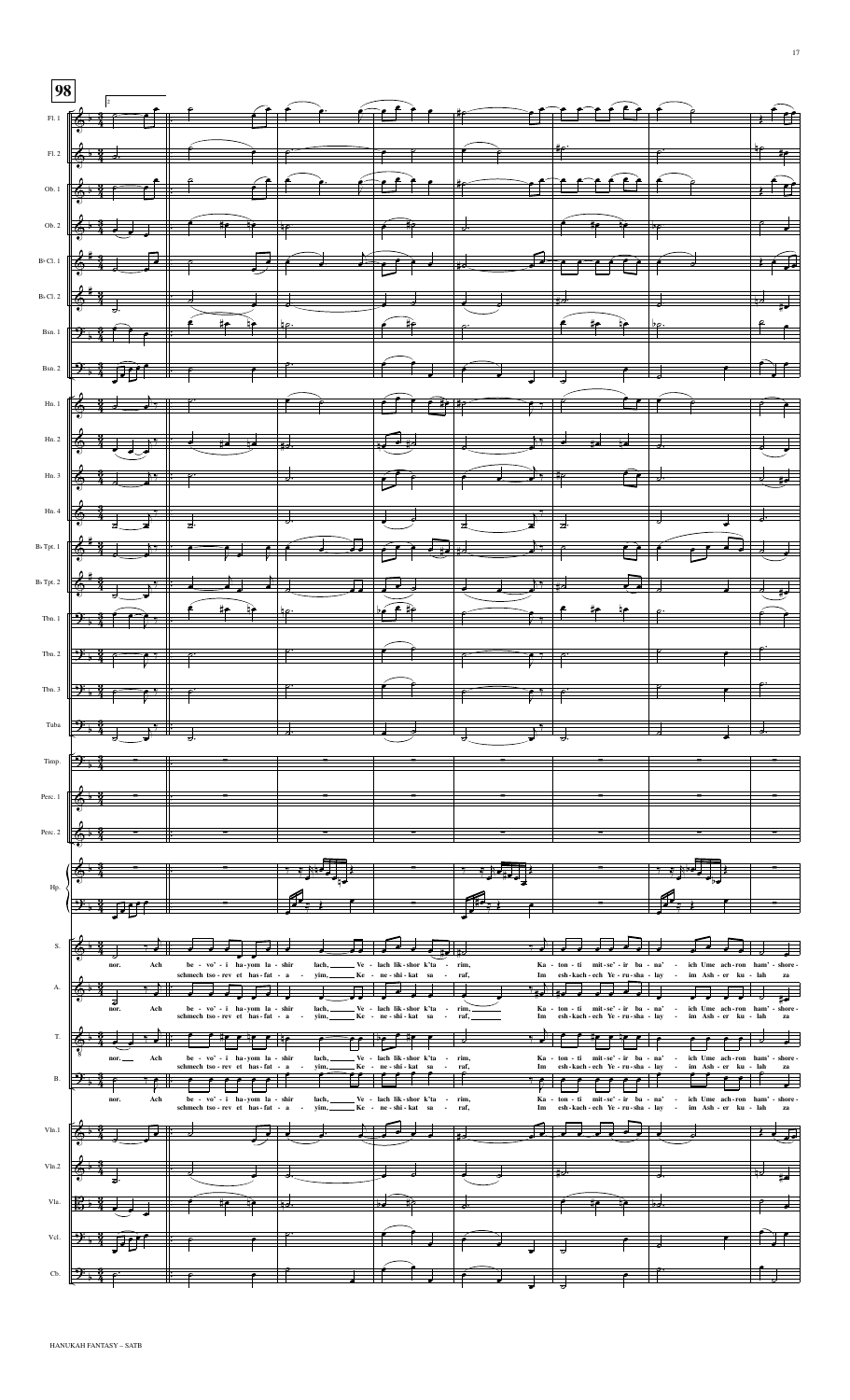|                                                                 | 106                                                                                                                                                                                                                                                                                                                    | $\sqrt{2}$<br>D.S. al Coda $\overline{\Theta}$ | $\bigoplus$ CODA                             |                     |               | Ę.                 | $\widehat{\mathbb{F}}$           |                                     | $\frac{1}{2}$ $\frac{1}{4}$   |  |
|-----------------------------------------------------------------|------------------------------------------------------------------------------------------------------------------------------------------------------------------------------------------------------------------------------------------------------------------------------------------------------------------------|------------------------------------------------|----------------------------------------------|---------------------|---------------|--------------------|----------------------------------|-------------------------------------|-------------------------------|--|
|                                                                 | F1.1                                                                                                                                                                                                                                                                                                                   | $\frac{4}{4}$                                  |                                              |                     |               |                    | $\hat{\cdot}$                    |                                     |                               |  |
| $\rm Fl.$ 2                                                     |                                                                                                                                                                                                                                                                                                                        | $\frac{4}{4}$ o                                |                                              |                     |               |                    |                                  |                                     |                               |  |
|                                                                 |                                                                                                                                                                                                                                                                                                                        |                                                |                                              |                     |               | ิ้⊯                | $\hat{\mathbf{r}}$               | $\left  \right $                    |                               |  |
| Ob. 1                                                           | $\bullet$ 4 $\circ$<br>牵                                                                                                                                                                                                                                                                                               |                                                |                                              |                     |               |                    |                                  |                                     |                               |  |
|                                                                 | Ob. 2 $\frac{1}{\sqrt{2}}$                                                                                                                                                                                                                                                                                             | ∉                                              | $\frac{1}{4}$                                |                     |               |                    | $\widehat{\cdot}$                | $\bigcap$                           |                               |  |
|                                                                 |                                                                                                                                                                                                                                                                                                                        |                                                |                                              |                     |               |                    |                                  |                                     |                               |  |
|                                                                 | $B \triangleright C1.1$<br>$\overline{\phantom{a}}$                                                                                                                                                                                                                                                                    | $\frac{1}{4}$                                  | $\frac{3}{4}$<br>$\overline{U}$              |                     |               |                    | 論                                | $\epsilon$ 1                        |                               |  |
|                                                                 |                                                                                                                                                                                                                                                                                                                        |                                                | $\frac{3}{4}$                                |                     |               |                    | $\frac{1}{\epsilon}$             | Л,                                  |                               |  |
|                                                                 |                                                                                                                                                                                                                                                                                                                        |                                                |                                              | $7 \leftrightarrow$ |               |                    | $\hat{\phantom{a}}$              |                                     |                               |  |
|                                                                 | $Bsn.1$ $\frac{1}{2}$ $\frac{1}{2}$ $\frac{1}{2}$ $\frac{1}{2}$ $\frac{1}{2}$ $\frac{1}{2}$ $\frac{1}{2}$ $\frac{1}{2}$ $\frac{1}{2}$ $\frac{1}{2}$ $\frac{1}{2}$ $\frac{1}{2}$ $\frac{1}{2}$ $\frac{1}{2}$ $\frac{1}{2}$ $\frac{1}{2}$ $\frac{1}{2}$ $\frac{1}{2}$ $\frac{1}{2}$ $\frac{1}{2}$ $\frac{1}{2}$ $\frac{$ |                                                |                                              | $\hat{C}$ final     |               |                    |                                  | $\sim$ $\frac{1}{2}$                |                               |  |
|                                                                 |                                                                                                                                                                                                                                                                                                                        |                                                |                                              |                     |               |                    |                                  |                                     |                               |  |
|                                                                 | Bsn. 2 $\frac{1}{2}$                                                                                                                                                                                                                                                                                                   | :14                                            | 话                                            | $\mathbb{P}^1$      |               |                    |                                  | $\sim$ 1                            |                               |  |
| Hn. 1                                                           | <b>E</b><br>$\rightarrow$                                                                                                                                                                                                                                                                                              | :∥∤ ∘                                          | $\frac{3}{4}$                                |                     |               |                    | $\hat{\cdot}$                    | $\bigcap$                           |                               |  |
|                                                                 |                                                                                                                                                                                                                                                                                                                        |                                                |                                              |                     |               |                    | $\hat{\cdot}$                    |                                     |                               |  |
|                                                                 | $\frac{Hn.2}{100}$<br>$\frac{1}{2}$ $\frac{1}{4}$                                                                                                                                                                                                                                                                      | $\overline{\mathbf{r}}$                        | $\frac{3}{4}$                                |                     |               | $\curvearrowright$ |                                  |                                     | $\frac{1}{2}$ $\frac{1}{4}$ o |  |
|                                                                 |                                                                                                                                                                                                                                                                                                                        |                                                |                                              |                     |               |                    | $\frac{1}{\epsilon}$             |                                     |                               |  |
| Hn.3                                                            | $\overrightarrow{y}$<br>噂                                                                                                                                                                                                                                                                                              | $\frac{1}{2}$                                  | $\frac{3}{4}$                                |                     |               |                    |                                  | $\bigcap$                           |                               |  |
| Hn.4                                                            | $\frac{1}{\sqrt{1-\frac{1}{2}}}\cdot\frac{1}{4}$<br>$\blacklozenge$                                                                                                                                                                                                                                                    |                                                | $\frac{3}{4}$                                |                     |               |                    |                                  | $\Box$                              |                               |  |
|                                                                 |                                                                                                                                                                                                                                                                                                                        |                                                |                                              |                     |               |                    |                                  |                                     |                               |  |
|                                                                 | $\frac{1}{\sqrt{1-\frac{1}{2}}}\sqrt{1-\frac{1}{2}}$<br>$B \triangleright Tpt.1$                                                                                                                                                                                                                                       | $\frac{1}{4}$                                  | $\frac{3}{4}$<br>م لولو                      |                     |               |                    |                                  |                                     |                               |  |
|                                                                 |                                                                                                                                                                                                                                                                                                                        |                                                |                                              |                     |               |                    | $\frac{\partial}{\partial \phi}$ |                                     |                               |  |
|                                                                 | $B \rightarrow Tpt. 2$<br>$\frac{1}{2}$ $\frac{1}{4}$                                                                                                                                                                                                                                                                  |                                                | $\frac{3}{4}$<br>$\Box$                      |                     |               |                    | $\frac{1}{2}$                    |                                     |                               |  |
| Tbn. $\mathbf l$                                                | $\overline{5}$ $\overline{7}$<br>$\mathbb{P}$                                                                                                                                                                                                                                                                          |                                                |                                              | $\hat{c}$ for       | $\triangleq$  | ≜                  |                                  |                                     |                               |  |
|                                                                 |                                                                                                                                                                                                                                                                                                                        |                                                |                                              | $f^2$               |               |                    | $\hat{\mathbf{r}}$               |                                     |                               |  |
| Tbn. $2\,$                                                      | $\mathbf{\mathcal{P}}$ ,<br>$5^{\circ}$                                                                                                                                                                                                                                                                                |                                                |                                              |                     |               |                    |                                  |                                     |                               |  |
| Tbn.3                                                           | $\mathbf{P}$ , $\mathbf{P}$<br>$\rightarrow$ $\frac{4}{4}$ $\circ$                                                                                                                                                                                                                                                     |                                                | $\frac{3}{4}$<br>∙م                          |                     |               |                    | $\widehat{\phantom{a}}$          | $\frac{4}{4}$<br>$\overline{\cdot}$ |                               |  |
|                                                                 |                                                                                                                                                                                                                                                                                                                        |                                                |                                              |                     |               |                    | ↷                                |                                     |                               |  |
| Tuba                                                            |                                                                                                                                                                                                                                                                                                                        |                                                |                                              |                     |               |                    |                                  |                                     |                               |  |
| Timp.                                                           |                                                                                                                                                                                                                                                                                                                        |                                                |                                              |                     |               |                    | ₹                                |                                     |                               |  |
|                                                                 |                                                                                                                                                                                                                                                                                                                        |                                                |                                              |                     |               |                    |                                  |                                     |                               |  |
| Perc. 1                                                         |                                                                                                                                                                                                                                                                                                                        |                                                |                                              |                     |               |                    | ↷                                |                                     |                               |  |
|                                                                 |                                                                                                                                                                                                                                                                                                                        | Sus. Cymb.                                     |                                              |                     |               |                    | ↷                                |                                     |                               |  |
| Perc. 2                                                         |                                                                                                                                                                                                                                                                                                                        |                                                |                                              |                     |               |                    |                                  |                                     |                               |  |
|                                                                 |                                                                                                                                                                                                                                                                                                                        |                                                |                                              |                     |               |                    |                                  |                                     |                               |  |
| Hp.                                                             |                                                                                                                                                                                                                                                                                                                        |                                                |                                              |                     | mf            |                    |                                  |                                     |                               |  |
|                                                                 |                                                                                                                                                                                                                                                                                                                        |                                                |                                              |                     |               |                    |                                  |                                     |                               |  |
|                                                                 |                                                                                                                                                                                                                                                                                                                        |                                                |                                              |                     |               |                    |                                  |                                     |                               |  |
|                                                                 |                                                                                                                                                                                                                                                                                                                        |                                                |                                              |                     |               |                    |                                  |                                     |                               |  |
|                                                                 | Ki <sup>-</sup><br>rim.                                                                                                                                                                                                                                                                                                | hav.<br>Ye - ru - sha                          | ra - yich<br>$\sim$<br>A                     | ni                  |               |                    |                                  |                                     |                               |  |
|                                                                 |                                                                                                                                                                                                                                                                                                                        |                                                |                                              | div.                |               |                    |                                  |                                     |                               |  |
|                                                                 | ∙                                                                                                                                                                                                                                                                                                                      | ਡ                                              |                                              |                     |               |                    |                                  |                                     |                               |  |
|                                                                 | Ki-<br>rim.                                                                                                                                                                                                                                                                                                            | hav.<br>Ye - ru - sha                          | ra - yich A - ni<br>$\overline{\phantom{a}}$ | ki                  | nor,<br>mf    |                    |                                  |                                     | nor                           |  |
|                                                                 |                                                                                                                                                                                                                                                                                                                        |                                                |                                              |                     |               |                    |                                  |                                     |                               |  |
|                                                                 | $\mathbf{S}$<br>Ki <sup>-</sup><br>rim.                                                                                                                                                                                                                                                                                | Ye - ru - sha<br>hav.                          | ra<br>vich                                   | ki                  | $-$ nor<br>mf |                    |                                  |                                     |                               |  |
|                                                                 |                                                                                                                                                                                                                                                                                                                        |                                                |                                              |                     |               |                    |                                  |                                     |                               |  |
|                                                                 | Ki <sup>-</sup><br>rim.                                                                                                                                                                                                                                                                                                | hav.<br>Ye - ru - sha                          | $\sim$<br>ra - yich<br>A                     | ki<br>ni            | nor           |                    | ۶                                | ki                                  | nor.                          |  |
|                                                                 |                                                                                                                                                                                                                                                                                                                        |                                                |                                              |                     |               |                    |                                  |                                     |                               |  |
|                                                                 |                                                                                                                                                                                                                                                                                                                        |                                                |                                              |                     |               |                    | $\hat{\phantom{a}}$              |                                     |                               |  |
|                                                                 |                                                                                                                                                                                                                                                                                                                        |                                                |                                              |                     |               |                    |                                  |                                     |                               |  |
| S.<br>Α.<br>$\mathbf T.$<br><b>B.</b><br>Vln.1<br>Vln.2<br>Vla. |                                                                                                                                                                                                                                                                                                                        |                                                |                                              |                     |               |                    | $\hat{\phantom{a}}$<br>Ħρ        |                                     |                               |  |
|                                                                 |                                                                                                                                                                                                                                                                                                                        |                                                |                                              |                     |               |                    |                                  |                                     |                               |  |
| Vcl.                                                            |                                                                                                                                                                                                                                                                                                                        |                                                |                                              |                     |               |                    | ۶                                |                                     |                               |  |
| Cb.                                                             |                                                                                                                                                                                                                                                                                                                        |                                                |                                              |                     |               |                    | ↷                                |                                     |                               |  |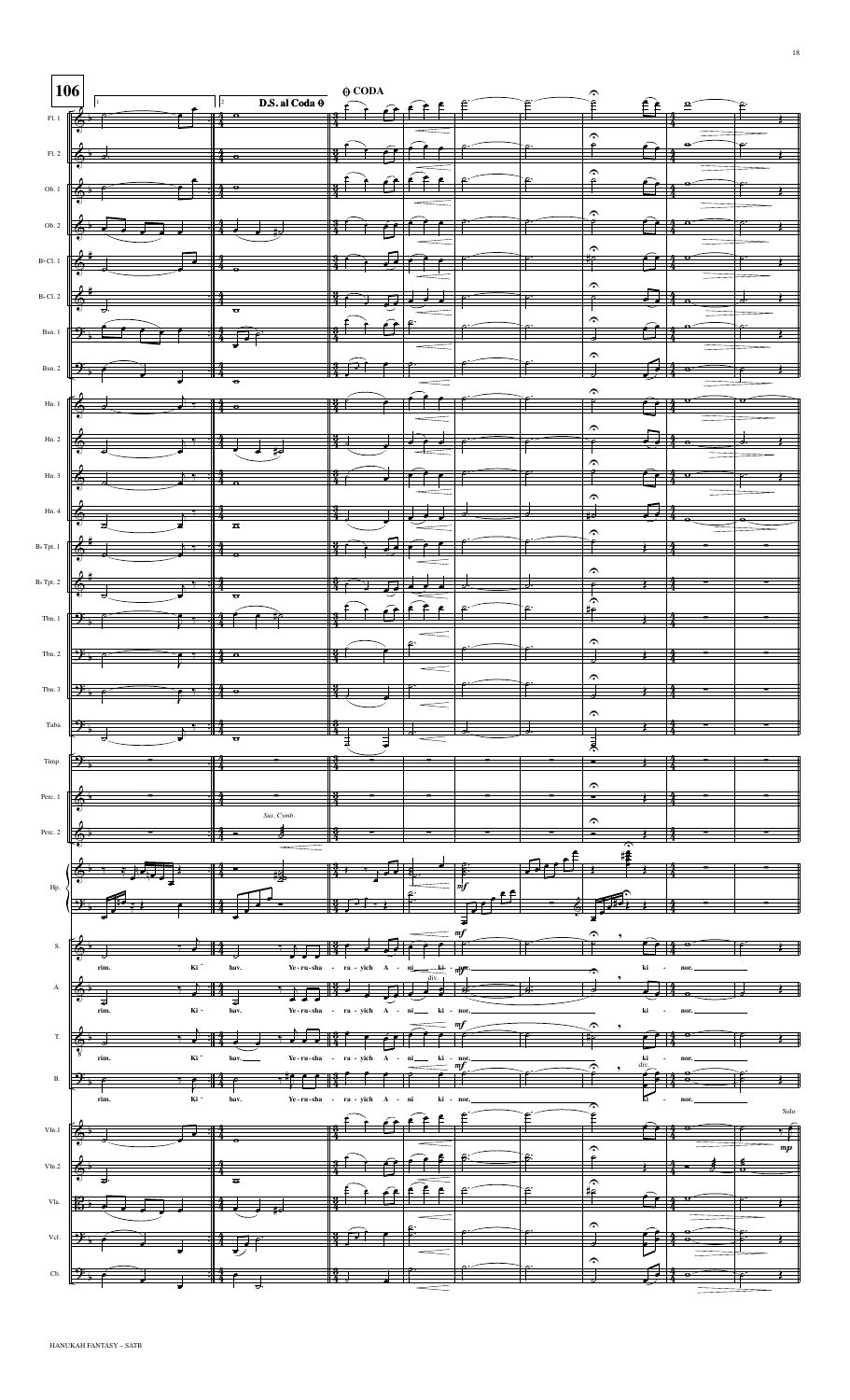|                           | 115 | HANUKAH, O HANUKAH                                                                                                                                                                                                                                                                                                                                                                                                                                                                                                                                                                   |                   |                               |                                                                                                                                                                                                                                                                                                                     |                                                                    |  | Meno mosso           |  |
|---------------------------|-----|--------------------------------------------------------------------------------------------------------------------------------------------------------------------------------------------------------------------------------------------------------------------------------------------------------------------------------------------------------------------------------------------------------------------------------------------------------------------------------------------------------------------------------------------------------------------------------------|-------------------|-------------------------------|---------------------------------------------------------------------------------------------------------------------------------------------------------------------------------------------------------------------------------------------------------------------------------------------------------------------|--------------------------------------------------------------------|--|----------------------|--|
| F1.1                      |     |                                                                                                                                                                                                                                                                                                                                                                                                                                                                                                                                                                                      |                   |                               |                                                                                                                                                                                                                                                                                                                     |                                                                    |  |                      |  |
| FI.2                      |     |                                                                                                                                                                                                                                                                                                                                                                                                                                                                                                                                                                                      |                   |                               |                                                                                                                                                                                                                                                                                                                     |                                                                    |  |                      |  |
| Ob.1                      |     |                                                                                                                                                                                                                                                                                                                                                                                                                                                                                                                                                                                      |                   |                               |                                                                                                                                                                                                                                                                                                                     |                                                                    |  |                      |  |
| Ob.2                      |     |                                                                                                                                                                                                                                                                                                                                                                                                                                                                                                                                                                                      |                   |                               |                                                                                                                                                                                                                                                                                                                     |                                                                    |  |                      |  |
| $B \triangleright C1.1$   |     |                                                                                                                                                                                                                                                                                                                                                                                                                                                                                                                                                                                      |                   |                               |                                                                                                                                                                                                                                                                                                                     |                                                                    |  |                      |  |
|                           |     |                                                                                                                                                                                                                                                                                                                                                                                                                                                                                                                                                                                      |                   |                               |                                                                                                                                                                                                                                                                                                                     |                                                                    |  |                      |  |
| $\rm B \flat$ Cl. 2       |     |                                                                                                                                                                                                                                                                                                                                                                                                                                                                                                                                                                                      |                   |                               |                                                                                                                                                                                                                                                                                                                     |                                                                    |  |                      |  |
| Bsn. 1                    |     |                                                                                                                                                                                                                                                                                                                                                                                                                                                                                                                                                                                      |                   |                               |                                                                                                                                                                                                                                                                                                                     |                                                                    |  |                      |  |
| Bsn. 2                    |     |                                                                                                                                                                                                                                                                                                                                                                                                                                                                                                                                                                                      | $\boldsymbol{pp}$ |                               |                                                                                                                                                                                                                                                                                                                     |                                                                    |  |                      |  |
| Hn.1                      |     |                                                                                                                                                                                                                                                                                                                                                                                                                                                                                                                                                                                      | pp                |                               |                                                                                                                                                                                                                                                                                                                     |                                                                    |  |                      |  |
|                           |     | $\boldsymbol{pp}$                                                                                                                                                                                                                                                                                                                                                                                                                                                                                                                                                                    |                   |                               |                                                                                                                                                                                                                                                                                                                     |                                                                    |  |                      |  |
| Hn. 2                     |     |                                                                                                                                                                                                                                                                                                                                                                                                                                                                                                                                                                                      |                   | pp                            |                                                                                                                                                                                                                                                                                                                     |                                                                    |  |                      |  |
| Hn. 3                     |     |                                                                                                                                                                                                                                                                                                                                                                                                                                                                                                                                                                                      |                   | $\overline{\mathbf{o}}$<br>pp |                                                                                                                                                                                                                                                                                                                     |                                                                    |  |                      |  |
| Hn. 4                     |     |                                                                                                                                                                                                                                                                                                                                                                                                                                                                                                                                                                                      |                   |                               |                                                                                                                                                                                                                                                                                                                     |                                                                    |  |                      |  |
| B♭ Tpt. 1                 |     | $_{pp}$                                                                                                                                                                                                                                                                                                                                                                                                                                                                                                                                                                              |                   |                               |                                                                                                                                                                                                                                                                                                                     |                                                                    |  |                      |  |
| Bb Tpt. 2                 |     |                                                                                                                                                                                                                                                                                                                                                                                                                                                                                                                                                                                      |                   |                               |                                                                                                                                                                                                                                                                                                                     |                                                                    |  |                      |  |
|                           |     |                                                                                                                                                                                                                                                                                                                                                                                                                                                                                                                                                                                      |                   |                               |                                                                                                                                                                                                                                                                                                                     |                                                                    |  |                      |  |
| Tbn. 1                    |     | ソー                                                                                                                                                                                                                                                                                                                                                                                                                                                                                                                                                                                   |                   |                               |                                                                                                                                                                                                                                                                                                                     |                                                                    |  |                      |  |
| Tbn. 2                    |     | <u>) - </u>                                                                                                                                                                                                                                                                                                                                                                                                                                                                                                                                                                          |                   |                               |                                                                                                                                                                                                                                                                                                                     |                                                                    |  |                      |  |
| Tbn. 3                    |     | ≓י                                                                                                                                                                                                                                                                                                                                                                                                                                                                                                                                                                                   |                   |                               |                                                                                                                                                                                                                                                                                                                     |                                                                    |  |                      |  |
| Tuba                      |     | $\mathbf{P}$                                                                                                                                                                                                                                                                                                                                                                                                                                                                                                                                                                         | $\frac{2}{3}$     |                               |                                                                                                                                                                                                                                                                                                                     |                                                                    |  |                      |  |
| Timp.                     |     | $\mathbf{P}$                                                                                                                                                                                                                                                                                                                                                                                                                                                                                                                                                                         | $-3\frac{2}{4}$   |                               |                                                                                                                                                                                                                                                                                                                     |                                                                    |  |                      |  |
|                           |     |                                                                                                                                                                                                                                                                                                                                                                                                                                                                                                                                                                                      |                   |                               |                                                                                                                                                                                                                                                                                                                     |                                                                    |  |                      |  |
|                           |     | Perc. 1 $\begin{array}{ c c c c c c }\n\hline\n\text{Per } & \text{1} & \text{2} & \text{3} & \text{4} & \text{5} \\ \hline\n\text{Per } & \text{1} & \text{2} & \text{3} & \text{4} & \text{5} & \text{5} \\ \hline\n\text{Per } & \text{1} & \text{2} & \text{3} & \text{5} & \text{6} & \text{6} \\ \hline\n\text{Per } & \text{1} & \text{2} & \text{3} & \text{6} & \text{6} & \text{7} & \text{8} \\ \hline\n\text{Per$                                                                                                                                                        |                   |                               |                                                                                                                                                                                                                                                                                                                     |                                                                    |  |                      |  |
| Perc. 2 $\sqrt{6}$        |     | $\frac{2}{3}$ $\frac{1}{4}$ $\frac{1}{4}$                                                                                                                                                                                                                                                                                                                                                                                                                                                                                                                                            |                   |                               |                                                                                                                                                                                                                                                                                                                     |                                                                    |  |                      |  |
|                           |     | $\begin{pmatrix} \frac{2}{\sqrt{3}} & \frac{1}{\sqrt{3}} & \frac{1}{\sqrt{3}} & \frac{1}{\sqrt{3}} & \frac{1}{\sqrt{3}} & \frac{1}{\sqrt{3}} & \frac{1}{\sqrt{3}} & \frac{1}{\sqrt{3}} & \frac{1}{\sqrt{3}} & \frac{1}{\sqrt{3}} & \frac{1}{\sqrt{3}} & \frac{1}{\sqrt{3}} & \frac{1}{\sqrt{3}} & \frac{1}{\sqrt{3}} & \frac{1}{\sqrt{3}} & \frac{1}{\sqrt{3}} & \frac{1}{\sqrt{3}} & \frac{1}{\sqrt{3}} & \frac{1}{\sqrt{3}} & \frac{1}{$                                                                                                                                           |                   |                               |                                                                                                                                                                                                                                                                                                                     |                                                                    |  |                      |  |
| Hp.                       |     |                                                                                                                                                                                                                                                                                                                                                                                                                                                                                                                                                                                      |                   |                               |                                                                                                                                                                                                                                                                                                                     |                                                                    |  |                      |  |
|                           |     |                                                                                                                                                                                                                                                                                                                                                                                                                                                                                                                                                                                      |                   |                               |                                                                                                                                                                                                                                                                                                                     |                                                                    |  |                      |  |
|                           |     | s $\frac{2}{3}$ $\frac{1}{3}$ $\frac{1}{3}$ $\frac{1}{3}$ $\frac{1}{3}$ $\frac{1}{3}$ $\frac{1}{3}$ $\frac{1}{3}$ $\frac{1}{3}$ $\frac{1}{3}$ $\frac{1}{3}$ $\frac{1}{3}$ $\frac{1}{3}$ $\frac{1}{3}$ $\frac{1}{3}$ $\frac{1}{3}$ $\frac{1}{3}$ $\frac{1}{3}$ $\frac{1}{3}$ $\frac{1}{3}$ $\frac{1}{3}$ $\frac{1}{3}$                                                                                                                                                                                                                                                                |                   |                               |                                                                                                                                                                                                                                                                                                                     |                                                                    |  |                      |  |
|                           |     | $\begin{array}{ccc} \begin{array}{ccc} \begin{array}{ccc} \end{array} & \begin{array}{ccc} \end{array} & \begin{array}{ccc} \end{array} & \begin{array}{ccc} \end{array} & \begin{array}{ccc} \end{array} & \begin{array}{ccc} \end{array} & \begin{array}{ccc} \end{array} & \begin{array}{ccc} \end{array} & \begin{array}{ccc} \end{array} & \begin{array}{ccc} \end{array} & \begin{array}{ccc} \end{array} & \begin{array}{ccc} \end{array} & \begin{array}{ccc} \end{array} & \begin{array}{ccc} \end{array} & \begin{array}{ccc} \end{array} & \begin{array}{ccc} \end{array$ |                   |                               |                                                                                                                                                                                                                                                                                                                     |                                                                    |  |                      |  |
|                           |     |                                                                                                                                                                                                                                                                                                                                                                                                                                                                                                                                                                                      |                   |                               |                                                                                                                                                                                                                                                                                                                     |                                                                    |  |                      |  |
|                           |     | $\frac{2}{3}$ $\frac{2}{3}$ $\frac{2}{3}$ $\frac{2}{3}$ $\frac{2}{3}$ $\frac{2}{3}$ $\frac{2}{3}$ $\frac{2}{3}$ $\frac{2}{3}$ $\frac{2}{3}$ $\frac{2}{3}$ $\frac{2}{3}$ $\frac{2}{3}$ $\frac{2}{3}$ $\frac{2}{3}$ $\frac{2}{3}$ $\frac{2}{3}$ $\frac{2}{3}$ $\frac{2}{3}$ $\frac{2}{3}$ $\frac{2}{3}$ $\frac{2}{3}$                                                                                                                                                                                                                                                                  |                   |                               |                                                                                                                                                                                                                                                                                                                     |                                                                    |  |                      |  |
|                           |     | $\mathbf{B}$ .                                                                                                                                                                                                                                                                                                                                                                                                                                                                                                                                                                       | $\frac{2}{3}$     |                               |                                                                                                                                                                                                                                                                                                                     | $\overline{\phantom{a}}$ , and the set of $\overline{\phantom{a}}$ |  |                      |  |
|                           |     |                                                                                                                                                                                                                                                                                                                                                                                                                                                                                                                                                                                      |                   |                               |                                                                                                                                                                                                                                                                                                                     |                                                                    |  |                      |  |
|                           |     | $\begin{picture}(180,10) \put(0,0){\vector(1,0){100}} \put(10,0){\vector(1,0){100}} \put(10,0){\vector(1,0){100}} \put(10,0){\vector(1,0){100}} \put(10,0){\vector(1,0){100}} \put(10,0){\vector(1,0){100}} \put(10,0){\vector(1,0){100}} \put(10,0){\vector(1,0){100}} \put(10,0){\vector(1,0){100}} \put(10,0){\vector(1,0){100}} \put(10,0){\vector(1,0){100}}$                                                                                                                                                                                                                   |                   |                               |                                                                                                                                                                                                                                                                                                                     |                                                                    |  |                      |  |
|                           |     | $\frac{1}{2}$ $\frac{1}{2}$ $\frac{1}{2}$ $\frac{1}{2}$ $\frac{1}{2}$ $\frac{1}{2}$ $\frac{1}{2}$ $\frac{1}{2}$ $\frac{1}{2}$ $\frac{1}{2}$ $\frac{1}{2}$ $\frac{1}{2}$ $\frac{1}{2}$ $\frac{1}{2}$ $\frac{1}{2}$ $\frac{1}{2}$ $\frac{1}{2}$ $\frac{1}{2}$ $\frac{1}{2}$ $\frac{1}{2}$ $\frac{1}{2}$ $\frac{1}{2}$                                                                                                                                                                                                                                                                  |                   |                               |                                                                                                                                                                                                                                                                                                                     |                                                                    |  |                      |  |
| Vla.                      |     | $\mathbb{B}^-$                                                                                                                                                                                                                                                                                                                                                                                                                                                                                                                                                                       | $\frac{2}{4}$     |                               |                                                                                                                                                                                                                                                                                                                     |                                                                    |  |                      |  |
| Vcl.                      |     |                                                                                                                                                                                                                                                                                                                                                                                                                                                                                                                                                                                      |                   |                               | $\frac{1}{2}$ $\frac{1}{2}$ $\frac{1}{2}$ $\frac{1}{2}$ $\frac{1}{2}$ $\frac{1}{2}$ $\frac{1}{2}$ $\frac{1}{2}$ $\frac{1}{2}$ $\frac{1}{2}$ $\frac{1}{2}$ $\frac{1}{2}$ $\frac{1}{2}$ $\frac{1}{2}$ $\frac{1}{2}$ $\frac{1}{2}$ $\frac{1}{2}$ $\frac{1}{2}$ $\frac{1}{2}$ $\frac{1}{2}$ $\frac{1}{2}$ $\frac{1}{2}$ |                                                                    |  |                      |  |
|                           |     |                                                                                                                                                                                                                                                                                                                                                                                                                                                                                                                                                                                      |                   |                               |                                                                                                                                                                                                                                                                                                                     |                                                                    |  |                      |  |
| $\mathbf{C} \mathbf{b}$ . |     | $\frac{1}{2}$ $\frac{1}{2}$ $\frac{1}{2}$ $\frac{1}{2}$ $\frac{1}{2}$ $\frac{1}{2}$ $\frac{1}{2}$ $\frac{1}{2}$                                                                                                                                                                                                                                                                                                                                                                                                                                                                      | $_{pp}$           |                               |                                                                                                                                                                                                                                                                                                                     |                                                                    |  | $\frac{1}{\sqrt{2}}$ |  |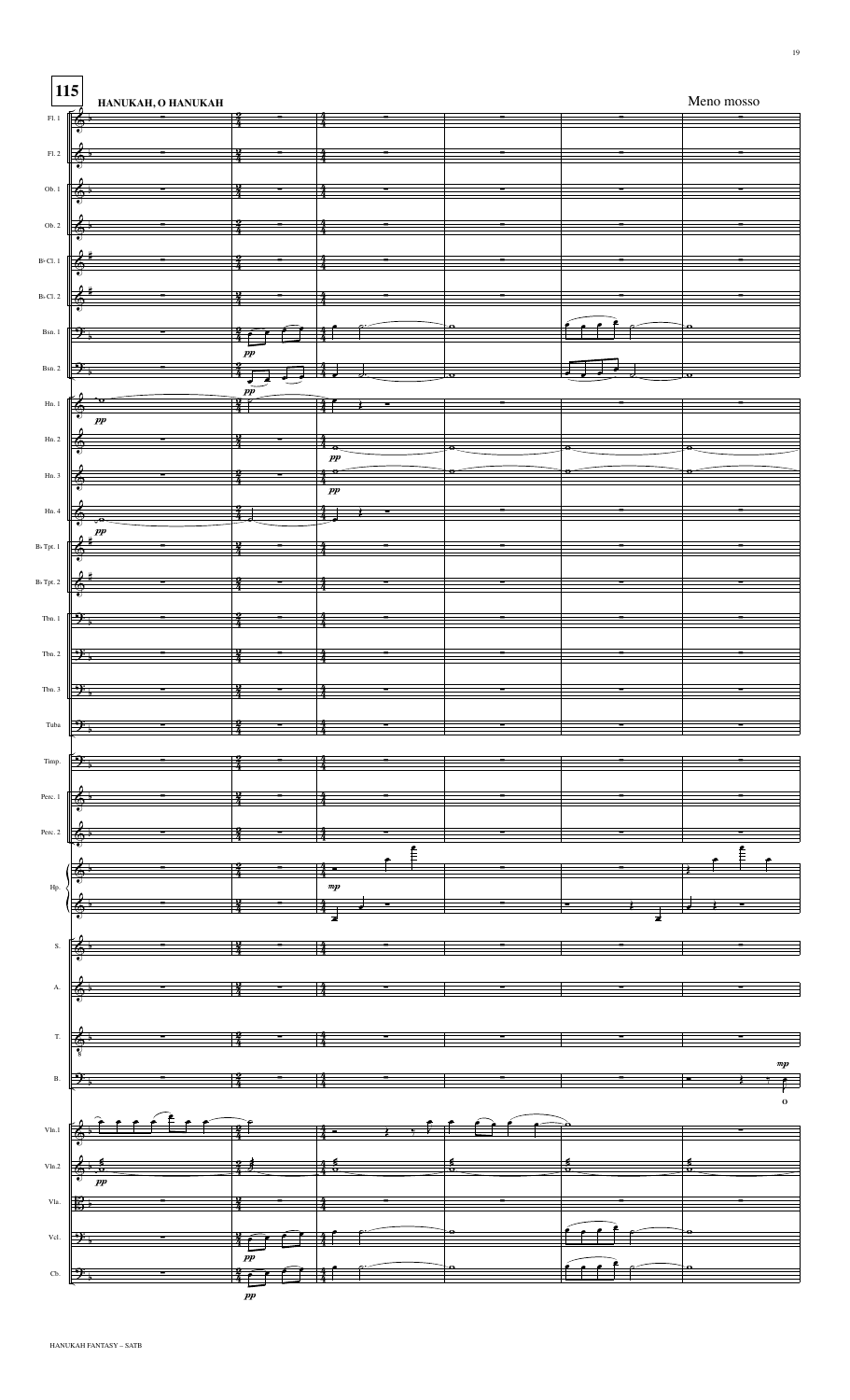| 121                         |                                     |                         |                             |                                |                                  |                               |                                                                |                           |
|-----------------------------|-------------------------------------|-------------------------|-----------------------------|--------------------------------|----------------------------------|-------------------------------|----------------------------------------------------------------|---------------------------|
| FL.1                        | 庵                                   |                         |                             |                                |                                  |                               | poco a poco accel.                                             |                           |
| $\rm{Fl.}$ 2                | $\Phi^*$                            |                         |                             |                                |                                  |                               |                                                                |                           |
|                             | $\bullet$                           |                         |                             |                                |                                  |                               |                                                                |                           |
| Ob. $1$                     | क़                                  |                         |                             |                                |                                  |                               |                                                                |                           |
| Ob. $2\,$                   | G<br>∙                              |                         |                             |                                |                                  |                               |                                                                |                           |
| $\rm B \flat$ Cl. 1         |                                     |                         |                             |                                |                                  |                               |                                                                |                           |
| $\mathrm{B}\!\!\flat$ Cl. 2 | ⊕                                   |                         |                             |                                |                                  |                               | $\boldsymbol{p}$                                               |                           |
|                             |                                     |                         |                             |                                |                                  |                               | $\boldsymbol{p}$                                               |                           |
| Bsn. 1                      | $\mathbf{\Theta}$                   |                         |                             |                                |                                  |                               | $\boldsymbol{p}$                                               |                           |
| Bsn. 2                      | $\mathbf{\mathcal{Y}}$ ,            |                         |                             |                                |                                  |                               | ∙<br>$\boldsymbol{p}$                                          |                           |
| Hn.1                        | €                                   | $\mathbf o$             |                             |                                |                                  | o                             |                                                                |                           |
| Hn. 2                       | G                                   |                         |                             |                                |                                  |                               | $\boldsymbol{p}$                                               |                           |
|                             |                                     |                         |                             |                                |                                  |                               | $\boldsymbol{p}$                                               |                           |
| Hn.3                        |                                     |                         |                             |                                |                                  |                               | $\boldsymbol{p}$                                               | →∗<br>$\tau_{\rm w}$<br># |
| Hn.4                        |                                     |                         |                             |                                |                                  |                               | 寺                                                              |                           |
| $\rm B \flat$ Tpt. $1$      | €                                   |                         |                             |                                |                                  |                               |                                                                |                           |
| $\mathbf{B}\flat$ Tpt. 2    |                                     |                         |                             |                                |                                  |                               | $\boldsymbol{p}$                                               |                           |
| Tbn. 1                      | $\mathbf{\mathcal{D}_{\mathrm{b}}}$ |                         |                             |                                |                                  |                               | $\boldsymbol{p}$                                               |                           |
|                             |                                     |                         |                             |                                |                                  |                               | $\boldsymbol{p}$                                               |                           |
| Tbn. $2$                    | $\mathbf{\mathfrak{R}}_{+}$         |                         |                             |                                |                                  |                               | ₹<br>$\boldsymbol{p}$                                          |                           |
| $T_{\text{bn.3}}$           |                                     |                         |                             |                                |                                  |                               | $\boldsymbol{p}$                                               |                           |
| Tuba                        | ₹                                   |                         |                             |                                |                                  |                               |                                                                |                           |
| Timp.                       | :י                                  |                         |                             |                                |                                  |                               | $\vec{p}$                                                      |                           |
| Perc. $\boldsymbol{1}$      |                                     |                         |                             |                                |                                  |                               |                                                                |                           |
|                             |                                     |                         |                             |                                |                                  |                               | Tambourine                                                     |                           |
| $\mbox{Perc.}$ $2$          |                                     |                         |                             |                                |                                  |                               | $\boldsymbol{p}$                                               |                           |
| $_{\rm{Hp.}}$               |                                     |                         |                             |                                |                                  |                               |                                                                |                           |
|                             | <b>€</b>                            |                         |                             |                                |                                  |                               |                                                                |                           |
| ${\bf S}.$                  |                                     | $\mathbf{m} \mathbf{p}$ |                             |                                |                                  |                               |                                                                |                           |
|                             |                                     |                         | Come light the men-or - ah. |                                | $\frac{\text{We'll}}{\text{mp}}$ | all dance the hor - ah.       | Gath - er 'round the ta - ble, I'll give                       | you a treat:              |
| <b>A.</b>                   |                                     |                         |                             |                                |                                  | We'll all dance the hor - ah. | Gath - er 'round the ta - ble, I'll give you a treat:          |                           |
| $\mathcal{T}.$              |                                     |                         | $_{\it mp}$                 |                                |                                  |                               |                                                                |                           |
|                             |                                     |                         |                             | O come, let's have a par - ty. |                                  |                               | Gath - er 'round the ta - ble, I'll give                       | you a treat:              |
| $\, {\bf B} . \,$           |                                     |                         |                             |                                |                                  |                               |                                                                |                           |
|                             | Han - u - kah, O Han - u - kah,     |                         | 0                           | come, let's have a par - ty.   |                                  |                               | Gath - er 'round the ta - ble, I'll give you a treat:<br>Tutti |                           |
| $_{\rm Vln.l}$              |                                     |                         |                             |                                |                                  |                               |                                                                |                           |
| $_{\rm Vln.2}$              |                                     |                         |                             |                                |                                  |                               |                                                                | 刀                         |
| Vla.                        |                                     |                         |                             |                                |                                  |                               |                                                                |                           |
| Vcl.                        |                                     |                         |                             |                                |                                  |                               |                                                                |                           |
| Cb.                         |                                     |                         |                             |                                |                                  |                               | $\boldsymbol{p}$                                               |                           |
|                             |                                     |                         |                             |                                |                                  |                               | $\overline{\phantom{a}}$<br>$\boldsymbol{p}$                   |                           |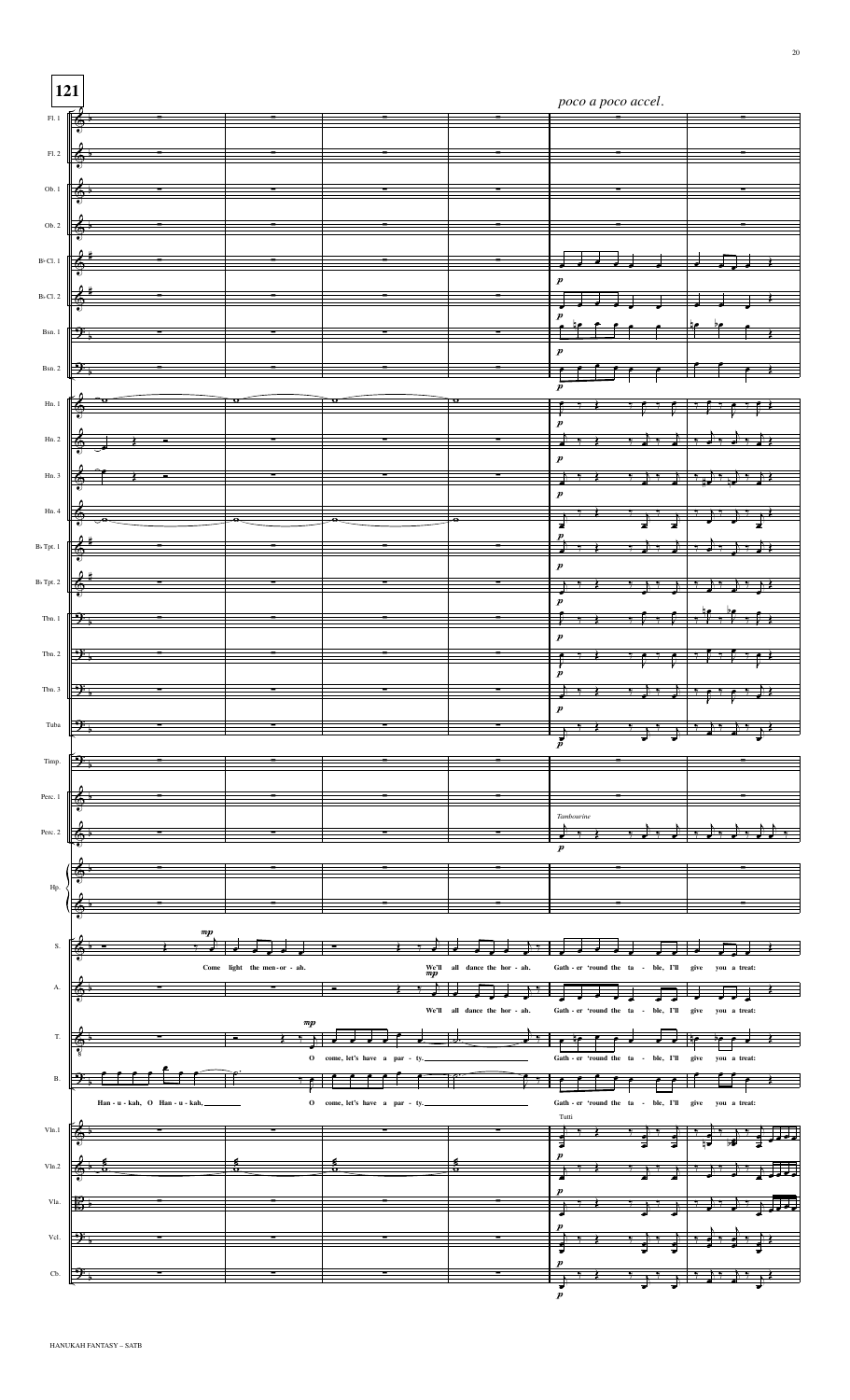|                  | 127 |                                                                                                                                                                                                                                                                                                                                                                                                                                                    |                                                                       |                                                                |                      |                                                                                                                                                                                                                                                                                                                                                     |     |
|------------------|-----|----------------------------------------------------------------------------------------------------------------------------------------------------------------------------------------------------------------------------------------------------------------------------------------------------------------------------------------------------------------------------------------------------------------------------------------------------|-----------------------------------------------------------------------|----------------------------------------------------------------|----------------------|-----------------------------------------------------------------------------------------------------------------------------------------------------------------------------------------------------------------------------------------------------------------------------------------------------------------------------------------------------|-----|
| FI.1 <b>16</b>   |     |                                                                                                                                                                                                                                                                                                                                                                                                                                                    |                                                                       | <u>rri 11</u> 1                                                |                      | $\frac{1}{2}$                                                                                                                                                                                                                                                                                                                                       |     |
|                  |     |                                                                                                                                                                                                                                                                                                                                                                                                                                                    |                                                                       | mf                                                             |                      |                                                                                                                                                                                                                                                                                                                                                     |     |
|                  |     | F1.2                                                                                                                                                                                                                                                                                                                                                                                                                                               |                                                                       |                                                                |                      | $\sqrt{2}$ , $\sqrt{2}$ , $\sqrt{2}$ , $\sqrt{2}$ , $\sqrt{2}$                                                                                                                                                                                                                                                                                      |     |
|                  |     |                                                                                                                                                                                                                                                                                                                                                                                                                                                    |                                                                       |                                                                |                      |                                                                                                                                                                                                                                                                                                                                                     |     |
| Ob. 1 $\sqrt{6}$ |     |                                                                                                                                                                                                                                                                                                                                                                                                                                                    |                                                                       |                                                                |                      | gr Gr   G GeGr   gr ) <sub>r G</sub> D   ) + + =                                                                                                                                                                                                                                                                                                    |     |
|                  |     |                                                                                                                                                                                                                                                                                                                                                                                                                                                    |                                                                       | mf                                                             |                      |                                                                                                                                                                                                                                                                                                                                                     |     |
|                  |     | Ob. 2 $\sqrt{6}$                                                                                                                                                                                                                                                                                                                                                                                                                                   |                                                                       |                                                                |                      | $\frac{1}{2}$ $\frac{1}{2}$ $\frac{1}{2}$ $\frac{1}{2}$ $\frac{1}{2}$ $\frac{1}{2}$ $\frac{1}{2}$                                                                                                                                                                                                                                                   |     |
|                  |     | $B(G,1)$ $\begin{bmatrix} 1 & 1 & 1 \\ 0 & 0 & 0 \end{bmatrix}$ $\begin{bmatrix} 1 & 1 & 1 \\ 0 & 0 & 0 \end{bmatrix}$ $\begin{bmatrix} 1 & 1 & 1 \\ 0 & 1 & 1 \end{bmatrix}$                                                                                                                                                                                                                                                                      |                                                                       | $\left  \begin{array}{cc} \bullet & \circ \end{array} \right $ | $\vdash$ $\vdash$    | $\overline{a}$ , $\overline{a}$ , $\overline{a}$ , $\overline{a}$ , $\overline{a}$ , $\overline{a}$ , $\overline{a}$ , $\overline{a}$ , $\overline{a}$ , $\overline{a}$ , $\overline{a}$ , $\overline{a}$ , $\overline{a}$ , $\overline{a}$ , $\overline{a}$ , $\overline{a}$ , $\overline{a}$ , $\overline{a}$ , $\overline{a}$ , $\overline{a}$ , |     |
|                  |     |                                                                                                                                                                                                                                                                                                                                                                                                                                                    |                                                                       |                                                                |                      |                                                                                                                                                                                                                                                                                                                                                     |     |
|                  |     | $B_{\rm b}$ Cl. 2 $\frac{1}{2}$ $\frac{1}{2}$ $\frac{1}{2}$ $\frac{1}{2}$ $\frac{1}{2}$ $\frac{1}{2}$ $\frac{1}{2}$ $\frac{1}{2}$ $\frac{1}{2}$ $\frac{1}{2}$ $\frac{1}{2}$ $\frac{1}{2}$ $\frac{1}{2}$ $\frac{1}{2}$ $\frac{1}{2}$                                                                                                                                                                                                                |                                                                       |                                                                |                      | $\sqrt{2}$ , $\sqrt{2}$ , $\sqrt{2}$ , $\sqrt{2}$ , $\sqrt{2}$                                                                                                                                                                                                                                                                                      |     |
|                  |     |                                                                                                                                                                                                                                                                                                                                                                                                                                                    |                                                                       | $+$ $+$                                                        |                      |                                                                                                                                                                                                                                                                                                                                                     |     |
|                  |     | $Bsn.1$ $\frac{1}{2}$ $\frac{1}{2}$ $\frac{1}{2}$ $\frac{1}{2}$ $\frac{1}{2}$ $\frac{1}{2}$ $\frac{1}{2}$ $\frac{1}{2}$ $\frac{1}{2}$ $\frac{1}{2}$ $\frac{1}{2}$ $\frac{1}{2}$ $\frac{1}{2}$ $\frac{1}{2}$ $\frac{1}{2}$ $\frac{1}{2}$ $\frac{1}{2}$ $\frac{1}{2}$ $\frac{1}{2}$ $\frac{1}{2}$ $\frac{1}{2}$ $\frac{$                                                                                                                             |                                                                       | ≝                                                              |                      | <u>المعاصر المستعمر المستعمر المستعمر المستعمر المستعمر المستعمر المستعمر المستعمر المستعمر المستعمر المستعمر الم</u>                                                                                                                                                                                                                               |     |
|                  |     |                                                                                                                                                                                                                                                                                                                                                                                                                                                    |                                                                       |                                                                |                      |                                                                                                                                                                                                                                                                                                                                                     |     |
|                  |     | $Bsn.2$ $\frac{1}{2}$ $\frac{1}{2}$ $\frac{1}{2}$ $\frac{1}{2}$ $\frac{1}{2}$ $\frac{1}{2}$ $\frac{1}{2}$ $\frac{1}{2}$ $\frac{1}{2}$ $\frac{1}{2}$ $\frac{1}{2}$ $\frac{1}{2}$ $\frac{1}{2}$ $\frac{1}{2}$ $\frac{1}{2}$ $\frac{1}{2}$ $\frac{1}{2}$ $\frac{1}{2}$ $\frac{1}{2}$ $\frac{1}{2}$ $\frac{1}{2}$ $\frac{$                                                                                                                             |                                                                       |                                                                |                      | <u>   e e   e e   e e f d   f =</u>                                                                                                                                                                                                                                                                                                                 |     |
|                  |     |                                                                                                                                                                                                                                                                                                                                                                                                                                                    |                                                                       |                                                                |                      |                                                                                                                                                                                                                                                                                                                                                     |     |
|                  |     |                                                                                                                                                                                                                                                                                                                                                                                                                                                    |                                                                       |                                                                |                      |                                                                                                                                                                                                                                                                                                                                                     |     |
|                  |     | Hn. 2 $\left[\begin{array}{ccc} 1 & 0 & 0 \\ 0 & 0 & 0 \\ 0 & 0 & 0 \end{array} \right]$ , $\left[\begin{array}{ccc} 1 & 0 & 0 \\ 0 & 0 & 0 \\ 0 & 0 & 0 \end{array} \right]$                                                                                                                                                                                                                                                                      |                                                                       |                                                                |                      | $\frac{1}{2}$ is the set of $\frac{1}{2}$ , $\frac{1}{2}$ , $\frac{1}{2}$ , $\frac{1}{2}$ , $\frac{1}{2}$ , $\frac{1}{2}$ , $\frac{1}{2}$ , $\frac{1}{2}$ , $\frac{1}{2}$                                                                                                                                                                           |     |
|                  |     |                                                                                                                                                                                                                                                                                                                                                                                                                                                    |                                                                       |                                                                |                      |                                                                                                                                                                                                                                                                                                                                                     |     |
|                  |     | Hn.3 6 37 38 7 38 7 39 37 37 38 37 38 38 39 39 39 39 39 39 39 39 39 39 30 30 30 30 30 30 30 30 30 30 30 30 30                                                                                                                                                                                                                                                                                                                                      |                                                                       |                                                                |                      |                                                                                                                                                                                                                                                                                                                                                     |     |
|                  |     |                                                                                                                                                                                                                                                                                                                                                                                                                                                    |                                                                       | mf                                                             |                      |                                                                                                                                                                                                                                                                                                                                                     |     |
|                  |     |                                                                                                                                                                                                                                                                                                                                                                                                                                                    |                                                                       |                                                                |                      |                                                                                                                                                                                                                                                                                                                                                     |     |
|                  |     | B>Tpt.1 $\left  \bigotimes_{i=0}^{\infty} \bigoplus_{i=1}^{\infty} \gamma_i \bigotimes_{i=1}^{\infty} \gamma_i \bigotimes_{i=1}^{\infty} \bigotimes_{i=1}^{\infty} \gamma_i \bigotimes_{i=1}^{\infty} \bigotimes_{i=1}^{\infty} \gamma_i \bigotimes_{i=1}^{\infty} \gamma_i \bigotimes_{i=1}^{\infty} \gamma_i \bigotimes_{i=1}^{\infty} \gamma_i \bigotimes_{i=1}^{\infty} \gamma_i \bigotimes_{i=1}^{\infty} \gamma_i \bigotimes_{i=1}^{\infty}$ |                                                                       |                                                                |                      |                                                                                                                                                                                                                                                                                                                                                     |     |
|                  |     |                                                                                                                                                                                                                                                                                                                                                                                                                                                    |                                                                       |                                                                |                      |                                                                                                                                                                                                                                                                                                                                                     |     |
|                  |     | $B_3$ Tpt. 2 $\left[\begin{array}{ccc} \overline{4} & \overline{5} & \overline{7} & \overline{8} & \overline{7} & \overline{8} \\ \overline{10} & \overline{10} & \overline{10} & \overline{10} & \overline{10} & \overline{10} \\ \end{array}\right]$                                                                                                                                                                                             |                                                                       |                                                                |                      | $\int$ $\frac{1}{2}$ $\frac{1}{2}$ $\int$ $\frac{1}{2}$ $\int$ $\frac{1}{2}$ $\int$ $\frac{1}{2}$ $\int$ $\frac{1}{2}$ $\int$ $\frac{1}{2}$ $\int$ $\frac{1}{2}$ $\int$ $\frac{1}{2}$ $\int$ $\frac{1}{2}$ $\int$ $\frac{1}{2}$ $\int$ $\frac{1}{2}$ $\int$ $\frac{1}{2}$ $\int$ $\frac{1}{2}$ $\int$ $\frac{1}{2}$                                 |     |
| Tbn. 1           |     | $ \mathcal{Y}, \mathcal{Y} \rightarrow$ :                                                                                                                                                                                                                                                                                                                                                                                                          | $\vert \cdot \rangle$ ( $\int$ $\int$ $\cdot$ $\rightarrow$ $\lambda$ |                                                                |                      | $\mathbb{C}$ , $\mathfrak{p}$ , $\mathfrak{p}$ , $\mathfrak{p}$ , $\mathfrak{p}$ , $\mathfrak{p}$                                                                                                                                                                                                                                                   |     |
|                  |     |                                                                                                                                                                                                                                                                                                                                                                                                                                                    |                                                                       |                                                                |                      |                                                                                                                                                                                                                                                                                                                                                     |     |
|                  |     | Tbn.2 $\frac{1}{2}$ , $\frac{1}{2}$ , $\frac{1}{2}$ , $\frac{1}{2}$ , $\frac{1}{2}$ , $\frac{1}{2}$ , $\frac{1}{2}$ , $\frac{1}{2}$ , $\frac{1}{2}$ , $\frac{1}{2}$ , $\frac{1}{2}$ , $\frac{1}{2}$ , $\frac{1}{2}$ , $\frac{1}{2}$ , $\frac{1}{2}$ , $\frac{1}{2}$ , $\frac{1}{2}$ , $\frac{1}{2}$ , $\frac{1}{2}$ , $\frac{1}{$                                                                                                                  |                                                                       |                                                                |                      | $f$ , $f$ , $f$ , $f$ , $f$ , $f$                                                                                                                                                                                                                                                                                                                   |     |
|                  |     |                                                                                                                                                                                                                                                                                                                                                                                                                                                    |                                                                       |                                                                |                      |                                                                                                                                                                                                                                                                                                                                                     |     |
|                  |     | Tbn. 3 $\frac{1}{2}$ $\frac{1}{2}$ $\frac{1}{2}$ $\frac{1}{2}$ $\frac{1}{2}$ $\frac{1}{2}$ $\frac{1}{2}$ $\frac{1}{2}$ $\frac{1}{2}$ $\frac{1}{2}$ $\frac{1}{2}$ $\frac{1}{2}$ $\frac{1}{2}$ $\frac{1}{2}$ $\frac{1}{2}$ $\frac{1}{2}$ $\frac{1}{2}$ $\frac{1}{2}$ $\frac{1}{2}$ $\frac{1}{2}$ $\frac{1}{2}$ $\frac{$                                                                                                                              |                                                                       |                                                                |                      |                                                                                                                                                                                                                                                                                                                                                     |     |
|                  |     |                                                                                                                                                                                                                                                                                                                                                                                                                                                    |                                                                       |                                                                |                      | mf                                                                                                                                                                                                                                                                                                                                                  |     |
| Tuba             |     |                                                                                                                                                                                                                                                                                                                                                                                                                                                    |                                                                       |                                                                |                      |                                                                                                                                                                                                                                                                                                                                                     |     |
| Timp.            |     |                                                                                                                                                                                                                                                                                                                                                                                                                                                    |                                                                       |                                                                |                      |                                                                                                                                                                                                                                                                                                                                                     |     |
|                  |     |                                                                                                                                                                                                                                                                                                                                                                                                                                                    |                                                                       |                                                                |                      |                                                                                                                                                                                                                                                                                                                                                     | mf  |
| Perc. 1          |     |                                                                                                                                                                                                                                                                                                                                                                                                                                                    |                                                                       |                                                                |                      |                                                                                                                                                                                                                                                                                                                                                     |     |
|                  |     |                                                                                                                                                                                                                                                                                                                                                                                                                                                    |                                                                       |                                                                |                      |                                                                                                                                                                                                                                                                                                                                                     |     |
| Perc. 2          |     |                                                                                                                                                                                                                                                                                                                                                                                                                                                    |                                                                       |                                                                |                      |                                                                                                                                                                                                                                                                                                                                                     |     |
|                  |     |                                                                                                                                                                                                                                                                                                                                                                                                                                                    |                                                                       |                                                                |                      |                                                                                                                                                                                                                                                                                                                                                     |     |
| Hp.              |     |                                                                                                                                                                                                                                                                                                                                                                                                                                                    |                                                                       |                                                                |                      |                                                                                                                                                                                                                                                                                                                                                     |     |
|                  |     |                                                                                                                                                                                                                                                                                                                                                                                                                                                    |                                                                       |                                                                |                      |                                                                                                                                                                                                                                                                                                                                                     |     |
|                  |     |                                                                                                                                                                                                                                                                                                                                                                                                                                                    |                                                                       |                                                                |                      |                                                                                                                                                                                                                                                                                                                                                     |     |
| S.               |     |                                                                                                                                                                                                                                                                                                                                                                                                                                                    |                                                                       |                                                                |                      |                                                                                                                                                                                                                                                                                                                                                     |     |
|                  |     | Sev - vi - von to play<br>with,                                                                                                                                                                                                                                                                                                                                                                                                                    | Lev - vi - vot to eat;<br>And<br>mf                                   | while<br>are                                                   | the<br>play<br>- ing | can<br>dles are burn<br>ing                                                                                                                                                                                                                                                                                                                         | low |
|                  |     |                                                                                                                                                                                                                                                                                                                                                                                                                                                    |                                                                       |                                                                |                      |                                                                                                                                                                                                                                                                                                                                                     |     |
|                  |     | with,<br>Sev - vi - von<br>to                                                                                                                                                                                                                                                                                                                                                                                                                      | Lev - vi - vot<br>to<br>eat;<br>And                                   | while                                                          | play                 | dles are burn<br>ing<br>can                                                                                                                                                                                                                                                                                                                         |     |
| Т.               |     |                                                                                                                                                                                                                                                                                                                                                                                                                                                    | $m\bm{f}$                                                             |                                                                |                      |                                                                                                                                                                                                                                                                                                                                                     |     |
|                  |     | - vi - von<br>to<br>play<br>with,                                                                                                                                                                                                                                                                                                                                                                                                                  | And<br>Lev-vi-vot to<br>eat:                                          | while<br>are                                                   | the<br>play<br>- ing | dles are burn<br>can                                                                                                                                                                                                                                                                                                                                |     |
| В.               |     |                                                                                                                                                                                                                                                                                                                                                                                                                                                    | mf                                                                    |                                                                |                      |                                                                                                                                                                                                                                                                                                                                                     |     |
|                  |     | with,<br>Sev - vi - von to play                                                                                                                                                                                                                                                                                                                                                                                                                    | Lev - vi - vot to eat;<br>And                                         | while<br>are                                                   | the<br>play - ing    | dles are burn<br>can -<br>ing                                                                                                                                                                                                                                                                                                                       | low |
|                  |     |                                                                                                                                                                                                                                                                                                                                                                                                                                                    |                                                                       |                                                                |                      |                                                                                                                                                                                                                                                                                                                                                     |     |
| Vln.1            |     |                                                                                                                                                                                                                                                                                                                                                                                                                                                    |                                                                       | mf                                                             |                      |                                                                                                                                                                                                                                                                                                                                                     |     |
| Vln.2            |     |                                                                                                                                                                                                                                                                                                                                                                                                                                                    |                                                                       |                                                                |                      |                                                                                                                                                                                                                                                                                                                                                     |     |
|                  |     |                                                                                                                                                                                                                                                                                                                                                                                                                                                    |                                                                       |                                                                |                      |                                                                                                                                                                                                                                                                                                                                                     |     |
| Vla              |     |                                                                                                                                                                                                                                                                                                                                                                                                                                                    |                                                                       |                                                                |                      |                                                                                                                                                                                                                                                                                                                                                     |     |
|                  |     |                                                                                                                                                                                                                                                                                                                                                                                                                                                    |                                                                       |                                                                |                      |                                                                                                                                                                                                                                                                                                                                                     |     |
| Vcl.             |     |                                                                                                                                                                                                                                                                                                                                                                                                                                                    |                                                                       | mf                                                             |                      |                                                                                                                                                                                                                                                                                                                                                     |     |
| Cb.              |     |                                                                                                                                                                                                                                                                                                                                                                                                                                                    |                                                                       |                                                                |                      |                                                                                                                                                                                                                                                                                                                                                     |     |
|                  |     |                                                                                                                                                                                                                                                                                                                                                                                                                                                    |                                                                       | $m\mathbf{f}$                                                  |                      |                                                                                                                                                                                                                                                                                                                                                     |     |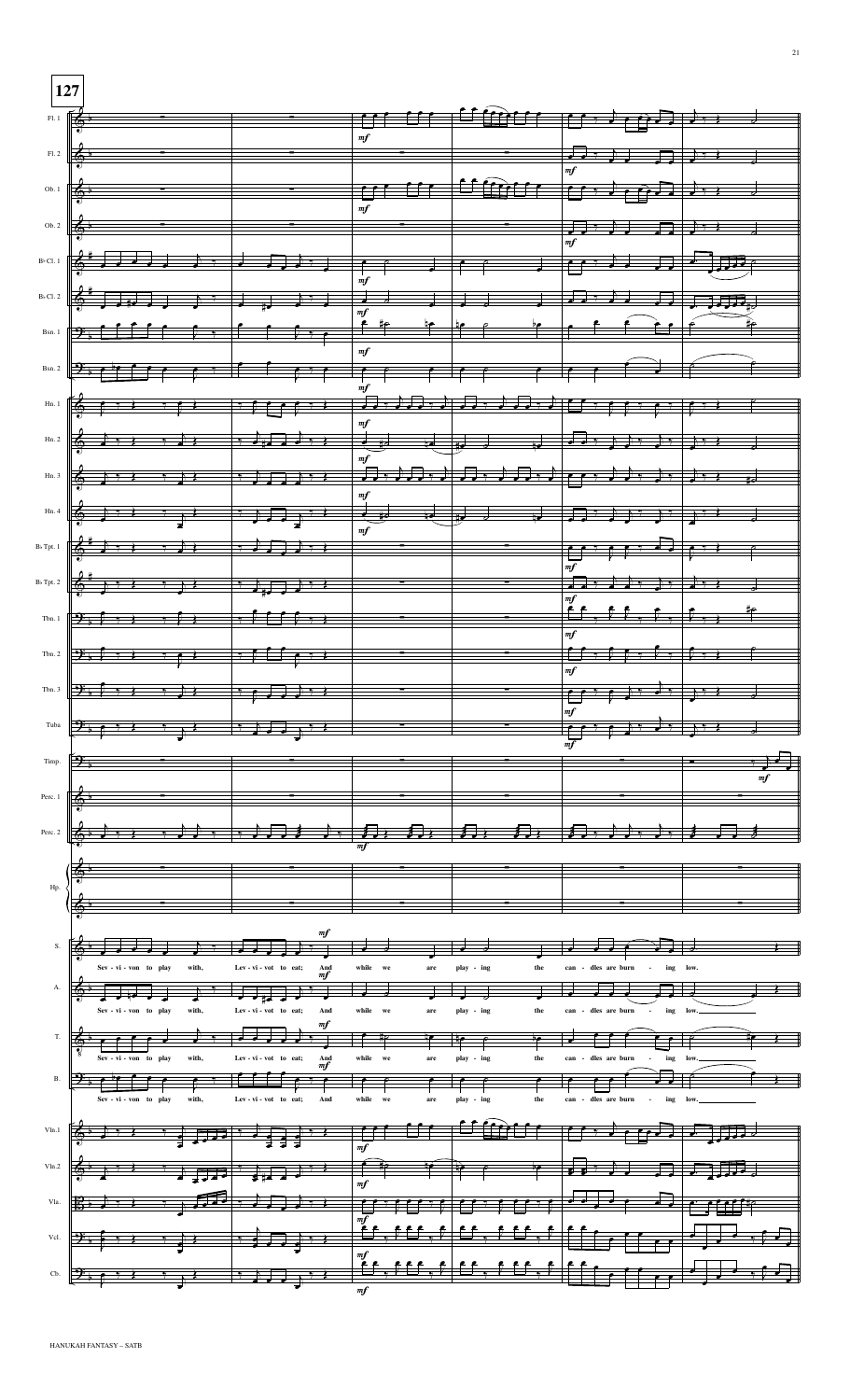